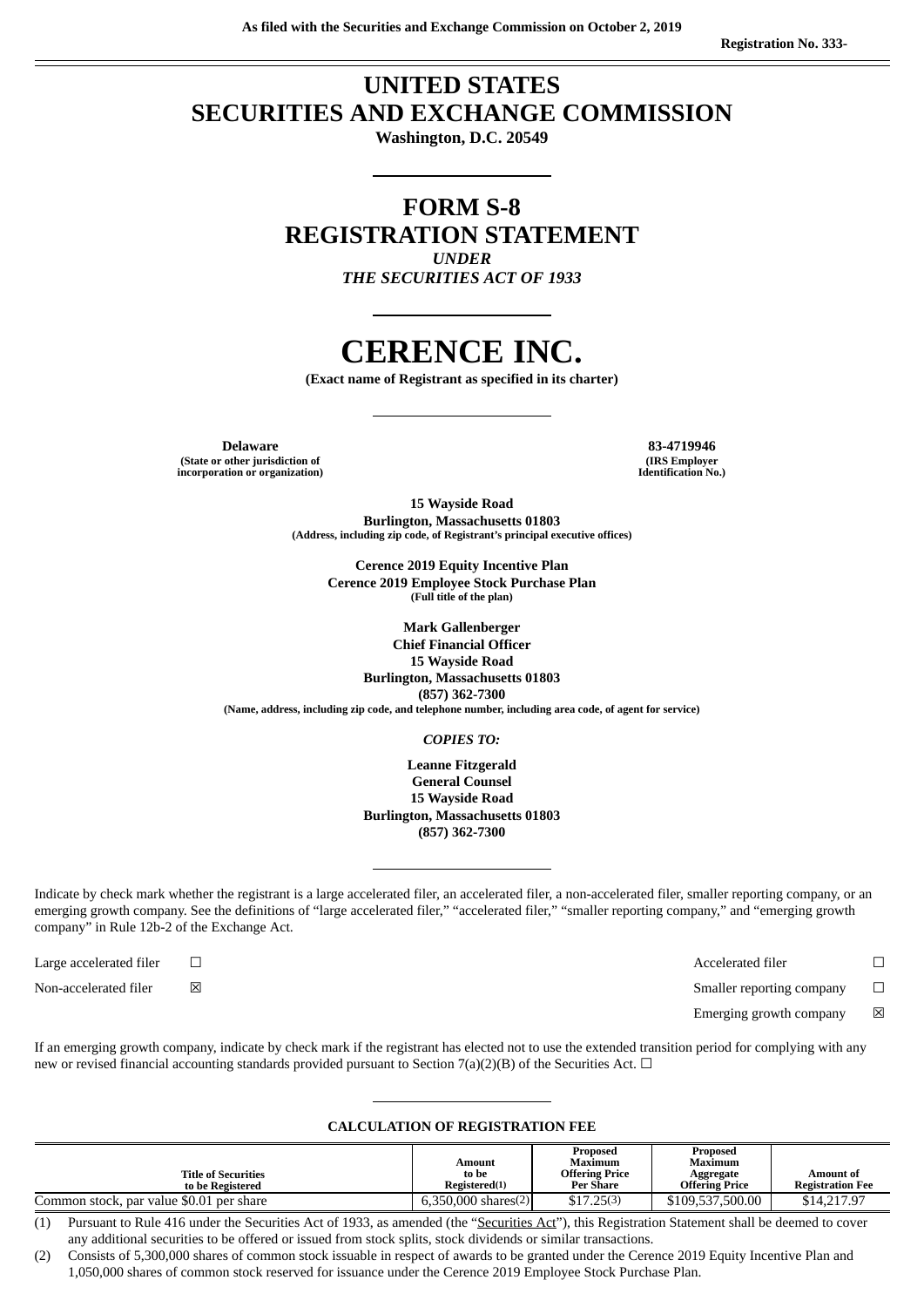(3) Pursuant to Rule 457(c) and Rule 457(h) under the Securities Act, the proposed maximum offering price per share was determined based on the average of the high and low prices of Cerence Inc.'s common stock reported by the Nasdaq Global Select Market as of September 30, 2019.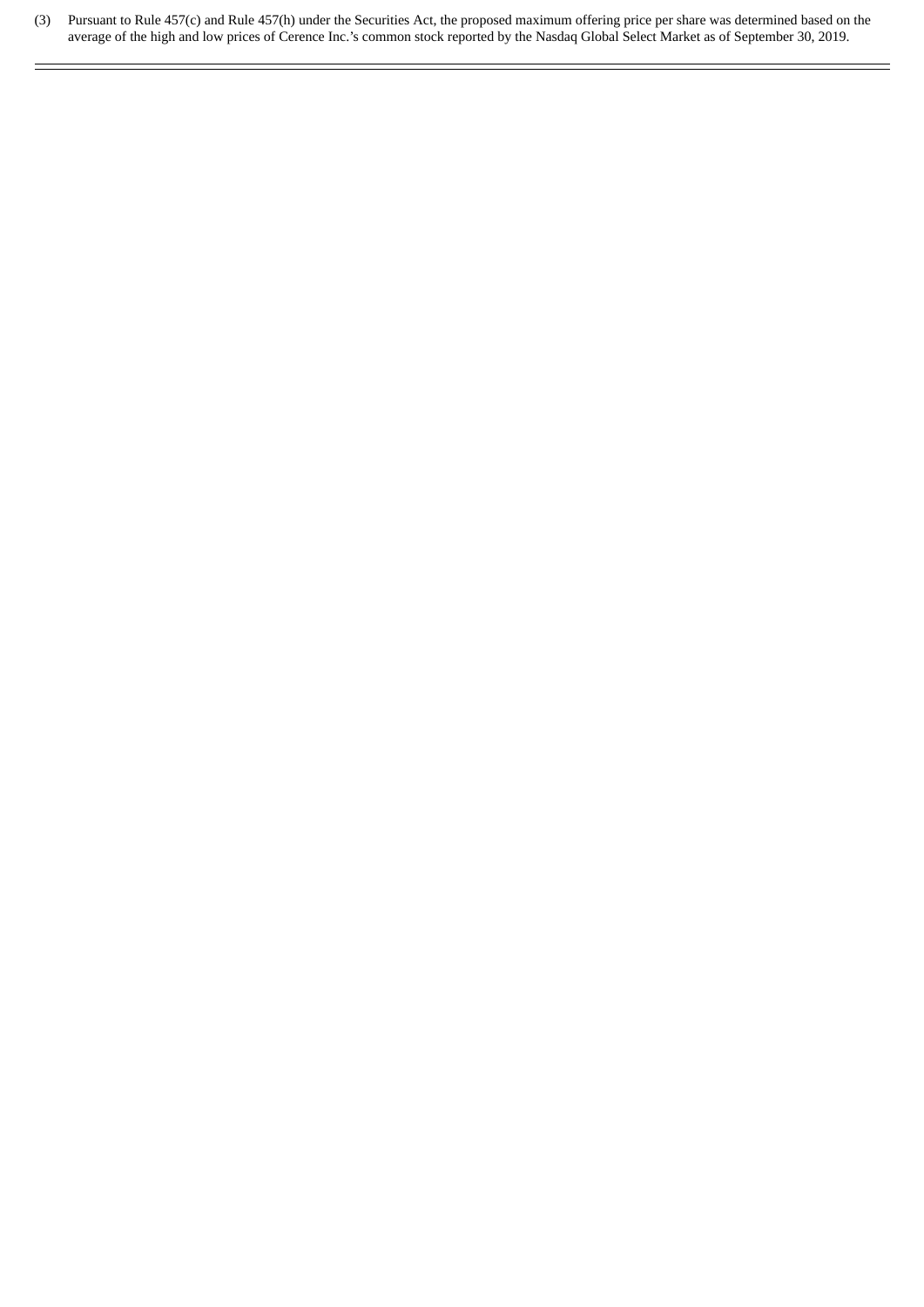#### **EXPLANATORY NOTE**

Cerence Inc. (the "Company") has prepared this Registration Statement in accordance with the requirements of Form S-8 under the Securities Act of 1933, as amended (the "Securities Act"), to register the issuance of 6,350,000 shares of its common stock, par value \$0.01 per share, which is referred to as the Common Stock, consisting of 5,300,000 shares of Common Stock that are reserved for issuance upon exercise of options granted, or in respect of awards granted, under the Cerence 2019 Equity Incentive Plan (the "Equity Incentive Plan") and 1,050,000 shares of Common Stock that are reserved for issuance under the Cerence 2019 Employee Stock Purchase Plan (the "ESPP").

#### **PART I**

# **INFORMATION REQUIRED IN THE SECTION 10(a) PROSPECTUS**

#### *Item 1. Plan Information.*

The document(s) containing the information specified in Part I of Form S-8 will be sent or given to participants in the Equity Incentive Plan and the ESPP as specified by Rule 428(b)(1) under the Securities Act. Such documents are not being filed with the Securities and Exchange Commission (the "Commission") but constitute, along with the documents incorporated by reference into this Registration Statement, a prospectus that meets the requirements of Section 10(a) of the Securities Act.

#### *Item 2. Company Information and Employee Plan Annual Information.*

The Company will furnish without charge to each person to whom the prospectus is delivered, upon the written or oral request of such person, a copy of any and all of the documents incorporated by reference in Item 3 of Part II of this Registration Statement, other than exhibits to such documents (unless such exhibits are specifically incorporated by reference to the information that is incorporated) and any other documents required to be delivered pursuant to Rule 428. Those documents are incorporated by reference in the Section 10(a) prospectus. Requests should be directed to Cerence Inc., 15 Wayside Road, Burlington, MA, Attention: General Counsel, Telephone number (857) 362-7300.

#### **PART II**

# **INFORMATION REQUIRED IN THE REGISTRATION STATEMENT**

#### *Item 3. Incorporation of Documents by Reference*

The following documents filed with the Commission by the Company are incorporated by reference in this Registration Statement:

- 1. [Amendment](http://www.sec.gov/Archives/edgar/data/1768267/000119312519237809/d746279d1012ba.htm) No. 1 to the Company's Registration Statement on Form 10 (Registration No. 001-39030) as filed with the Commission on September 4, 2019 (the "Form 10");
- 2. The Company's Current Report on [Form](http://www.sec.gov/Archives/edgar/data/1768267/000119312519260136/d750594d8k.htm) 8-K filed on October 2, 2019; and
- 3. The description of the Common Stock contained in the Company's Information Statement filed as **[Exhibit](http://www.sec.gov/Archives/edgar/data/1768267/000119312519237809/d746279dex991.htm) 99.1** to the Form 10.

All documents filed by the Company with the Commission pursuant to Section 13(a), 13(c), 14 or 15(d) of the Exchange Act subsequent to the date of this Registration Statement (other than any such documents or portions thereof that are furnished under Item 2.02 or Item 7.01 of a Current Report on Form 8-K, unless otherwise indicated therein, including any exhibits included with such Items), prior to the filing of a post-effective amendment that indicates that all securities offered have been sold or which deregisters all securities then remaining unsold, shall be deemed to be incorporated by reference in this Registration Statement and to be a part hereof from the date of filing of such documents. Unless otherwise stated in the applicable reports, information furnished under Item 2.02 or 7.01 of a Current Report on Form 8-K shall not be incorporated by reference.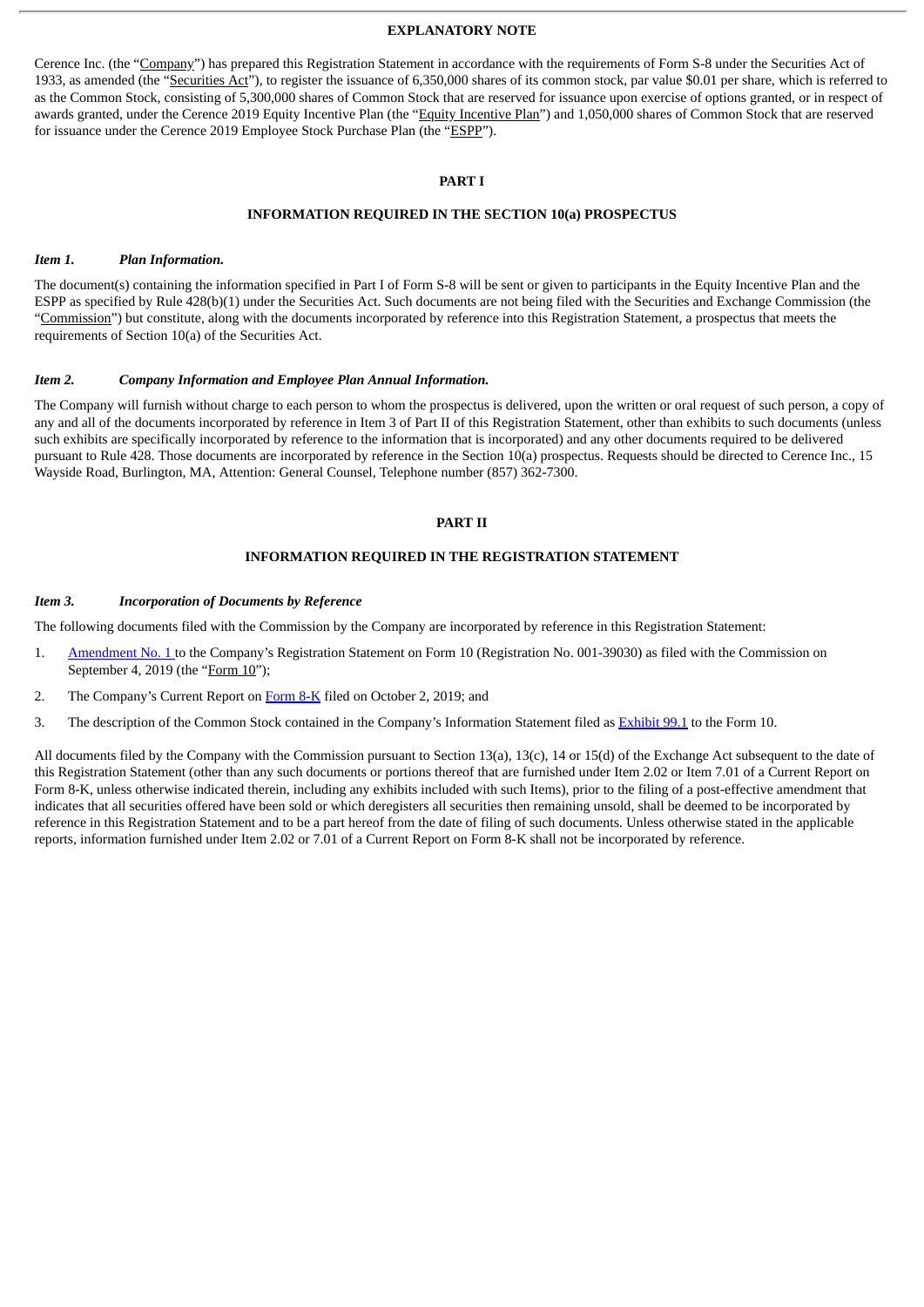Any statement contained in this Registration Statement or in a document incorporated or deemed to be incorporated by reference herein shall be deemed to be modified or superseded for purposes of this Registration Statement to the extent that a statement contained or incorporated by reference herein or in any subsequently filed document which is deemed to be incorporated by reference herein modifies or supersedes such statement. Any such statement so modified or superseded shall not be deemed, except as so modified or superseded, to constitute a part of this Registration Statement.

# *Item 4. Description of Securities*

Not Applicable.

# *Item 5. Interests of Named Experts and Counsel*

The validity of the shares of the Company's common stock offered by this Registration Statement will be passed upon for the Company by Leanne J. Fitzgerald, Esq., the Company's General Counsel. Ms. Fitzgerald is paid a salary by the Company, is a participant in various employee benefit plans offered to employees of the Company generally and owns shares of the Company's common stock.

# *Item 6. Indemnification of Directors and Officers*

Section 145 of the Delaware General Corporation Law (the "DGCL") provides that a corporation may indemnify directors and officers as well as other employees and individuals against expenses (including attorneys' fees), judgments, fines and amounts paid in settlement actually and reasonably incurred by such person in connection with any threatened, pending or completed actions, suits or proceedings in which such person is made a party by reason of such person being or having been a director, officer, employee or agent to the Registrant. The DGCL provides that Section 145 is not exclusive of other rights to which those seeking indemnification may be entitled under any bylaw, agreement, vote of stockholders or disinterested directors or otherwise. The Company's amended and restated bylaws provide for indemnification by the registrant of its directors and officers to the fullest extent permitted by the DGCL.

Section 102(b)(7) of the Delaware General Corporation Law permits a corporation to provide in its certificate of incorporation that a director of the corporation shall not be personally liable to the corporation or its stockholders for monetary damages for breach of fiduciary duty as a director, except for liability (i) for any breach of the director's duty of loyalty to the corporation or its stockholders, (ii) for acts or omissions not in good faith or which involve intentional misconduct or a knowing violation of law, (iii) for unlawful payments of dividends or unlawful stock repurchases, redemptions or other distributions, or (iv) for any transaction from which the director derived an improper personal benefit. The Company's amended and restated certificate of incorporation provides for such limitation of liability.

The Company maintains standard policies of insurance under which coverage is provided (a) to its directors and officers against loss rising from claims made by reason of breach of duty or other wrongful act, and (b) to the Company with respect to payments which may be made by the Company to such officers and directors pursuant to the above indemnification provision or otherwise as a matter of law.

Reference is made to Item 9 for our undertakings with respect to indemnification for liabilities arising under the Securities Act.

# *Item 7. Exemption from Registration Claimed*

Not Applicable.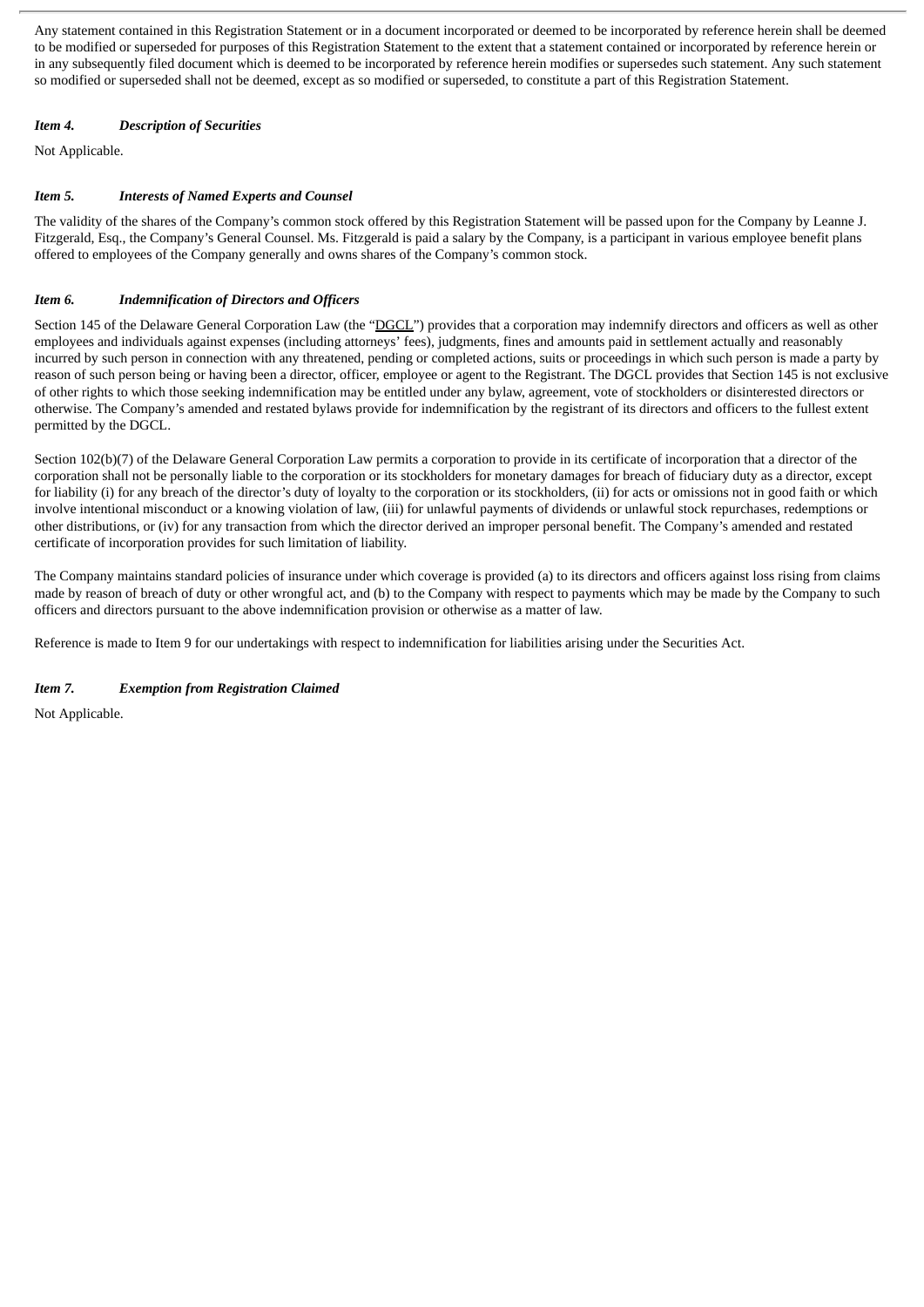| Item 8.  | <b>Exhibits</b>                                                                                                                                                                             |
|----------|---------------------------------------------------------------------------------------------------------------------------------------------------------------------------------------------|
| Exhibits |                                                                                                                                                                                             |
| 4.1      | Amended and Restated Certificate of Incorporation of Cerence Inc. (incorporated by reference from Exhibit 3.1 to the Company's Form 8-K<br>filed on October 2, 2019).                       |
| 4.2      | Amended and Restated By-Laws of Cerence Inc. (incorporated by reference from Exhibit 3.2 to the Company's Form 8-K filed on October 2,<br>2019).                                            |
| $4.3*$   | Cerence 2019 Equity Incentive Plan.                                                                                                                                                         |
| 4.4      | Form of Restricted Stock Unit Award Agreement (incorporated by reference from Exhibit 10.11 to the Company's Registration Statement on<br><u>Form 10 filed August 21, 2019).</u>            |
| 4.5      | Form of Performance-Based Restricted Stock Unit Award Agreement (incorporated by reference from Exhibit 10.12 to the Company's<br>Registration Statement on Form 10 filed August 21, 2019). |
| $4.6*$   | Cerence 2019 Employee Stock Purchase Plan.                                                                                                                                                  |
| $5.1*$   | Legal Opinion of Leanne J. Fitzgerald, General Counsel of Cerence Inc.                                                                                                                      |
| $23.1*$  | Consent of BDO USA, LLP, independent registered public accounting firm.                                                                                                                     |
| $23.2*$  | Consent of Leanne J. Fitzgerald, General Counsel of Cerence Inc. (included in Exhibit 5.1 to this Registration Statement).                                                                  |
| $24.1*$  | Powers of Attorney (included on signature pages of this Part II).                                                                                                                           |
|          | * Filed herewith.                                                                                                                                                                           |

# *Item 9. Undertakings*

# The Company hereby undertakes:

(a) (1) To file during any period in which offers or sales are being made, a post-effective amendment to this Registration Statement:

- (i) to include any prospectus required by Section  $10(a)(3)$  of the Securities Act;
- (ii) to reflect in the prospectus any facts or events arising after the effective date of the Registration Statement (or the most recent posteffective amendment thereof) which, individually or in the aggregate, represent a fundamental change in the information set forth in the Registration Statement. Notwithstanding the foregoing, any increase or decrease in the volume of securities offered (if the total dollar value of securities offered would not exceed that which was registered) and any deviation from the low or high end of the estimated maximum offering range may be reflected in the form of prospectus filed with the Commission pursuant to Rule 424(b) if, in the aggregate, the changes in volume and price represent no more than a 20% change in the maximum aggregate offering price set forth in the "Calculation of Registration Fee" table in the effective Registration Statement;
- (iii) to include any material information with respect to the plan of distribution not previously disclosed in the Registration Statement or any material change to such information in the Registration Statement;

*provided, however, that,* paragraphs (a)(1)(i) and (a)(1)(ii) above do not apply if the information required to be included in a post-effective amendment by those paragraphs is contained in reports filed with or furnished to the Commission by us pursuant to Section 13 or Section 15(d) of the Securities Exchange Act of 1934, as amended (the "Exchange Act") that are incorporated by reference in the Registration Statement;

(2) That, for the purpose of determining any liability under the Securities Act, each such post-effective amendment shall be deemed to be a new Registration Statement relating to the securities offered therein, and the offering of such securities at that time shall be deemed to be the initial bona fide offering thereof.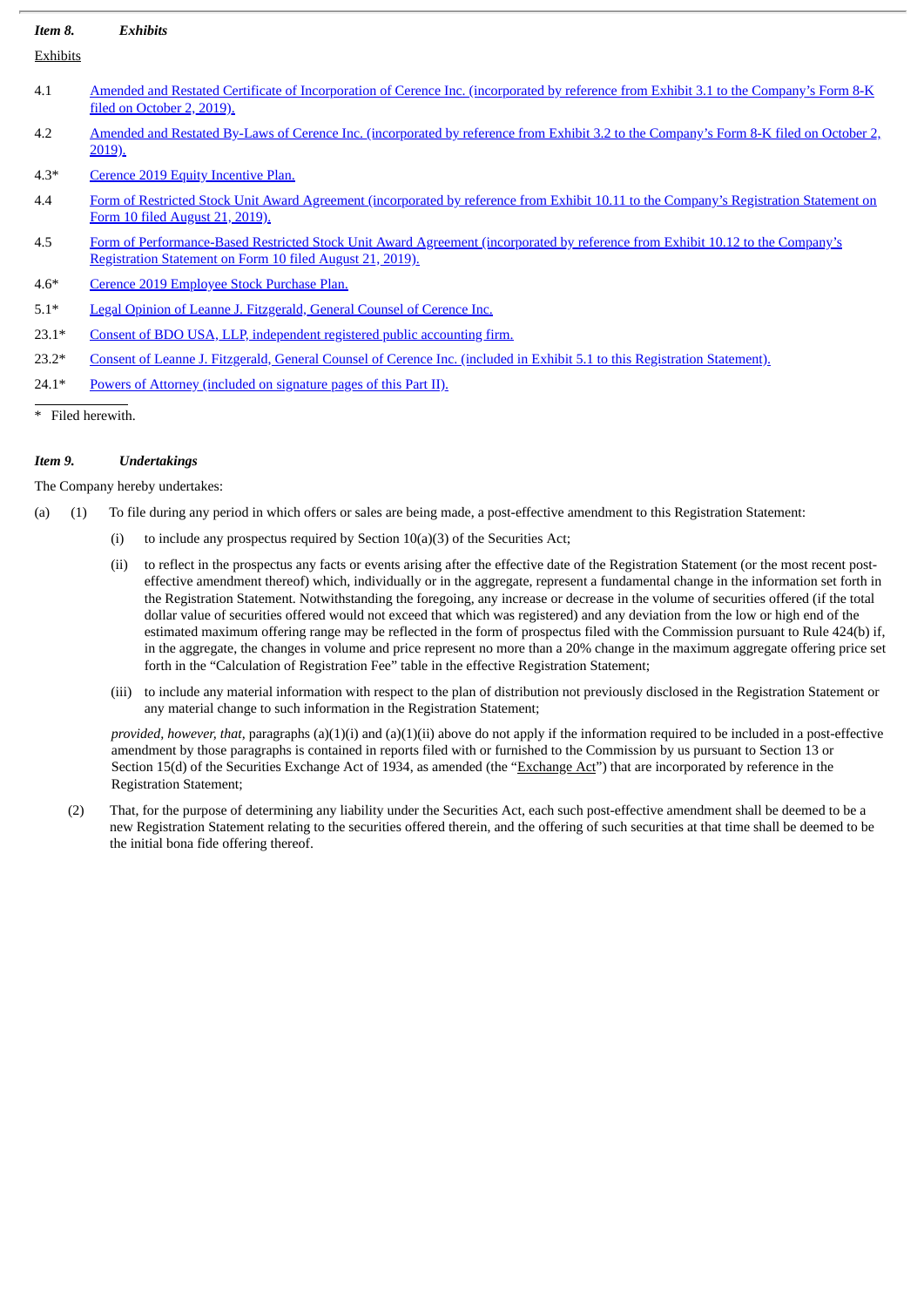- (3) To remove from registration by means of a post-effective amendment any of the securities being registered hereby which remain unsold at the termination of the offering.
- (b) The Company hereby undertakes that, for purposes of determining any liability under the Securities Act, each filing of the Company's annual report pursuant to Section 13(a) or Section 15(d) of the Exchange Act (and, where applicable, each filing of an employee benefit plan's annual report pursuant to Section 15(d) of the Exchange Act) that is incorporated by reference in the Registration Statement shall be deemed to be a new Registration Statement relating to the securities offered therein, and the offering of such securities at that time shall be deemed to be the initial bona fide offering hereof.
- (c) Insofar as indemnification for liabilities arising under the Securities Act may be permitted to directors, officers and controlling persons of the Company pursuant to the foregoing provisions, or otherwise, the Company has been advised that in the opinion of the Commission such indemnification is against public policy as expressed in the Securities Act and is, therefore, unenforceable. In the event that a claim for indemnification against such liabilities (other than the payment by the Company of expenses incurred or paid by a director, officer or controlling person of the Company in the successful defense of any action, suit or proceeding) is asserted by such director, officer or controlling person in connection with the securities being registered, the Company will, unless in the opinion of its counsel the matter has been settled by controlling precedent, submit to a court of appropriate jurisdiction the question whether such indemnification by it is against public policy as expressed in the Securities Act and will be governed by the final adjudication of such issue.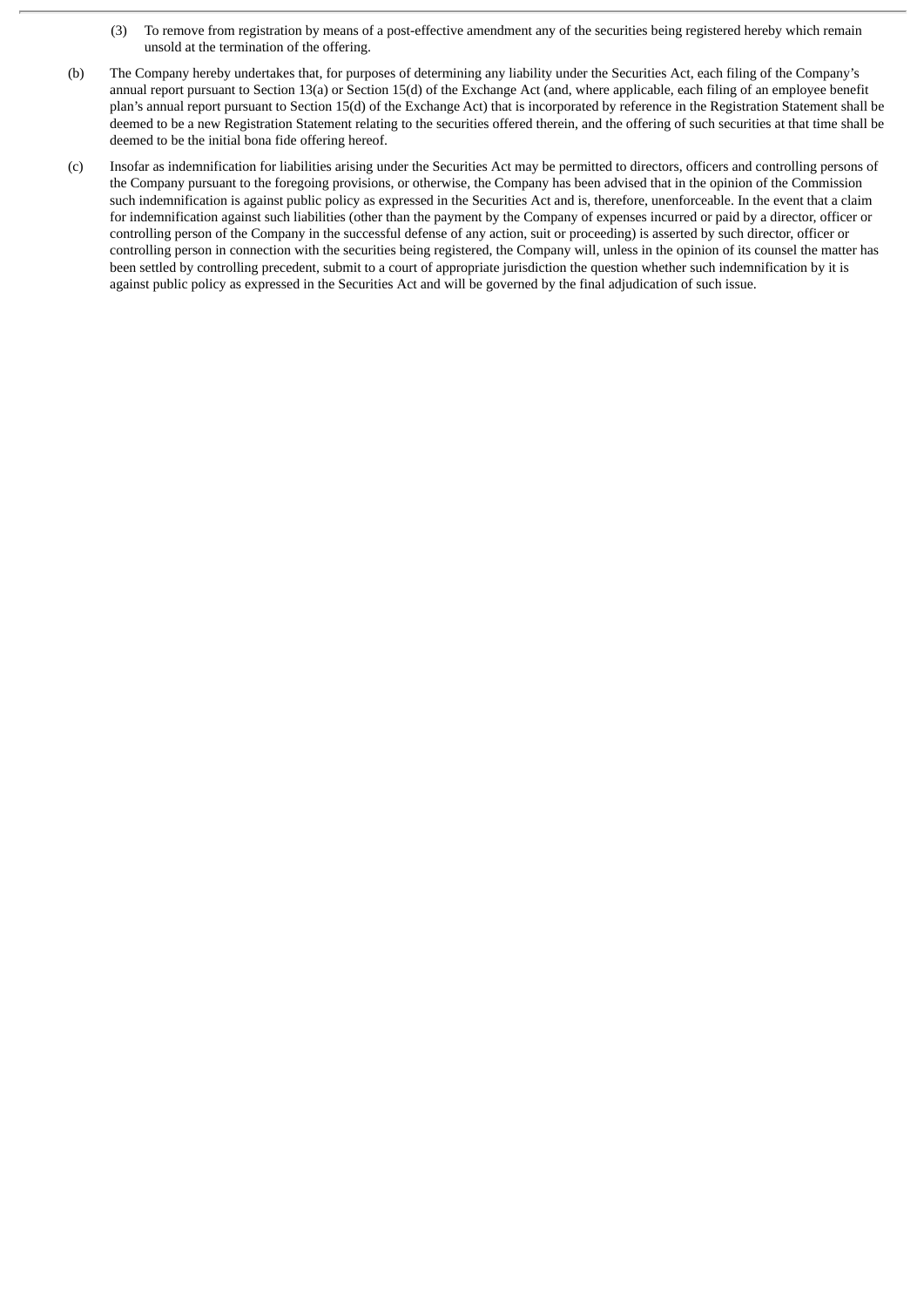**SIGNATURES**

Pursuant to the requirements of the Securities Act, Cerence Inc. certifies that it has reasonable grounds to believe that it meets all of the requirements for filing on Form S-8 and has duly caused this Registration Statement to be signed on its behalf by the undersigned, thereunto duly authorized, in the city of Burlington, state of Massachusetts, on October 2, 2019.

# **CERENCE INC.**

By: /s/ Mark Gallenberger

Name: Mark Gallenberger Title: Chief Financial Officer

#### **POWER OF ATTORNEY**

<span id="page-6-0"></span>KNOW ALL PERSONS BY THESE PRESENTS, that each individual whose signature appears below hereby constitutes and appoints each of Sanjay Dhawan, Mark Gallenberger and Leanne Fitzgerald, acting singly, his or her true and lawful agent, proxy and attorney-in-fact, with full power of substitution and resubstitution, for him or her and in his or her name, place and stead, in any and all capacities, to (i) act on, sign and file with the Securities and Exchange Commission any and all amendments (including post-effective amendments) to this Registration Statement together with all schedules and exhibits thereto and any subsequent Registration Statement filed pursuant to Rule 462(b) under the Securities Act of 1933, as amended, together with all schedules and exhibits thereto, (ii) act on, sign and file such certificates, instruments, agreements and other documents as may be necessary or appropriate in connection therewith, (iii) act on and file any supplement to any prospectus included in this Registration Statement or any such amendment or any subsequent Registration Statement filed pursuant to Rule 462(b) under the Securities Act of 1933, as amended, and (iv) take any and all actions which may be necessary or appropriate in connection therewith, granting unto such agents, proxies and attorneys-in-fact, and each of them, full power and authority to do and perform each and every act and thing necessary or appropriate to be done, as fully for all intents and purposes as he or she might or could do in person, hereby approving, ratifying and confirming all that such agents, proxies and attorneys-in-fact or any of their substitutes may lawfully do or cause to be done by virtue thereof.

Pursuant to the requirements of the Securities Act, this Registration Statement and Power of Attorney have been signed on October 2, 2019, by the following persons in the capacities indicated.

| Signature                                   | <b>Title</b>                                                                                     |  |  |
|---------------------------------------------|--------------------------------------------------------------------------------------------------|--|--|
| /s/ Sanjay Dhawan<br>Sanjay Dhawan          | Chief Executive Officer and Director<br>(Principal Executive Officer)                            |  |  |
| /s/ Mark Gallenberger<br>Mark Gallenberger  | <b>Chief Financial Officer</b><br>(Principal Financial Officer and Principal Accounting Officer) |  |  |
| /s/ Arun Sarin<br>Arun Sarin                | Chairman of the Board                                                                            |  |  |
| /s/ Thomas Beaudoin<br>Thomas Beaudoin      | Director                                                                                         |  |  |
| /s/ Marianne Budnik<br>Marianne Budnik      | Director                                                                                         |  |  |
| /s/ Sanjay Jha<br>Sanjay Jha                | Director                                                                                         |  |  |
| /s/ Kristi Ann Matus<br>Kristi Ann Matus    | Director                                                                                         |  |  |
| /s/ Alfred Nietzel<br><b>Alfred Nietzel</b> | <b>Director</b>                                                                                  |  |  |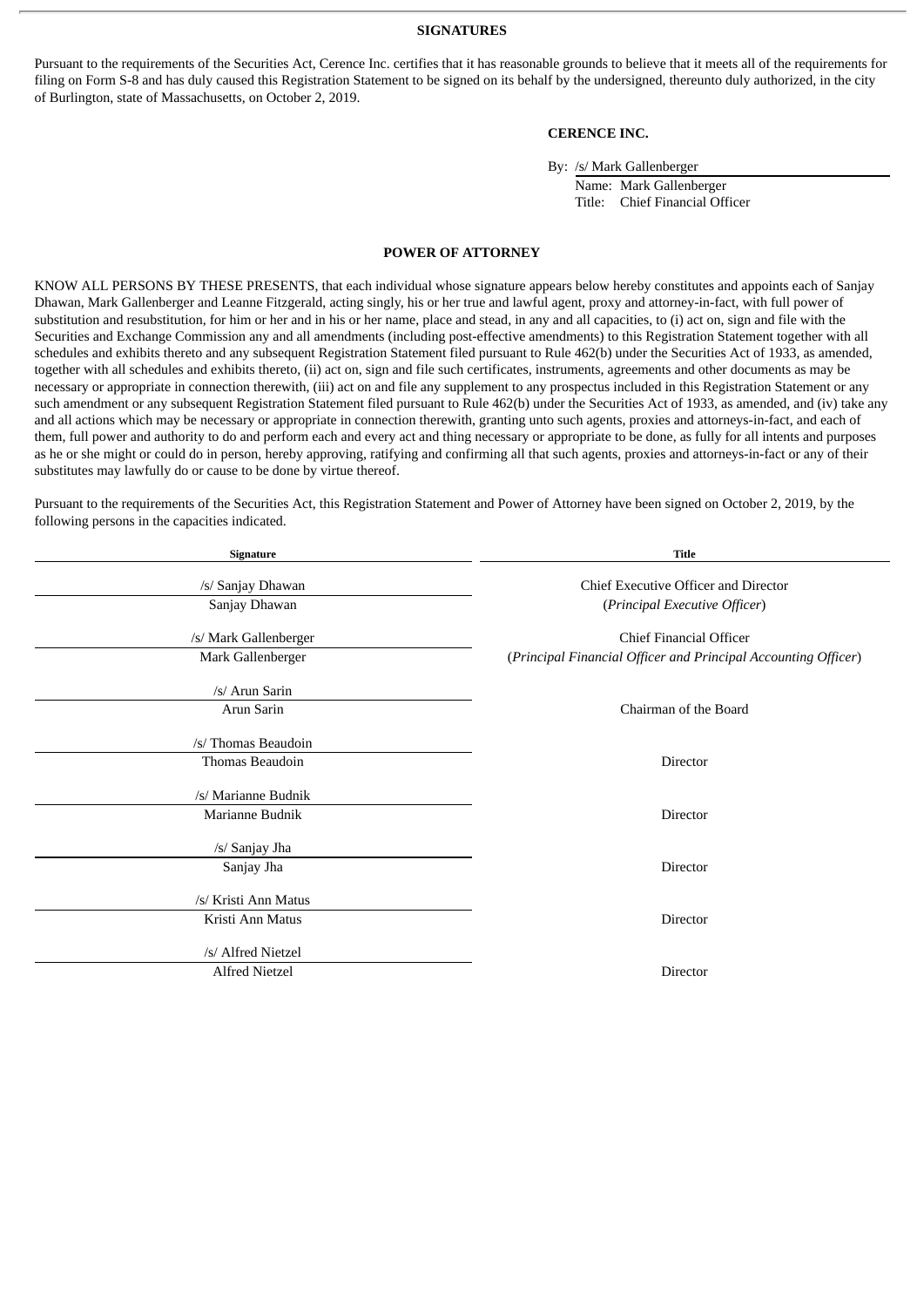# **CERENCE INC.**

# **2019 EQUITY INCENTIVE PLAN**

#### **1. DEFINED TERMS**

Exhibit A, which is incorporated by reference, defines certain terms used in the Plan and includes certain operational rules related to those terms.

# **2. PURPOSE**

The Plan has been established to advance the interests of the Company by providing for the grant to Participants of Stock and Stock-based Awards.

#### **3. ADMINISTRATION**

The Plan will be administered by the Administrator. The Administrator has discretionary authority, subject only to the express provisions of the Plan, to interpret the Plan; to determine eligibility for and grant Awards; to determine, modify, accelerate or waive the terms and conditions of any Award; to determine the form of settlement of Awards (whether in cash, shares of Stock, or other property); to prescribe forms, rules and procedures relating to the Plan and Awards; and to otherwise do all things necessary or desirable to carry out the purposes of the Plan or any Award. Determinations of the Administrator made with respect to the Plan or any Award are conclusive and bind all persons.

#### **4. LIMITS ON AWARDS UNDER THE PLAN**

**(a) Number of Shares.** Subject to adjustment as provided in Section 7(b), the number of shares of Stock that may be issued in satisfaction of Awards under the Plan is 5,300,000 shares (the "**Initial Share Pool**"). The Initial Share Pool will automatically increase on January 1st of each year from 2020 until 2029, by the lesser of (A) three percent (3%) of the number of shares of Stock outstanding as of the close of business on the immediately preceding December 31st; and (B) the number of shares of Stock determined by the Board on or prior to such date for such year (the Initial Share Pool, as it may be so increased, the "**Share Pool**"). Up to the total number of shares of Stock in the Initial Share Pool may be issued in satisfaction of ISOs, but nothing in this Section 4(a) will be construed as requiring that any, or any fixed number of, ISOs be granted under the Plan. For purposes of this Section 4(a), shares of Stock will not be treated as issued under the Plan, and will not reduce the Share Pool, unless and until, and to the extent, the shares are actually issued to a Participant. Without limiting the generality of the foregoing, shares of Stock withheld by the Company in payment of the exercise price or purchase price of an Award or in satisfaction of tax withholding requirements with respect to an Award and shares of Stock underlying any portion of an Award that is settled in cash or that expires, becomes unexercisable, terminates or is forfeited to or repurchased by the Company, in each case, without the issuance (or retention (in the case of Restricted Stock or Unrestricted Stock)) of Stock, will not be treated as issued in satisfaction of Awards under the Plan and will not reduce the Share Pool. The limits set forth in this Section 4(a) will be construed to comply with the applicable requirements of Section 422.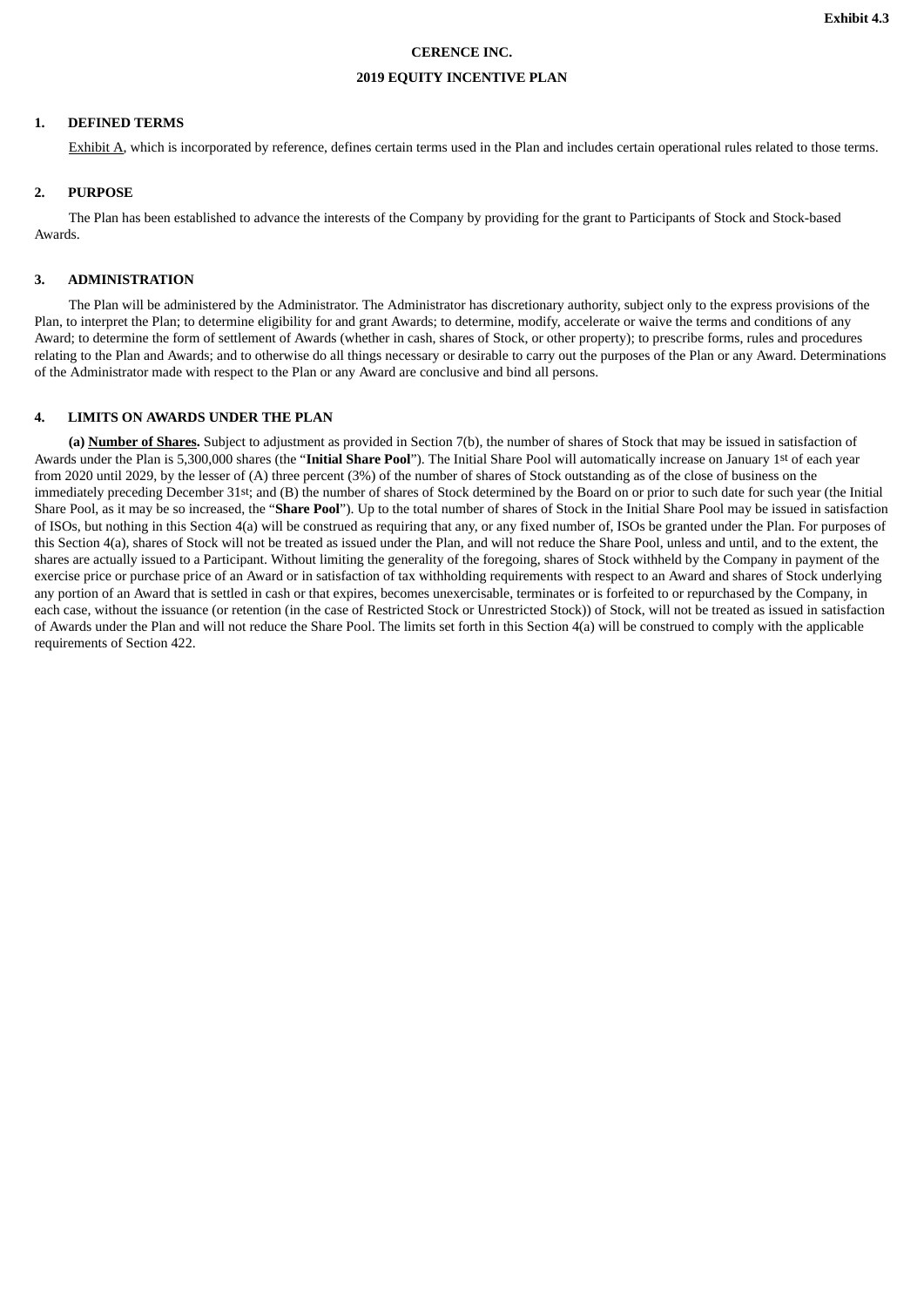**(b) Substitute Awards.** The Administrator may grant Substitute Awards under the Plan. To the extent consistent with the requirements of Section 422 and the regulations thereunder and other applicable legal requirements (including applicable stock exchange requirements), shares of Stock issued in respect of Substitute Awards will be in addition to and will not reduce the Share Pool. Notwithstanding the foregoing or anything in Section 4(a) to the contrary, if any Substitute Award is settled in cash or expires, becomes unexercisable, terminates or is forfeited to or repurchased by the Company without the issuance (or retention, in the case of Restricted Stock or Unrestricted Stock) of Stock, the shares of Stock previously subject to such Award will not increase the Share Pool or otherwise be available for future issuance under the Plan. The Administrator will determine the extent to which the terms and conditions of the Plan apply to Substitute Awards, if at all, provided, however, that Substitute Awards will not be subject to the limits described in Section 4(d).

**(c) Type of Shares.** Stock issued by the Company under the Plan may be authorized but unissued Stock or previously issued Stock acquired by the Company. No fractional shares of Stock will be issued under the Plan.

**(d) Director Limits.** Notwithstanding the foregoing limits, the aggregate value of all compensation granted or paid to any Director with respect to any calendar year, including Awards granted under the Plan and the amount of cash fees or other compensation paid by the Company to such Director outside of the Plan, in each case, for his or her services as a Director during such calendar year, may not exceed \$750,000 in the aggregate (or \$1,000,000 for the calendar year the Director is first appointed or elected to the Board), calculating the value of any Awards based on the grant date fair value in accordance with the Accounting Rules and assuming maximum payout levels.

#### **5. ELIGIBILITY AND PARTICIPATION**

The Administrator will select Participants from among Employees and Directors of, and consultants and advisors to, the Company and its subsidiaries. Eligibility for ISOs is limited to individuals described in the first sentence of this Section 5 who are employees of the Company or of a "parent corporation" or "subsidiary corporation" of the Company as those terms are defined in Section 424 of the Code. Eligibility for Stock Options, other than ISOs, and SARs is limited to individuals described in the first sentence of this Section 5 who are providing direct services on the date of grant of the Award to the Company or to a subsidiary of the Company that would be described in the first sentence of Section 1.409A-1(b)(5)(iii)(E) of the Treasury Regulations.

#### **6. RULES APPLICABLE TO AWARDS**

#### **(a) All Awards.**

**(1) Award Provisions.** The Administrator will determine the terms and conditions of all Awards, subject to the limitations provided herein. By accepting (or, under such rules as the Administrator may prescribe, being deemed to have accepted) an Award, the Participant will be deemed to have agreed to the terms and conditions of the Award and the Plan. Notwithstanding any provision of the Plan to the contrary, Substitute Awards may contain terms and conditions that are inconsistent with the terms and conditions specified herein, as determined by the Administrator.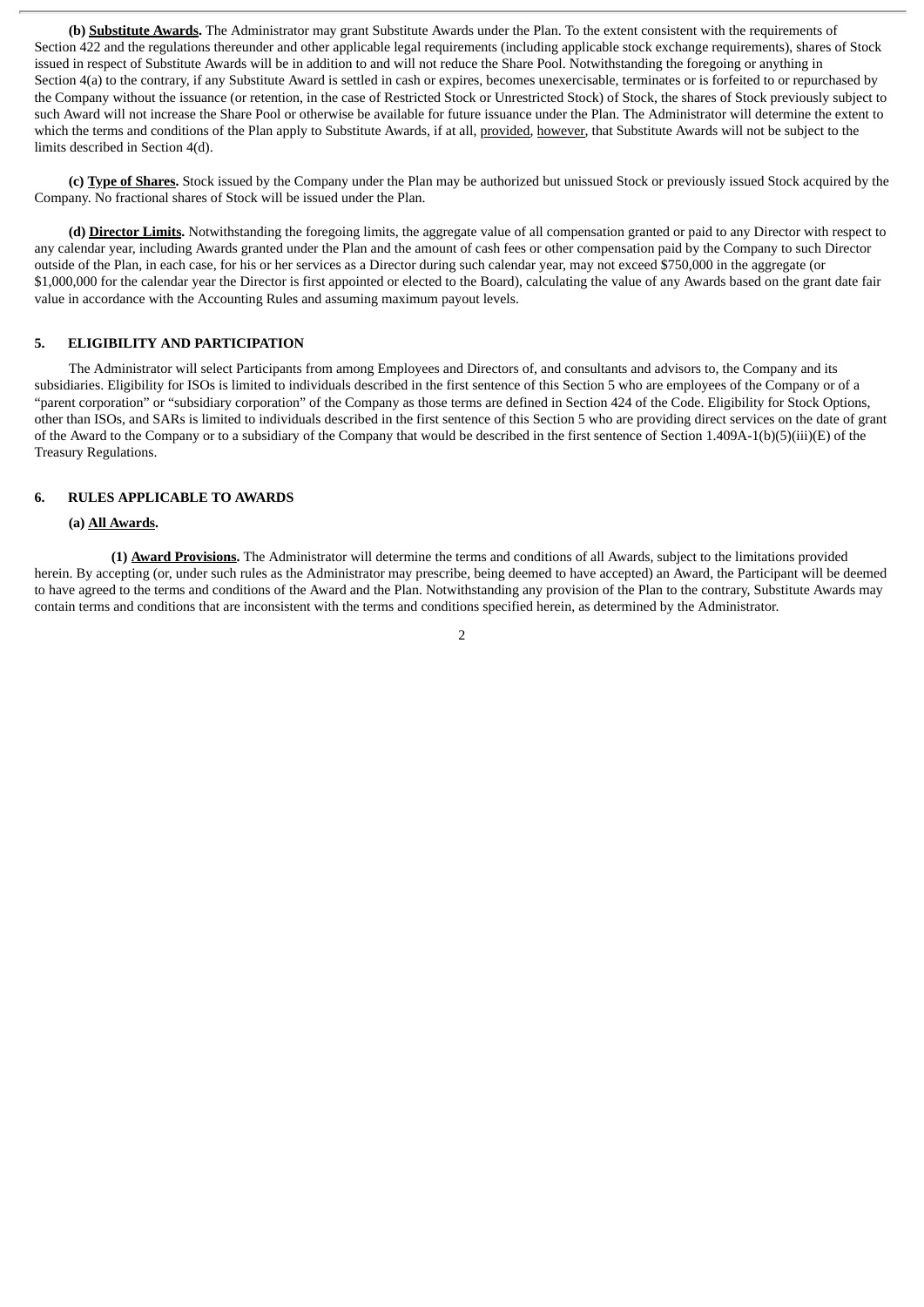**(2) Term of Plan.** No Awards may be made after ten years from the Date of Adoption, but previously granted Awards may continue beyond that date in accordance with their terms.

**(3) Transferability.** Neither ISOs nor, except as the Administrator otherwise expressly provides in accordance with the third sentence of this Section 6(a)(3), other Awards may be transferred other than by will or by the laws of descent and distribution. During a Participant's lifetime, ISOs and, except as the Administrator otherwise expressly provides in accordance with the third sentence of this Section 6(a)(3), SARs and NSOs may be exercised only by the Participant. The Administrator may permit the gratuitous transfer (*i.e.*, transfer not for value) of Awards other than ISOs, subject to applicable securities and other laws and such terms and conditions as the Administrator may determine.

**(4) Vesting; Exercisability.** The Administrator will determine the time or times at which an Award vests or becomes exercisable and the terms and conditions on which a Stock Option or SAR remains exercisable. Without limiting the foregoing, the Administrator may at any time accelerate the vesting and/or exercisability of an Award (or any portion thereof), regardless of any adverse or potentially adverse tax or other consequences resulting from such acceleration. Unless the Administrator expressly provides otherwise, however, the following rules will apply if a Participant's Employment ceases:

**(A)** Except as provided in (B) and (C) below, immediately upon the cessation of the Participant's Employment each Stock Option and SAR (or portion thereof) that is then held by the Participant or by the Participant's permitted transferees, if any, will cease to be exercisable and will terminate, and each other Award that is then held by the Participant or by the Participant's permitted transferees, if any, to the extent not then vested, will be forfeited.

**(B)** Subject to (C) and (D) below, each vested and unexercised Stock Option and SAR (or portion thereof) held by the Participant or the Participant's permitted transferees, if any, immediately prior to the cessation of the Participant's Employment, to the extent then exercisable, will remain exercisable for the lesser of (i) a period of three months following such cessation of Employment or (ii) the period ending on the latest date on which such Stock Option or SAR could have been exercised without regard to this Section 6(a)(4), and will thereupon immediately terminate.

**(C)** Subject to (D) below, each vested and unexercised Stock Option and SAR (or portion thereof) held by a Participant or the Participant's permitted transferees, if any, immediately prior to the cessation of the Participant's Employment due to his or her death or by the Company due to his or her Disability, to the extent then exercisable, will remain exercisable for the lesser of (i) the one-year period ending on the first anniversary of such cessation of employment or (ii) the period ending on the latest date on which such Stock Option or SAR could have been exercised without regard to this Section 6(a)(4), and will thereupon immediately terminate.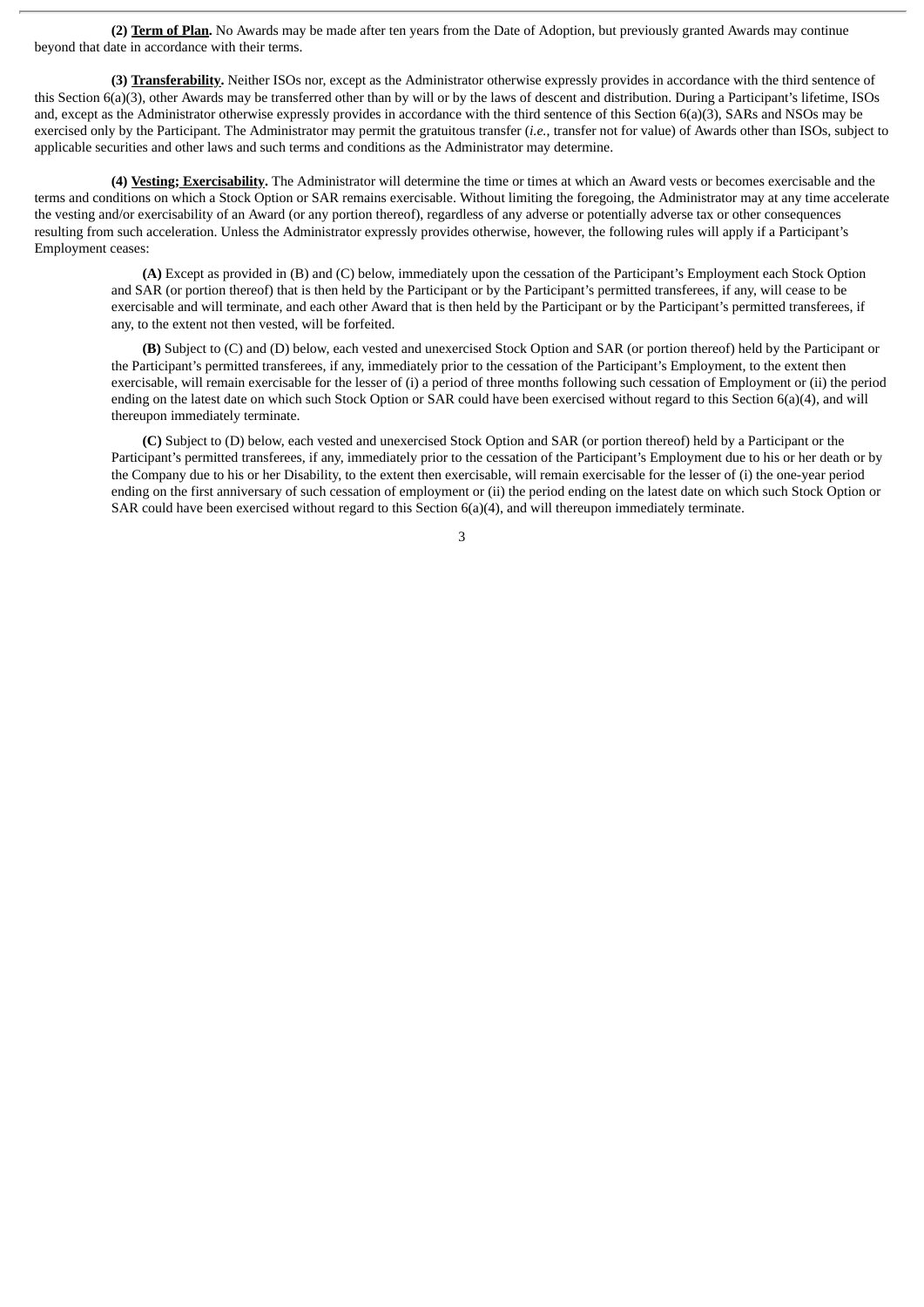**(D)** All Awards (whether or not vested or exercisable) held by a Participant or the Participant's permitted transferees, if any, immediately prior to the cessation of the Participant's Employment will immediately terminate upon such cessation of Employment if the termination is for Cause or occurs in circumstances that in the determination of the Administrator would have constituted grounds for the Participant's Employment to be terminated for Cause (in each case, without regard to the lapsing of any required notice or cure periods in connection therewith).

**(5) Recovery of Compensation**. The Administrator may provide in any case that any outstanding Award (whether or not vested or exercisable), the proceeds from the exercise or disposition of any Award or Stock acquired under any Award and any other amounts received in respect of any Award or Stock acquired under any Award will be subject to forfeiture and disgorgement to the Company, with interest and other related earnings, if the Participant to whom the Award was granted is not in compliance with any provision of the Plan or any applicable Award, any non-competition, non-solicitation, no-hire, non-disparagement, confidentiality, invention assignment, or other restrictive covenant by which he or she is bound. Each Award shall be subject to any policy of the Company or any of its subsidiaries that provides for forfeiture, disgorgement or clawback with respect to incentive compensation that includes Awards under the Plan and shall be further subject to forfeiture and disgorgement to the extent required by law or applicable stock exchange listing standards, including, without limitation, Section 10D of the Exchange Act. Each Participant, by accepting or being deemed to have accepted an Award under the Plan, agrees (or will be deemed to have agreed) to the terms of this Section 6(a)(5) and to cooperate fully with the Administrator, and to cause any and all permitted transferees of the Participant to cooperate fully with the Administrator, to effectuate any forfeiture or disgorgement described in this Section 6(a)(5). Neither the Administrator nor the Company nor any other person, other than the Participant and his or her permitted transferees, if any, will be responsible for any adverse tax or other consequences to a Participant or his or her permitted transferees, if any, that may arise in connection with this Section  $6(a)(5)$ .

**(6) Taxes.** The grant of an Award and the issuance, delivery, vesting and retention of Stock, cash or other property under an Award are conditioned upon the full satisfaction by the Participant of all tax and other withholding requirements with respect to the Award. The Administrator will prescribe such rules for the withholding of taxes and other amounts with respect to any Award as it deems necessary. Without limitation to the foregoing, the Company or any parent or subsidiary of the Company shall have the authority and the right to deduct or withhold (by any means set forth herein or in an Award agreement), or require a Participant to remit to the Company or a parent or subsidiary of the Company, an amount sufficient to satisfy all U.S. and non-U.S. federal, state and local income tax, social insurance, payroll tax, fringe benefits tax, payment on account or other tax-related items related to participation in the Plan and legally applicable to the Participant and required by law to be withheld (including any amount deemed by the Company, in its discretion, to be an appropriate charge to the Participant even if legally applicable to the Company or any parent or subsidiary of the Company). The Administrator, in its sole discretion, may hold back shares of Stock from an Award or permit a Participant to tender previously owned shares of Stock in satisfaction of tax or other withholding requirements (but not in excess of the maximum withholding amount consistent with the Award being subject to equity accounting treatment under the Accounting Rules). Any amounts withheld pursuant to this Section 6(a)(6) will be treated as though such amounts had been made directly to the Participant. In addition, the Company may, to the extent permitted by law, deduct any such tax and other withholding amounts from any payment of any kind otherwise due to a Participant from the Company or any parent or subsidiary of the Company.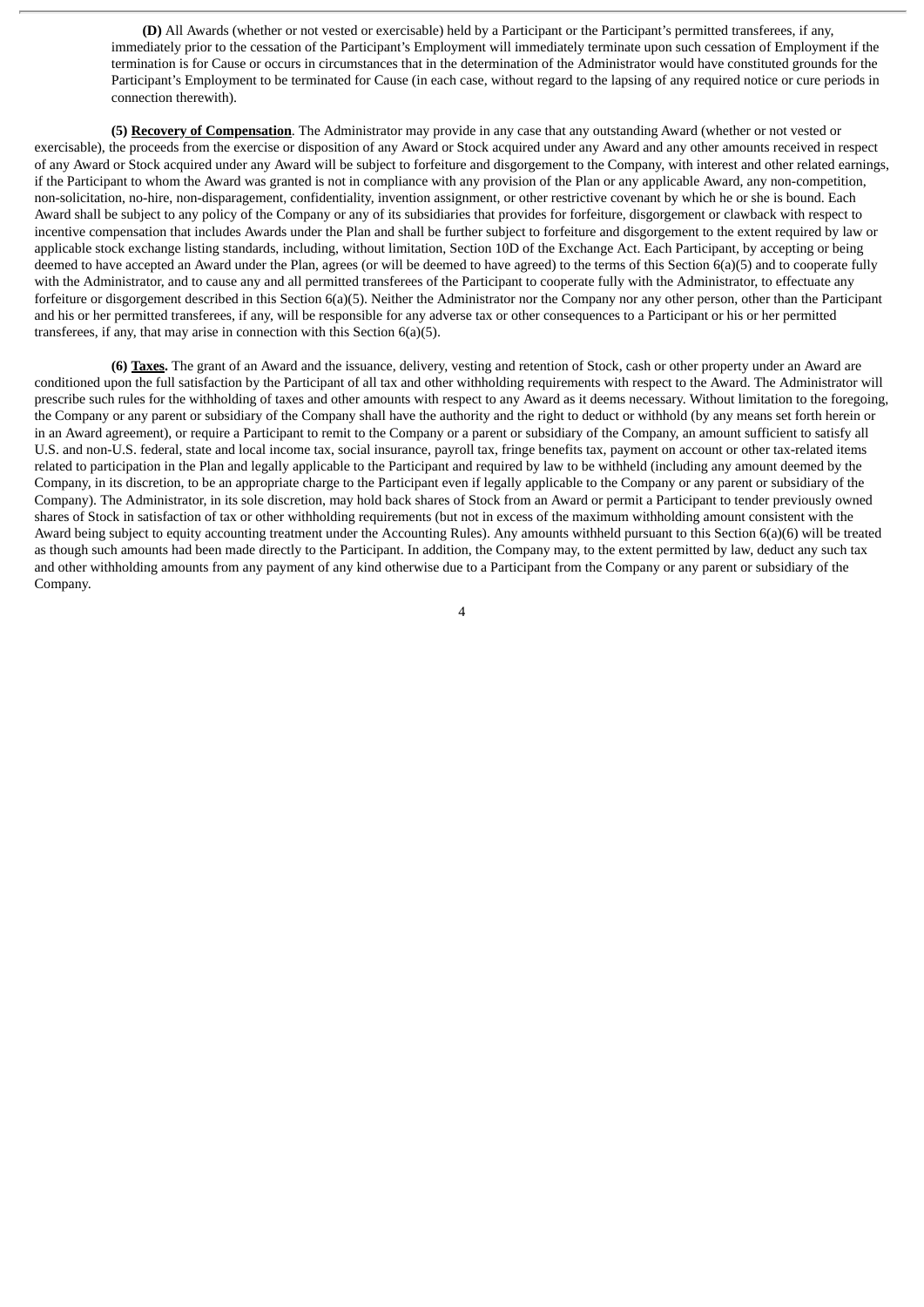**(7) Dividend Equivalents.** The Administrator may provide for the payment of amounts (on terms and subject to conditions established by the Administrator) in lieu of cash dividends or other cash distributions with respect to Stock subject to an Award whether or not the holder of such Award is otherwise entitled to share in the actual dividend or distribution in respect of such Award; provided, however, that (a) dividends or dividend equivalents relating to an Award that, at the dividend payment date, remains subject to a risk of forfeiture (whether service-based or performance-based) shall be subject to the same risk of forfeiture as applies to the underlying Award and (b) no dividends or dividend equivalents shall be payable with respect to Options or SARs. Any entitlement to dividend equivalents or similar entitlements will be established and administered either consistent with an exemption from, or in compliance with, the applicable requirements of Section 409A. Dividends or dividend equivalent amounts payable in respect of Awards that are subject to restrictions may be subject to such additional limitations or restrictions as the Administrator may impose.

**(8) Rights Limited.** Nothing in the Plan or any Award will be construed as giving any person the right to be granted an Award or to continued employment or service with the Company or any of its subsidiaries, or any rights as a stockholder except as to shares of Stock actually issued under the Plan. The loss of existing or potential profit in any Award will not constitute an element of damages in the event of termination of a Participant's Employment for any reason, even if the termination is in violation of an obligation of the Company or any of its subsidiaries to the Participant.

**(9) Coordination with Other Plans.** Shares of Stock and/or Awards under the Plan may be issued or granted in tandem with, or in satisfaction of or substitution for, other Awards under the Plan or awards made under other compensatory plans or programs of the Company or any of its subsidiaries. For example, but without limiting the generality of the foregoing, awards under other compensatory plans or programs of the Company or any of its subsidiaries may be settled in Stock (including, without limitation, Unrestricted Stock) under the Plan if the Administrator so determines, in which case the shares delivered will be treated as awarded under the Plan (and will reduce the Share Pool in accordance with the rules set forth in Section 4).

#### **(10) Section 409A.**

**(A)** Without limiting the generality of Section 11(b), each Award will contain such terms as the Administrator determines and will be construed and administered, such that the Award either qualifies for an exemption from the requirements of Section 409A or satisfies such requirements.

**(B)** Notwithstanding anything to the contrary in the Plan or any Award agreement, the Administrator may unilaterally amend, modify or terminate the Plan or any outstanding Award, including, but not limited to, changing the form of the Award, if the Administrator determines that such amendment, modification or termination is necessary or advisable to avoid the imposition of an additional tax, interest or penalty under Section 409A.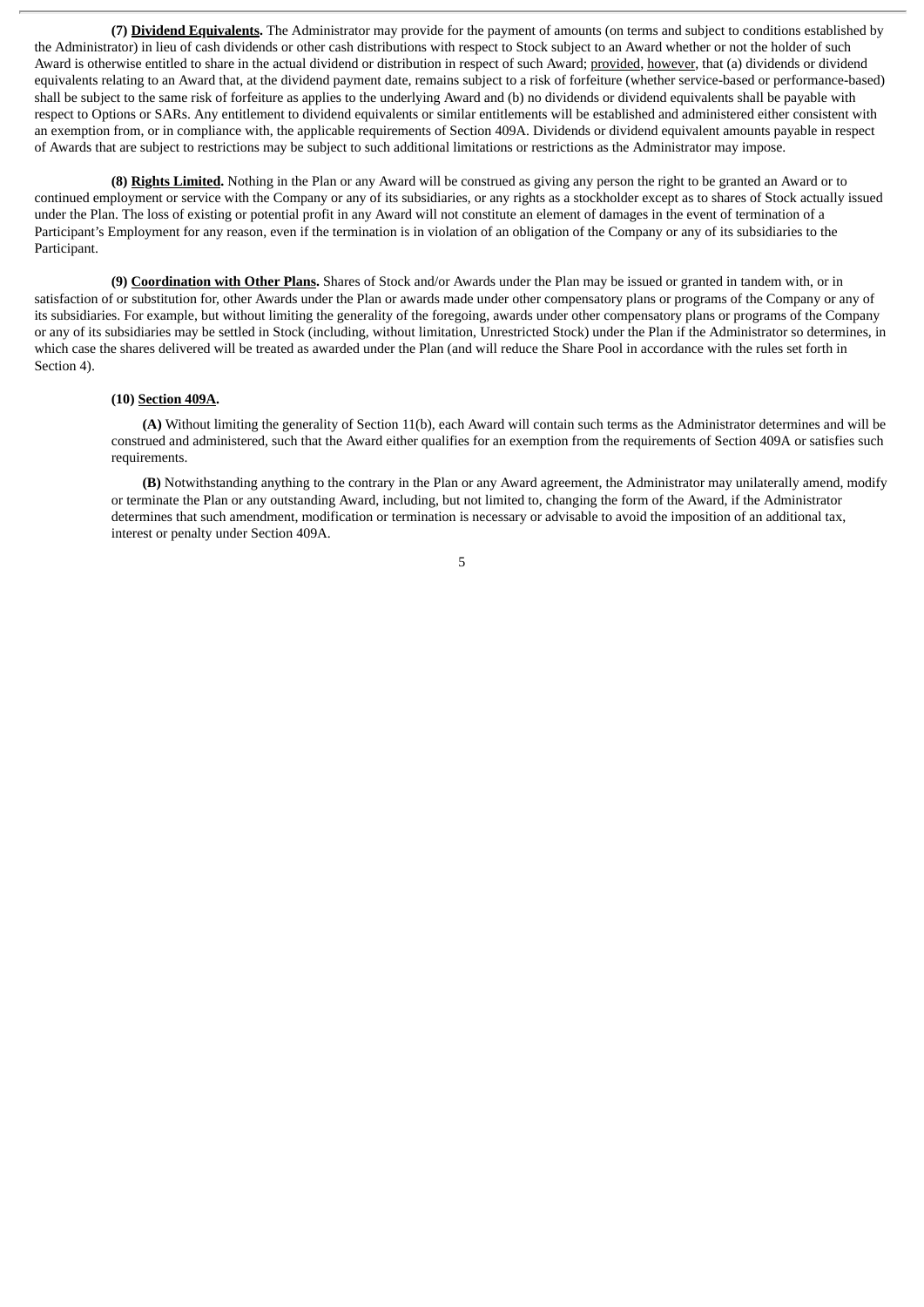**(C)** If a Participant is determined on the date of the Participant's termination of Employment to be a "specified employee" within the meaning of that term under Section 409A(a)(2)(B) of the Code, then, with regard to any payment that is considered nonqualified deferred compensation under Section 409A, to the extent applicable, payable on account of a "separation from service", such payment will be made or provided on the date that is the earlier of (i) the first business day following the expiration of the six-month period measured from the date of such "separation from service" and (ii) the date of the Participant's death (the "**Delay Period**"). Upon the expiration of the Delay Period, all payments delayed pursuant to this Section 6(a)(10)(C) (whether they would have otherwise been payable in a single lump sum or in installments in the absence of such delay) will be paid, without interest, on the first business day following the expiration of the Delay Period in a lump sum and any remaining payments due under the Award will be paid in accordance with the normal payment dates specified for them in the applicable Award agreement.

**(D)** For purposes of Section 409A, each payment made under the Plan or any Award will be treated as a separate payment.

**(E)** With regard to any payment considered to be nonqualified deferred compensation under Section 409A, to the extent applicable, that is payable upon a change in control of the Company or other similar event, to the extent required to avoid the imposition of any additional tax, interest or penalty under Section 409A, no amount will be payable unless such change in control constitutes a "change in control event" within the meaning of Section 1.409A-3(i)(5) of the Treasury Regulations.

#### **(b) Stock Options and SARs.**

**(1) Time and Manner of Exercise.** Unless the Administrator expressly provides otherwise, no Stock Option or SAR will be considered to have been exercised until the Administrator receives a notice of exercise in a form acceptable to the Administrator that is signed by the appropriate person and accompanied by any payment required under the Award. The Administrator may limit or restrict the exercisability of any Stock Option or SAR in its discretion, including in connection with any Covered Transaction. Any attempt to exercise a Stock Option or SAR by any person other than the Participant will not be given effect unless the Administrator has received such evidence as it may require that the person exercising the Award has the right to do so.

**(2) Exercise Price.** The exercise price (or the base value from which appreciation is to be measured) per share of each Award requiring exercise must be no less than 100% (in the case of an ISO granted to a 10-percent stockholder within the meaning of Section 422(b)(6) of the Code, 110%) of the Fair Market Value of a share of Stock, determined as of the date of grant, or such higher amount as the Administrator may determine in connection with the grant.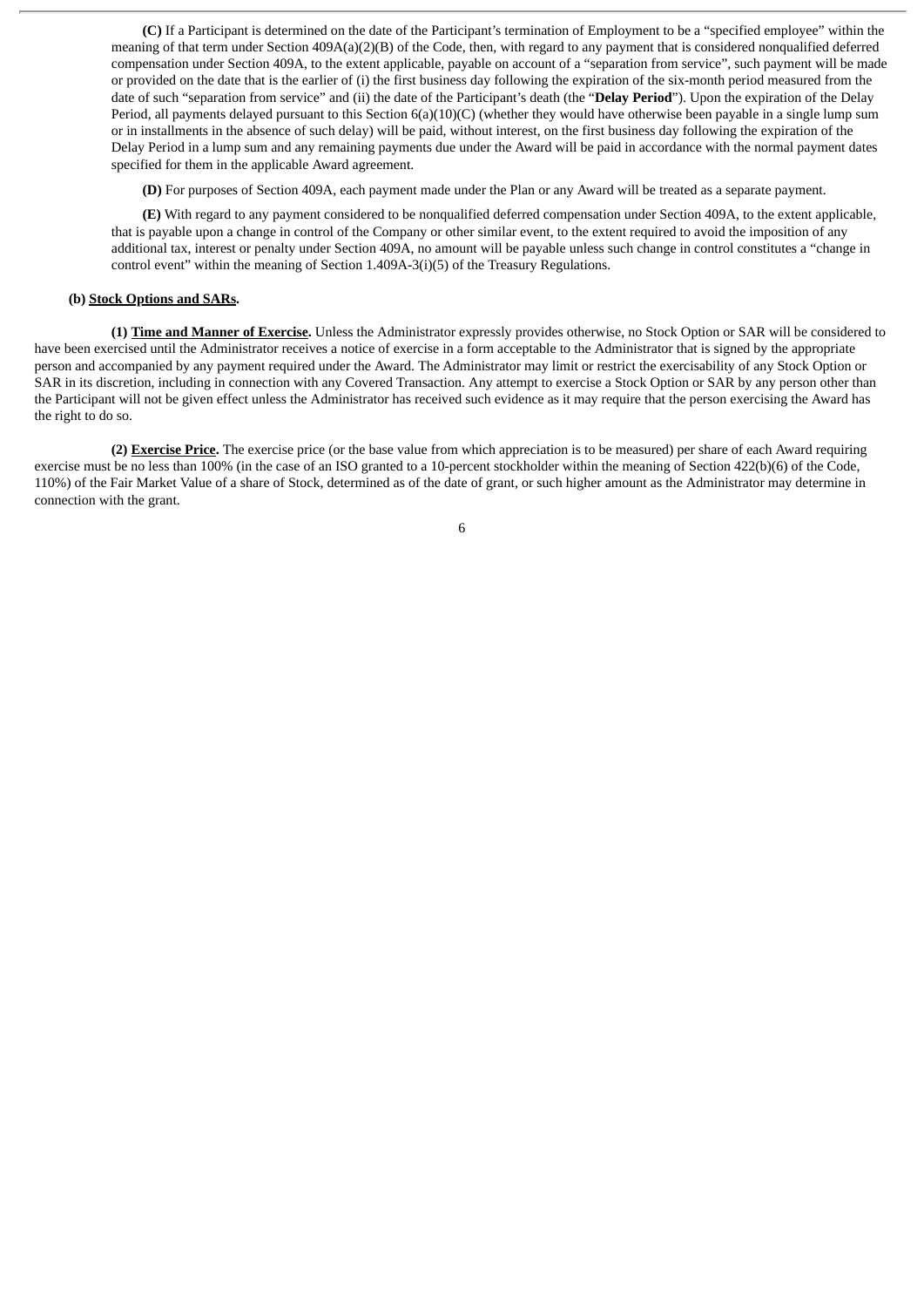**(3) Payment of Exercise Price.** Where the exercise of an Award (or portion thereof) is to be accompanied by a payment, payment of the exercise price must be made by cash or check acceptable to the Administrator or, if so permitted by the Administrator and if legally permissible, (i) through the delivery of previously acquired unrestricted shares of Stock, or the withholding of unrestricted shares of Stock otherwise issuable upon exercise, in either case, that have a Fair Market Value equal to the exercise price; (ii) through a broker-assisted cashless exercise program acceptable to the Administrator; (iii) by other means acceptable to the Administrator; or (iv) by any combination of the foregoing permissible forms of payment. The delivery of previously acquired shares in payment of the exercise price under clause (i) above may be accomplished either by actual delivery or by constructive delivery through attestation of ownership, subject to such rules as the Administrator may prescribe.

**(4) Maximum Term.** The maximum term of Stock Options and SARs must not exceed 10 years from the date of grant (or five years from the date of grant in the case of an ISO granted to a 10-percent stockholder described in Section 6(b)(2)).

**(5) No Repricing.** Except in connection with a corporate transaction involving the Company (which term includes, without limitation, any stock dividend, stock split, extraordinary cash dividend, recapitalization, reorganization, merger, consolidation, split-up, spin-off, combination or exchange of shares) or as otherwise contemplated by Section 7, the Company may not, without obtaining stockholder approval, (i) amend the terms of outstanding Stock Options or SARs to reduce the exercise price or base value of such Stock Options or SARs; (ii) cancel outstanding Stock Options or SARs in exchange for Stock Options or SARs with an exercise price or base value that is less than the exercise price or base value of the original Stock Options or SARs; or (iii) cancel outstanding Stock Options or SARs that have an exercise price or base value greater than the Fair Market Value of a share of Stock on the date of such cancellation in exchange for cash or other consideration.

#### **7. EFFECT OF CERTAIN TRANSACTIONS**

**(a) Mergers,** *etc.* Except as otherwise expressly provided in an Award agreement or by the Administrator, the following provisions will apply in the event of a Covered Transaction:

**(1) Assumption or Substitution.** If the Covered Transaction is one in which there is an acquiring or surviving entity, the Administrator may provide for (i) the assumption or continuation of some or all outstanding Awards or any portion thereof or (ii) the grant of new awards in substitution therefor by the acquiror or survivor or an affiliate of the acquiror or survivor.

**(2) Cash-Out of Awards.** Subject to Section 7(a)(5), the Administrator may provide for payment (a "**cash-out**"), with respect to some or all Awards or any portion thereof (including only the vested portion thereof), equal in the case of each applicable Award or portion thereof to the excess, if any, of (i) the Fair Market Value of a share of Stock multiplied by the number of shares of Stock subject to the Award or such portion, minus (ii) the aggregate exercise or purchase price, if any, of such Award or portion thereof (or, in the case of a SAR, the aggregate base value above which appreciation is measured), in each case, on such payment and other terms and subject to such conditions (which need not be the same as the terms and conditions applicable to holders of Stock generally ) as the Administrator determines, including that any amounts paid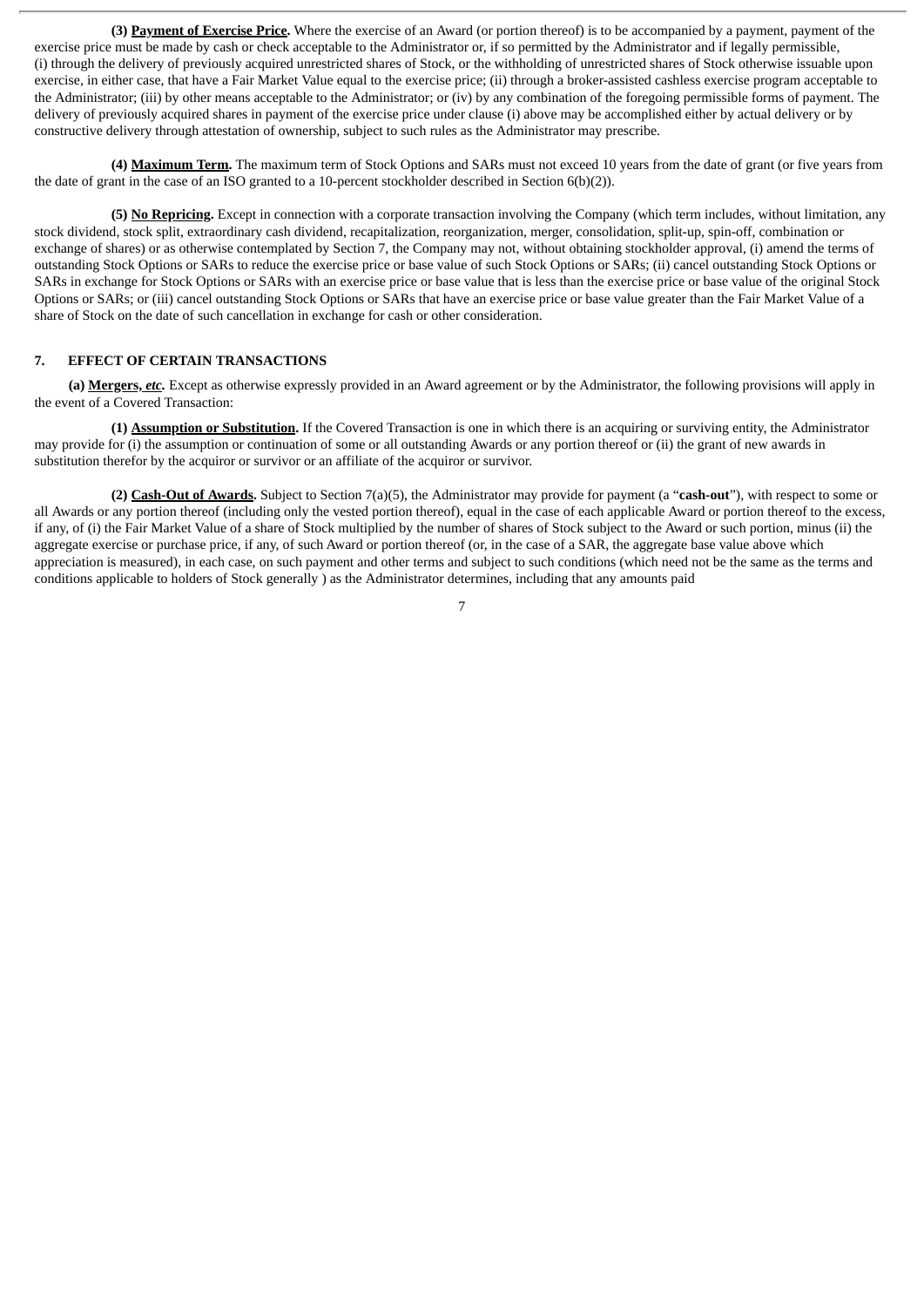in respect of such Award in connection with the Covered Transaction be placed in escrow or otherwise made subject to such restrictions as the Administrator deems appropriate. For the avoidance of doubt, if the per share exercise or purchase price (or base value) of an Award or portion thereof is equal to or greater than the Fair Market Value of one share of Stock, such Award or portion may be cancelled with no payment due hereunder or otherwise in respect thereof.

**(3) Acceleration of Certain Awards.** Subject to Section 7(a)(5), the Administrator may provide that any Award requiring exercise will become exercisable, in full or in part, and/or that the issuance of any shares of Stock remaining issuable under any outstanding Award of Stock Units (including Restricted Stock Units and Performance Awards to the extent consisting of Stock Units) will be accelerated, in full or in part, in each case, on a basis that gives the holder of the Award a reasonable opportunity, as determined by the Administrator, following the exercise of the Award or the issuance of the shares, as the case may be, to participate as a stockholder in the Covered Transaction.

**(4) Termination of Awards upon Consummation of Covered Transaction.** Except as the Administrator may otherwise determine, each Award will automatically terminate (and in the case of outstanding shares of Restricted Stock, will automatically be forfeited) immediately upon the consummation of the Covered Transaction, other than (i) any Award that is assumed, continued or substituted for pursuant to Section 7(a)(1) and (ii) any Award that by its terms, or as a result of action taken by the Administrator, continues following the Covered Transaction.

**(5) Additional Limitations.** Any share of Stock and any cash or other property delivered pursuant to Section 7(a)(2) or Section 7(a)(3) with respect to an Award may, in the discretion of the Administrator, contain such limitations or restrictions, if any, as the Administrator deems appropriate, including to reflect any performance or other vesting conditions to which the Award was subject and that did not lapse (and were not satisfied) in connection with the Covered Transaction. For purposes of the immediately preceding sentence, a cash-out under Section 7(a)(2) or an acceleration under Section  $7(a)(3)$  will not, in and of itself, be treated as the lapsing (or satisfaction) of a performance or other vesting condition. In the case of Restricted Stock that does not vest and is not forfeited in connection with the Covered Transaction, the Administrator may require that any amounts delivered, exchanged or otherwise paid in respect of such Stock in connection with the Covered Transaction be placed in escrow or otherwise made subject to such restrictions as the Administrator deems appropriate to carry out the intent of the Plan.

# **(b) Changes in and Distributions with Respect to Stock.**

**(1) Basic Adjustment Provisions.** In the event of a stock dividend, stock split or combination of shares (including a reverse stock split), recapitalization or other change in the Company's capital structure that constitutes an equity restructuring within the meaning of the Accounting Rules, the Administrator will make appropriate adjustments to the Share Pool, the individual limits described in Section 4(d), the number and kind of shares of stock or securities underlying Awards then outstanding or subsequently granted, any exercise or purchase prices (or base values) relating to Awards and any other provision of Awards affected by such change.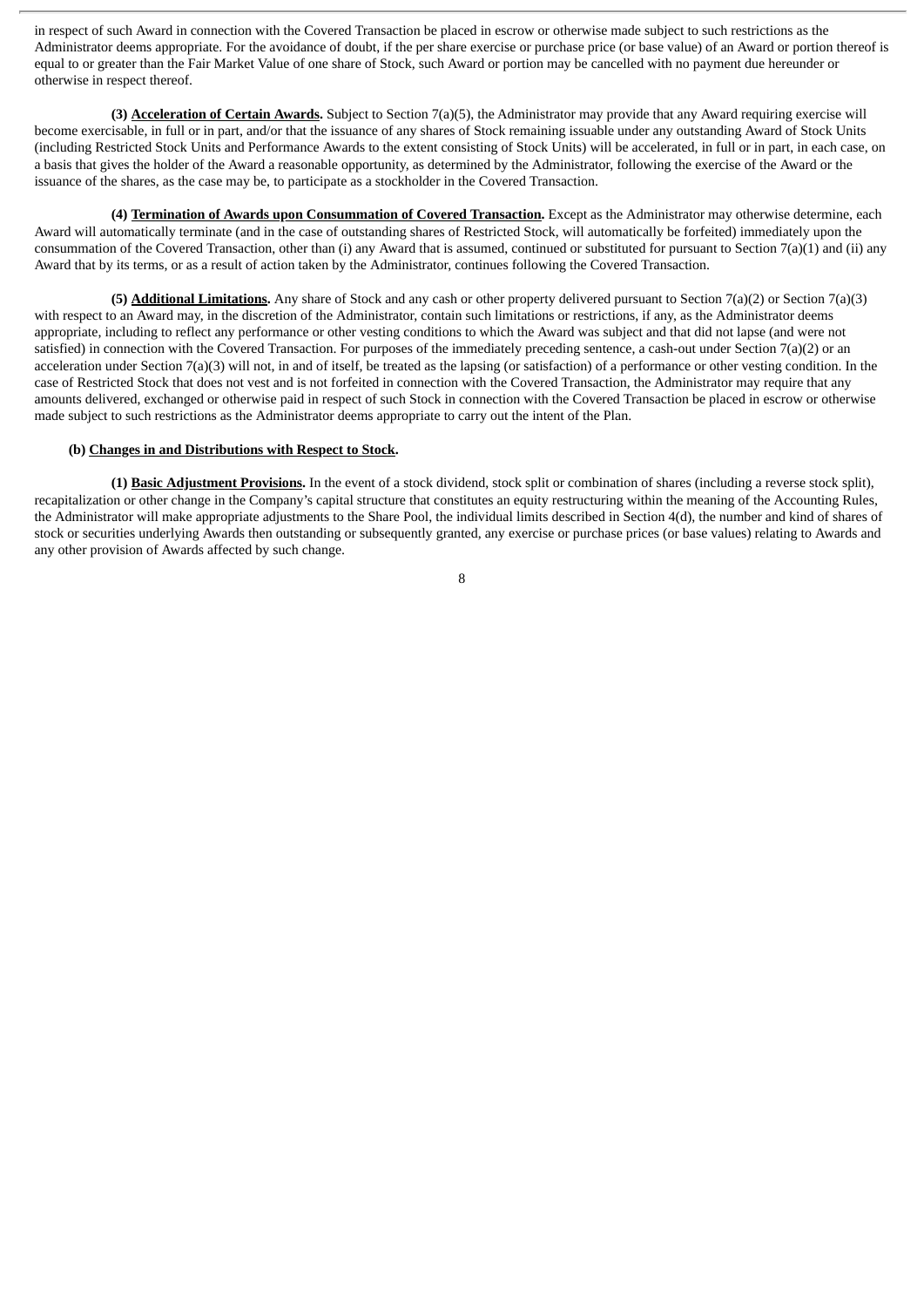**(2) Certain Other Adjustments.** The Administrator may also make adjustments of the type described in Section 7(b)(1) to take into account distributions to stockholders other than those provided for in Section 7(a) and 7(b)(1), or any other event, if the Administrator determines that adjustments are appropriate to avoid distortion in the operation of the Plan or any Award.

**(3) Continuing Application of Plan Terms.** References in the Plan to shares of Stock will be construed to include any stock or securities resulting from an adjustment pursuant to this Section 7.

#### **8. LEGAL CONDITIONS ON DELIVERY OF STOCK**

The Company will not be obligated to issue any shares of Stock pursuant to the Plan or to remove any restriction from shares of Stock previously issued under the Plan until: (i) the Company is satisfied that all legal matters in connection with the issuance of such shares have been addressed and resolved; (ii) if the outstanding Stock is at the time of issuance listed on any stock exchange or national market system, the shares to be issued have been listed or authorized to be listed on such exchange or system upon official notice of issuance; and (iii) all conditions of the Award have been satisfied or waived. The Company may require, as a condition to the exercise of an Award or the issuance of shares of Stock under an Award, such representations or agreements as counsel for the Company may consider appropriate to avoid violation of the Securities Act of 1933, as amended, or any applicable state or non-U.S. securities law. Any Stock issued under the Plan will be evidenced in such manner as the Administrator determines appropriate, including book-entry registration or delivery of stock certificates. In the event that the Administrator determines that stock certificates will be issued in connection with Stock issued under the Plan, the Administrator may require that such certificates bear an appropriate legend reflecting any restriction on transfer applicable to such Stock, and the Company may hold the certificates pending the lapse of the applicable restrictions.

## **9. AMENDMENT AND TERMINATION**

The Administrator may at any time or times amend the Plan or any outstanding Award for any purpose which may at the time be permitted by applicable law, and may at any time terminate the Plan as to any future grants of Awards; provided that, except as otherwise expressly provided in the Plan or the applicable Award, the Administrator may not, without the Participant's consent, alter the terms of an Award so as to materially and adversely affect the Participant's rights under the Award, unless the Administrator expressly reserved the right to do in the Plan or at the time the applicable Award was granted. Subject to Section 6(b)(5), any amendments to the Plan will be conditioned upon stockholder approval only to the extent, if any, such approval is required by applicable law (including the Code) or stock exchange requirements, as determined by the Administrator. For the avoidance of doubt, without prejudice to the Administrator's rights hereunder, no adjustment to any Award pursuant to the terms of Section 7 or Section 12 will be treated as an amendment to such Award requiring a Participant's consent.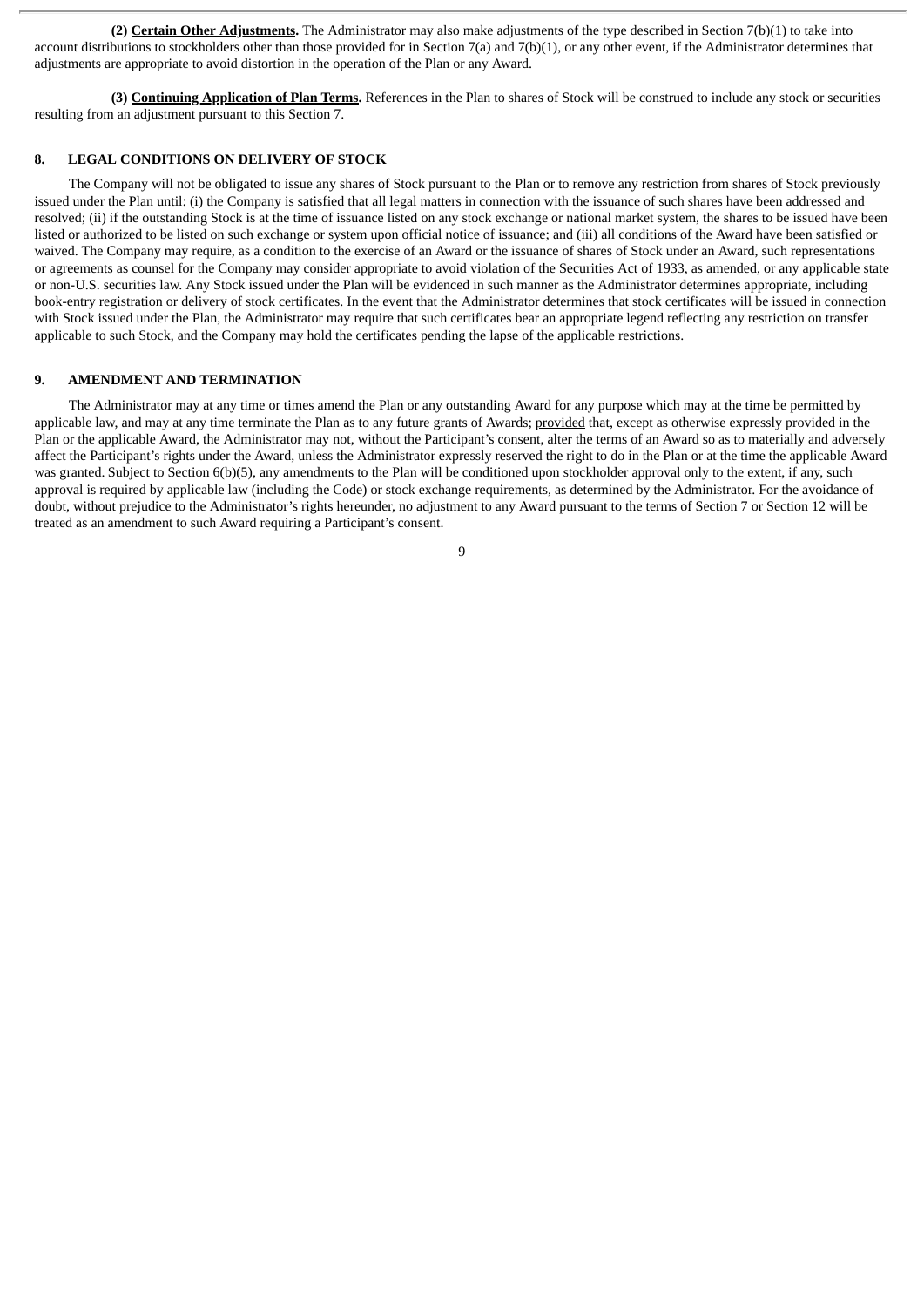#### **10. OTHER COMPENSATION ARRANGEMENTS**

The existence of the Plan or the grant of any Award will not affect the right of the Company or any of its subsidiaries to grant any person bonuses or other compensation in addition to Awards under the Plan.

#### **11. MISCELLANEOUS**

**(a) Waiver of Jury Trial.** By accepting or being deemed to have accepted an Award under the Plan, each Participant waives (or will be deemed to have waived), to the maximum extent permitted under applicable law, any right to a trial by jury in any action, proceeding or counterclaim concerning any rights under the Plan or any Award, or under any amendment, waiver, consent, instrument, document or other agreement delivered or which in the future may be delivered in connection therewith, and agrees (or will be deemed to have agreed) that any such action, proceedings or counterclaim will be tried before a court and not before a jury. By accepting or being deemed to have accepted an Award under the Plan, each Participant certifies that no officer, representative, or attorney of the Company has represented, expressly or otherwise, that the Company would not, in the event of any action, proceeding, or counterclaim, seek to enforce the foregoing waivers. Notwithstanding anything to the contrary in the Plan, nothing herein is to be construed as limiting the ability of the Company and a Participant to agree to submit any dispute arising under the terms of the Plan or any Award to binding arbitration or as limiting the ability of the Company to require any individual to agree to submit such disputes to binding arbitration as a condition of receiving an Award hereunder.

**(b) Limitation of Liability.** Notwithstanding anything to the contrary in the Plan or any Award, neither the Company, nor any of its subsidiaries, nor the Administrator, nor any person acting on behalf of the Company, any of its subsidiaries, or the Administrator, will be liable to any Participant, to any permitted transferee, to the estate or beneficiary of any Participant or any permitted transferee, or to any other person by reason of any acceleration of income, any additional tax, or any penalty, interest or other liability asserted by reason of the failure of an Award to satisfy the requirements of Section 422 or Section 409A or by reason of Section 4999 of the Code, or otherwise asserted with respect to any Award.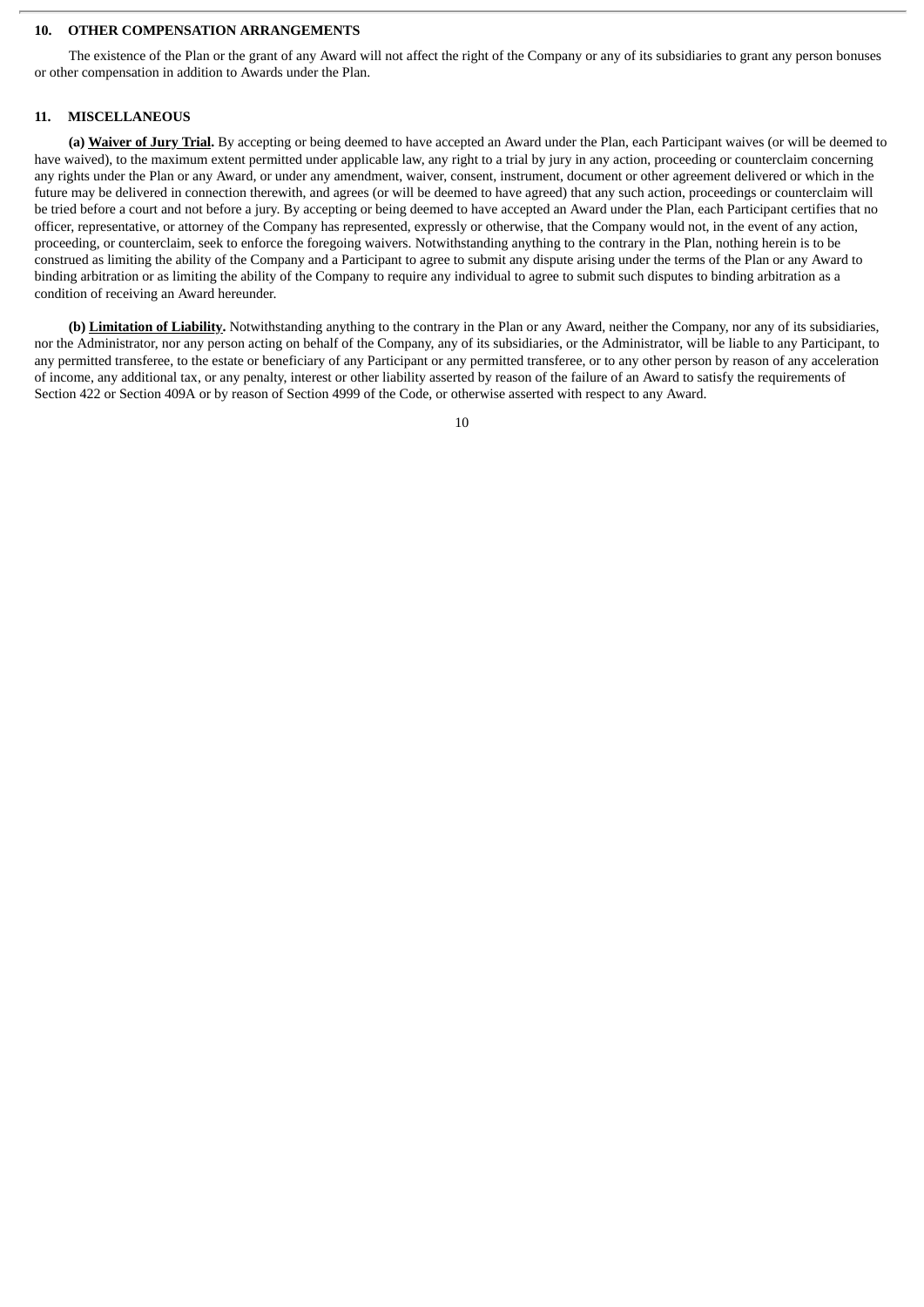#### **12. RULES FOR PARTICIPANTS SUBJECT TO NON-U.S. LAWS**

The Administrator may at any time and from time to time (including before or after an Award is granted) establish, adopt, or revise any rules and regulations as it may deem necessary or advisable to administer the Plan for Participants based outside of the U.S. and/or subject to the laws of countries other than the U.S., including by establishing one or more sub-plans, supplements or appendices under the Plan or any Award agreement for the purpose of complying or facilitating compliance with non-U.S. laws or taking advantage of tax favorable treatment or for any other legal or administrative reason determined by the Administrator. Any such sub-plan, supplement or appendix may contain, in each case, (i) such limitations on the Administrator's discretion under the Plan and (ii) such additional or different terms and conditions, as the Administrator deems necessary or desirable and will be deemed to be part of the Plan but will apply only to Participants within the group to which the sub-plan, supplement or appendix applies (as determined by the Administrator); provided, however, that no sub-plan, supplement or appendix, rule or regulation established pursuant to this provision shall increase the Share Pool contained in Section 4 of the Plan or cause a violation of any U.S. law.

#### **13. GOVERNING LAW**

**(a) Certain Requirements of Corporate Law.** Awards and shares of Stock will be granted, issued and administered consistent with the requirements of applicable Delaware law relating to the issuance of stock and the consideration to be received therefor, and with the applicable requirements of the stock exchanges or other trading systems on which the Stock is listed or entered for trading, in each case, as determined by the Administrator.

**(b) Other Matters.** Except as otherwise provided by the express terms of an Award agreement or under a sub-plan described in Section 12, the domestic substantive laws of the State of Delaware govern the provisions of the Plan and of Awards under the Plan and all claims or disputes arising out of or based upon the Plan or any Award under the Plan or relating to the subject matter hereof or thereof, without giving effect to any choice or conflict of laws provision or rule that would cause the application of the domestic substantive laws of any other jurisdiction.

**(c) Jurisdiction**. Subject to Section 11(a) and except as may be expressly set forth in an Award agreement, by accepting (or being deemed to have accepted) an Award, each Participant agrees or will be deemed to have agreed to (i) submit irrevocably and unconditionally to the jurisdiction of the federal and state courts located within the geographic boundaries of the United States District Court for the District of Delaware for the purpose of any suit, action or other proceeding arising out of or based upon the Plan or any Award; (ii) not commence any suit, action or other proceeding arising out of or based upon the Plan or any Award, except in the federal and state courts located within the geographic boundaries of the United States District Court for the District of Delaware; and (iii) waive, and not assert, by way of motion as a defense or otherwise, in any such suit, action or proceeding, any claim that he or she is not subject personally to the jurisdiction of the above-named courts that his or her property is exempt or immune from attachment or execution, that the suit, action or proceeding is brought in an inconvenient forum, that the venue of the suit, action or proceeding is improper or that the Plan or any Award or the subject matter thereof may not be enforced in or by such court.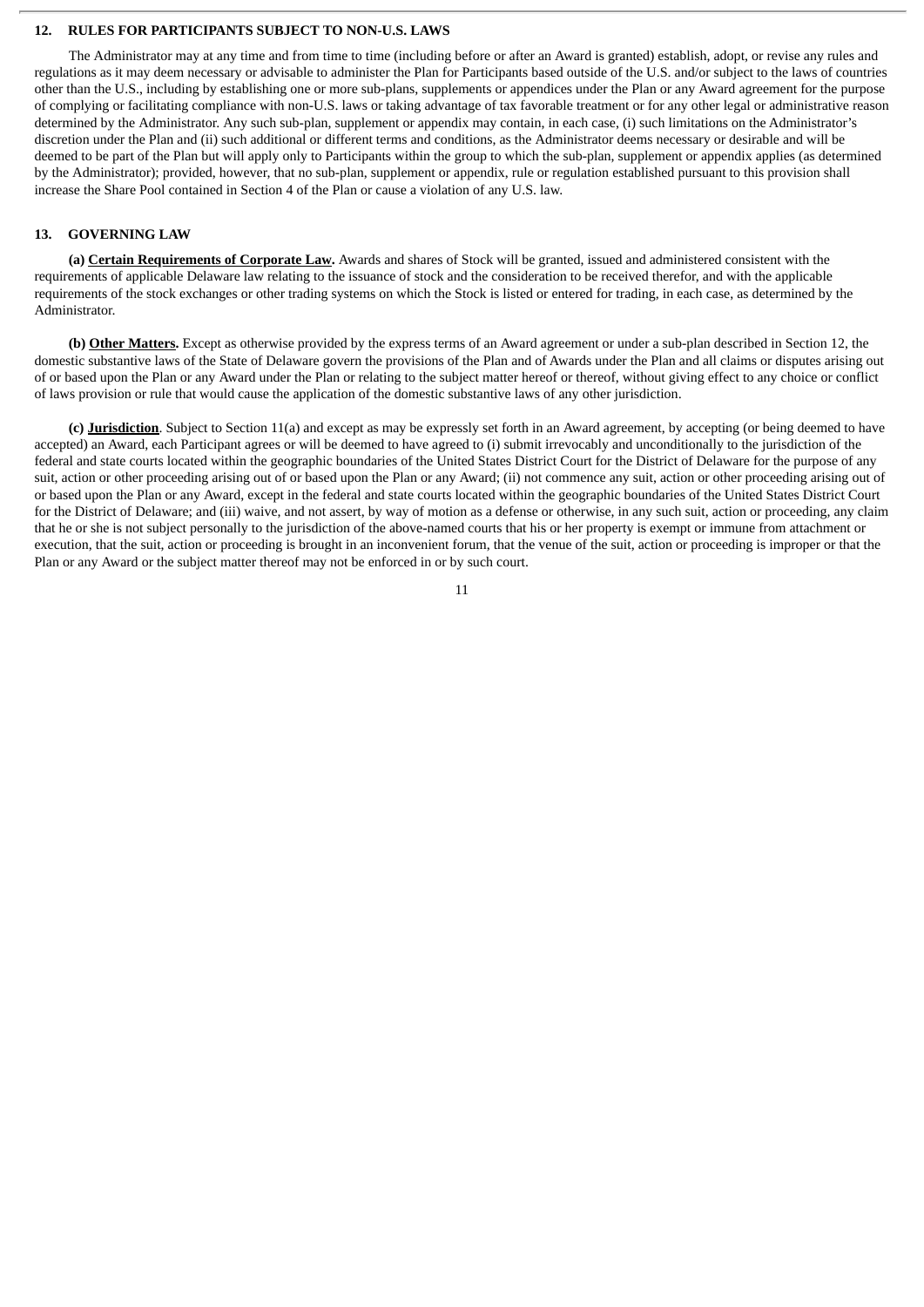# **EXHIBIT A**

# **Definition of Terms**

The following terms, when used in the Plan, have the meanings and are subject to the provisions set forth below:

**"Accounting Rules":** Financial Accounting Standards Board Accounting Standards Codification Topic 718, or any successor provision.

**"Administrator":** The Compensation Committee, except that the Compensation Committee may delegate (i) to one or more of its members (or one or more other members of the Board, including the full Board) such of its duties, powers and responsibilities as it may determine; (ii) to one or more officers of the Company the power to grant Awards to the extent permitted by applicable law; and (iii) to such Employees or other persons as it determines such ministerial tasks as it deems appropriate. For purposes of the Plan, the term "Administrator" will include the Board, the Compensation Committee, and the person or persons delegated authority under the Plan to the extent of such delegation, as applicable.

**"Award":** Any or a combination of the following:

- (i) Stock Options.
- (ii) SARs.
- (iii) Restricted Stock.
- (iv) Unrestricted Stock.
- (v) Stock Units, including Restricted Stock Units.
- (vi) Performance Awards.
- (vii) Awards (other than Awards described in (i) through (vi) above) that are convertible into or otherwise based on Stock.

**"Board":** The Board of Directors of the Company.

**"Cause":** In the case of any Participant who is party to an employment, change of control or severance-benefit agreement that contains a definition of "Cause," the definition set forth in such agreement applies with respect to such Participant for purposes of the Plan for so long as such agreement is in effect. In every other case, "Cause" means, as determined by the Administrator, (i) any act of dishonesty or fraud taken by the Participant in connection with his or her responsibilities as an employee or other service provider; (ii) the Participant's breach of the fiduciary duty or duty of loyalty owed to the Company, or material breach of the duty to protect the Company's confidential and proprietary information; (iii) the Participant's commission of a felony or to a crime involving fraud, embezzlement, misappropriation of funds or any other act of moral turpitude; (iv) the Participant's gross negligence or willful misconduct in the performance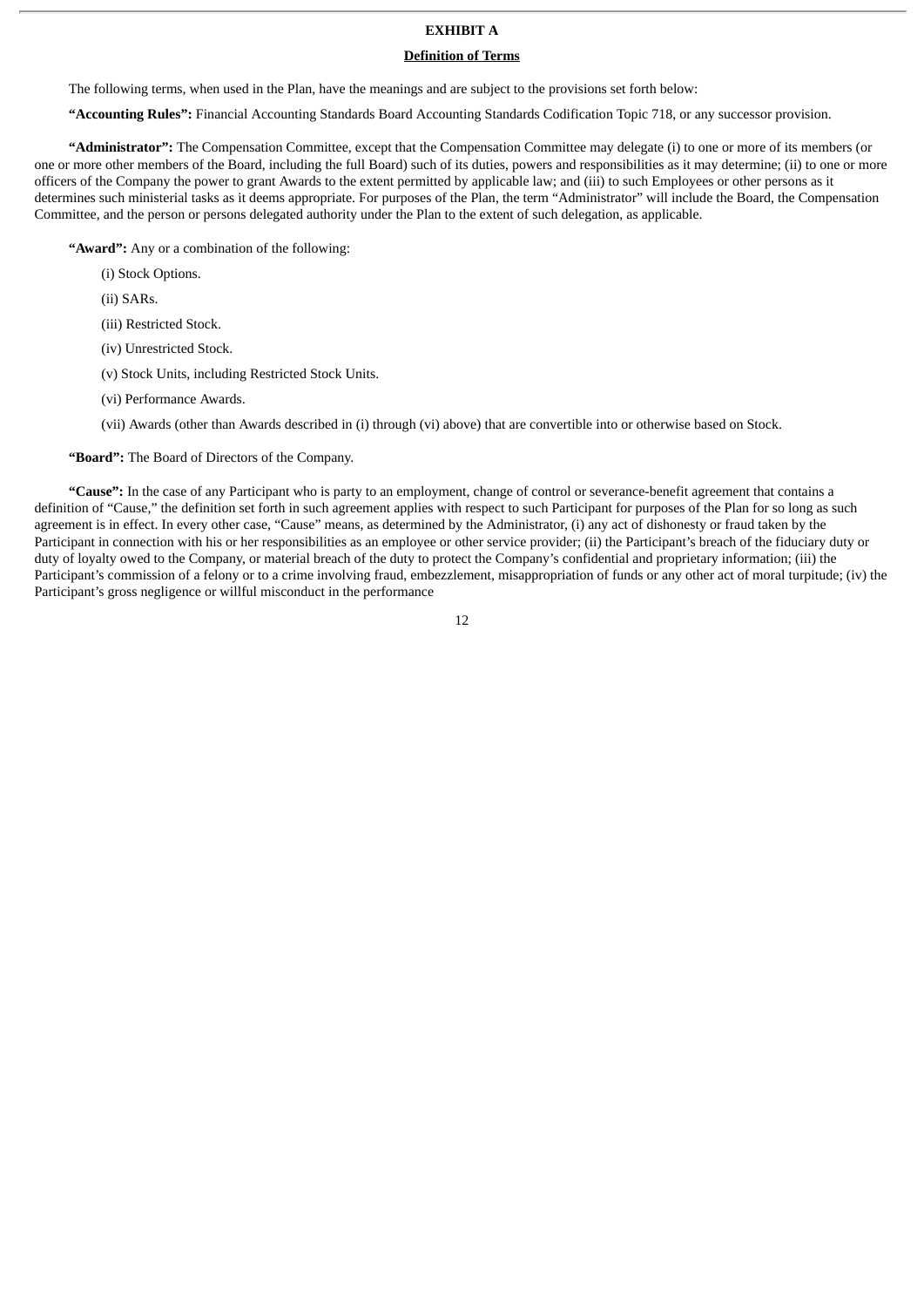of his or her duties; (v) the Participant's material breach of, or failure to comply with, the Plan, any Award agreement or any other agreement with the Company or any of its subsidiaries or any written policy of the Company or any of its subsidiaries; (vi) the Participant's engagement in any conduct or activity that results, or may result, in negative publicity or public disrespect, contempt or ridicule of the Company or any of its subsidiaries; (vii) the Participant's failure to abide by the lawful and reasonable directives of the Company; or (viii) the Participant's repeated failure to perform the material duties of the Participant's position.

**"Change of Control":** the occurrence of any of the following events:

(i) any "person" (as such term is used in Sections 13(d) and 14(d) of the Exchange Act) becomes the "beneficial owner" (as defined in Rule 13d-3 under the Exchange Act), directly or indirectly, of securities of the Company representing more than 50% of the total voting power represented by the Company's then outstanding voting securities;

(ii) the consummation by the Company of a merger or consolidation of the Company with any other corporation, other than a merger or consolidation which would result in the voting securities of the Company outstanding immediately prior thereto continuing to represent (either by remaining outstanding or by being converted into voting securities of the surviving entity) more than fifty percent (50%) of the total voting power represented by the voting securities of the Company or such surviving entity outstanding immediately after such merger or consolidation (in substantially the same proportions relative to each other as immediately prior to the transaction); or

(iii) the consummation of the sale or disposition by the Company of all or substantially all of the Company's assets (it being understood that the sale or spinoff of one or more (but not all material) divisions of the Company shall not constitute the sale or disposition of all or substantially all of the Company's assets).

Further and for the avoidance of doubt, a transaction will not constitute a Change of Control if: (i) its sole purpose is to change the state of the Company's incorporation, or (ii) its sole purpose is to create a holding company that will be owned in substantially the same proportions by the persons who held the Company's securities immediately before such transaction. In addition, in no event shall the Spin-Off or any restructurings or other transactions reasonably related to the Spin-Off constitute a Change of Control hereunder.

**"Code":** The U.S. Internal Revenue Code of 1986, as from time to time amended and in effect, or any successor statute as from time to time in effect.

**"Company":** Cerence Inc., a Delaware corporation.

**"Compensation Committee":** The Compensation Committee of the Board.

**"Covered Transaction":** Any of (i) a consolidation, merger or similar transaction or series of related transactions, including a sale or other disposition of stock, in which the Company is not the surviving corporation or which results in the acquisition of all or substantially all of the Company's then outstanding common stock by a single person or entity or by a group of persons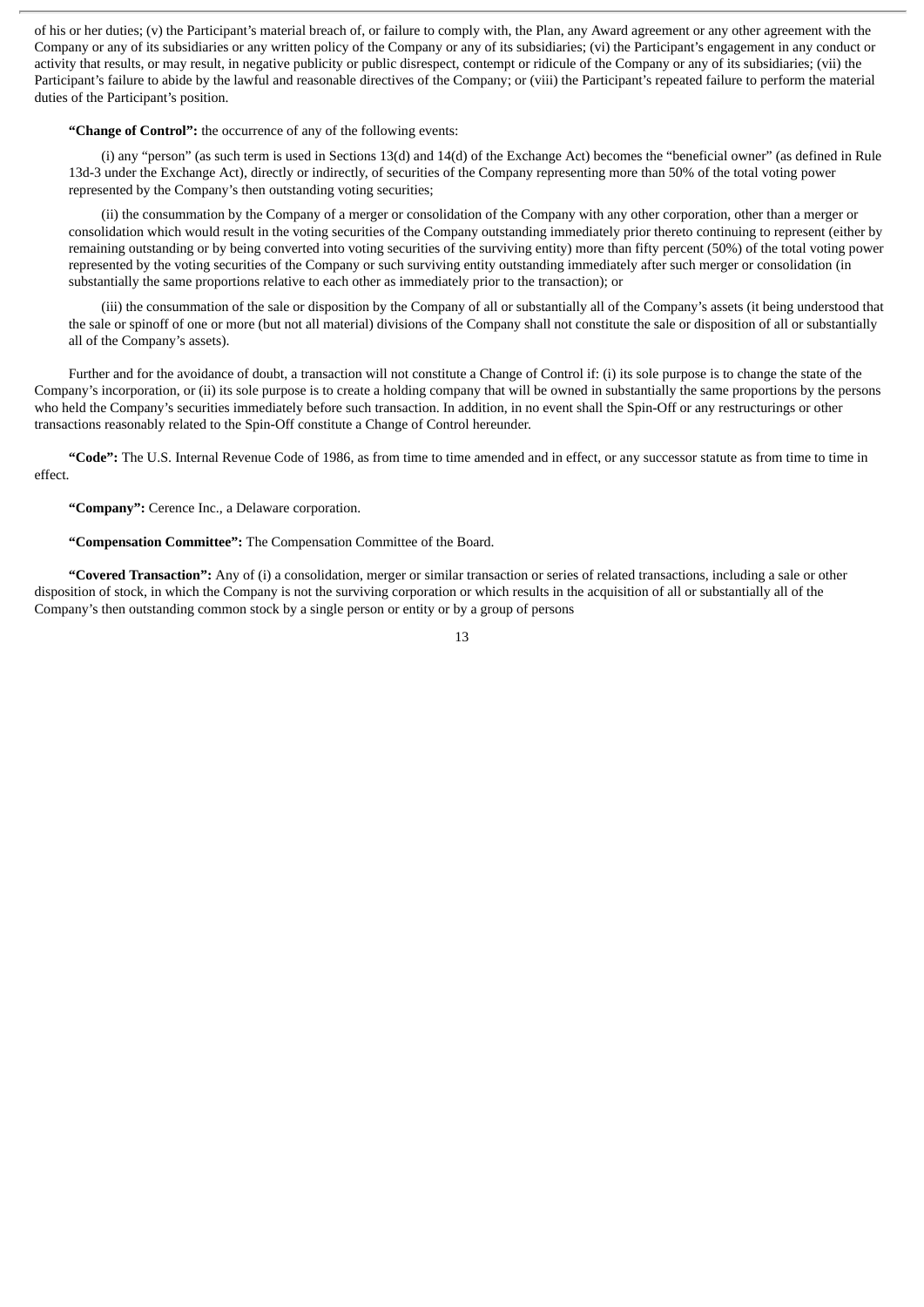and/or entities acting in concert, (ii) a sale or transfer of all or substantially all the Company's assets, (iii) a Change of Control, (iv) the Spin-Off or (v) a dissolution or liquidation of the Company. Where a Covered Transaction involves a tender offer that is reasonably expected to be followed by a merger described in clause (i) (as determined by the Administrator), the Covered Transaction will be deemed to have occurred upon consummation of the tender offer.

**"Date of Adoption":** The earlier of the date the Plan was approved by the Company's stockholders or adopted by the Board, as determined by the Committee.

**"Director":** A member of the Board who is not an Employee.

**"Disability":** In the case of any Participant who is party to an employment, change of control or severance-benefit agreement that contains a definition of "Disability" (or a corollary term), the definition set forth in such agreement applies with respect to such Participant for purposes of the Plan for so long as such agreement is in effect. In every other case, "Disability" means, as determined by the Administrator, absence from work due to a disability for a period in excess of ninety (90) days in any twelve (12)-month period that would entitle the Participant to receive benefits under the Company's long-term disability program as in effect from time to time (if the Participant were a participant in such program).

**"Employee":** Any person who is employed by the Company or any of its subsidiaries.

**"Employment":** A Participant's employment or other service relationship with the Company or any of its subsidiaries. Employment will be deemed to continue, unless the Administrator otherwise determines, so long as the Participant is employed by, or otherwise is providing services in a capacity described in Section 5 to, the Company or any of its subsidiaries. If a Participant's employment or other service relationship is with any subsidiary of the Company and that entity ceases to be a subsidiary of the Company, the Participant's Employment will be deemed to have terminated when the entity ceases to be a subsidiary of the Company unless the Participant transfers Employment to the Company or one of its remaining subsidiaries. Notwithstanding the foregoing, in construing the provisions of any Award relating to the payment of "nonqualified deferred compensation" (subject to Section 409A) upon a termination or cessation of Employment, references to termination or cessation of employment, separation from service, retirement or similar or correlative terms will be construed to require a "separation from service" (as that term is defined in Section 1.409A-1(h) of the Treasury Regulations, after giving effect to the presumptions contained therein) from the Company and from all other corporations and trades or businesses, if any, that would be treated as a single "service recipient" with the Company under Section 1.409A-1(h)(3) of the Treasury Regulations. The Company may, but need not, elect in writing, subject to the applicable limitations under Section 409A, any of the special elective rules prescribed in Section 1.409A-1(h) of the Treasury Regulations for purposes of determining whether a "separation from service" has occurred. Any such written election will be deemed a part of the Plan.

**"Exchange Act":** The Securities Exchange Act of 1934, as amended.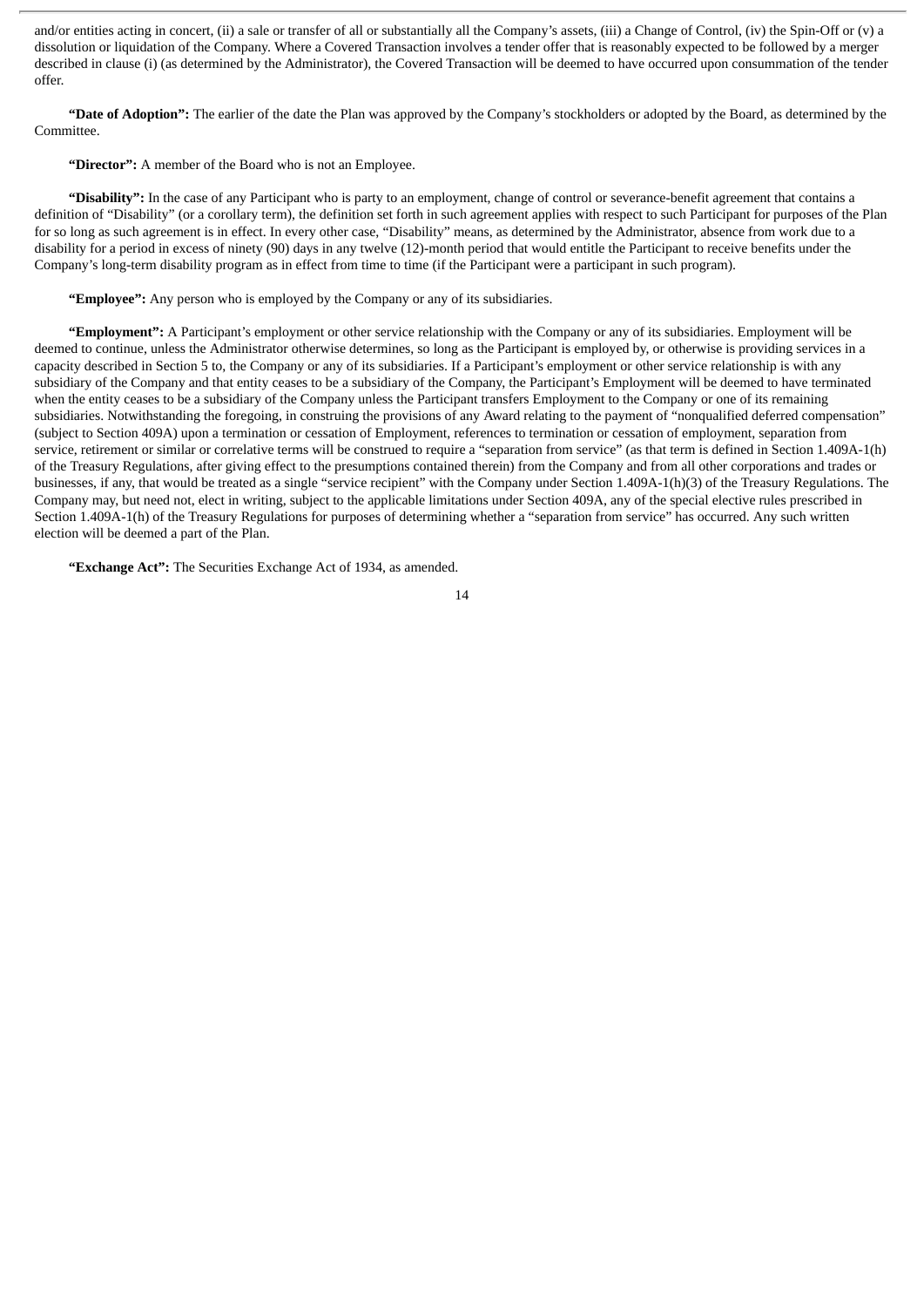**"Fair Market Value":** As of a particular date, (i) the closing price for a share of Stock reported on the Nasdaq Global Select Market (or any other national securities exchange on which the Stock is then listed) for that date or, if no closing price is reported for that date, the closing price on the immediately preceding date on which a closing price was reported or (ii) in the event that the Stock is not traded on a national securities exchange, the fair market value of a share of Stock determined by the Administrator consistent with the rules of Section 422 and Section 409A to the extent applicable.

**"ISO":** A Stock Option intended to be an "incentive stock option" within the meaning of Section 422. Each Stock Option granted pursuant to the Plan will be treated as providing by its terms that it is to be an NSO unless, as of the date of grant, it is expressly designated as an ISO.

**"NSO":** A Stock Option that is not intended to be an "incentive stock option" within the meaning of Section 422.

**"Participant":** A person who is granted an Award under the Plan.

**"Performance Award":** An Award subject to performance vesting conditions, which may include Performance Criteria.

**"Performance Criteria":** Specified criteria, other than the mere continuation of Employment or the mere passage of time, the satisfaction of which is a condition for the grant, exercisability, vesting or full enjoyment of an Award. A Performance Criterion and any targets with respect thereto need not be based upon an increase, a positive or improved result or avoidance of loss.

**"Plan":** The Cerence Inc. 2019 Equity Incentive Plan, as from time to time amended and in effect.

**"Restricted Stock":** Stock subject to restrictions requiring that it be forfeited, redelivered or offered for sale to the Company if specified performance or other vesting conditions are not satisfied.

**"Restricted Stock Unit":** A Stock Unit that is, or as to which the issuance of Stock or delivery of cash in lieu of Stock is, subject to the satisfaction of specified performance or other vesting conditions.

**"SAR":** A right entitling the holder upon exercise to receive an amount (payable in cash or in shares of Stock of equivalent value) equal to the excess of the Fair Market Value of the shares of Stock subject to the right over the base value from which appreciation under the SAR is to be measured.

**"Section 409A":** Section 409A of the Code and the regulations thereunder.

**"Section 422":** Section 422 of the Code and the regulations thereunder.

**"Spin-Off":** The spin-off of the Company by Nuance Communications, Inc., a Delaware corporation.

**"Stock":** Common stock of the Company, par value \$0.01 per share.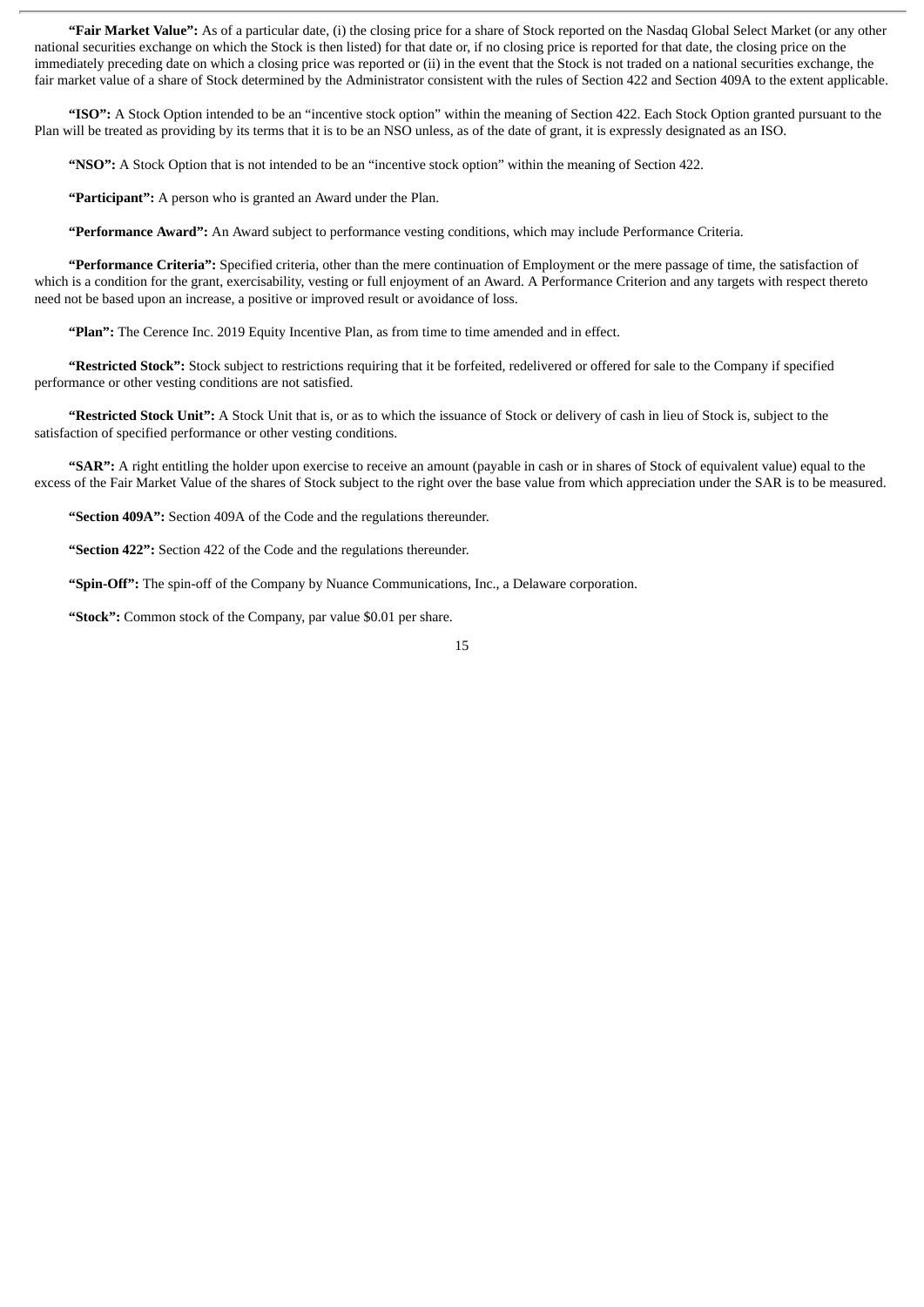**"Stock Option":** An option entitling the holder to acquire shares of Stock upon payment of the exercise price.

**"Stock Unit":** An unfunded and unsecured promise, denominated in shares of Stock, to issue Stock or deliver cash measured by the value of Stock in the future.

**"Substitute Award":** An Award issued under the Plan in substitution for one or more equity awards of an acquired company that are converted, replaced or adjusted in connection with the acquisition.

**"Unrestricted Stock":** Stock not subject to any restrictions under the terms of the Award.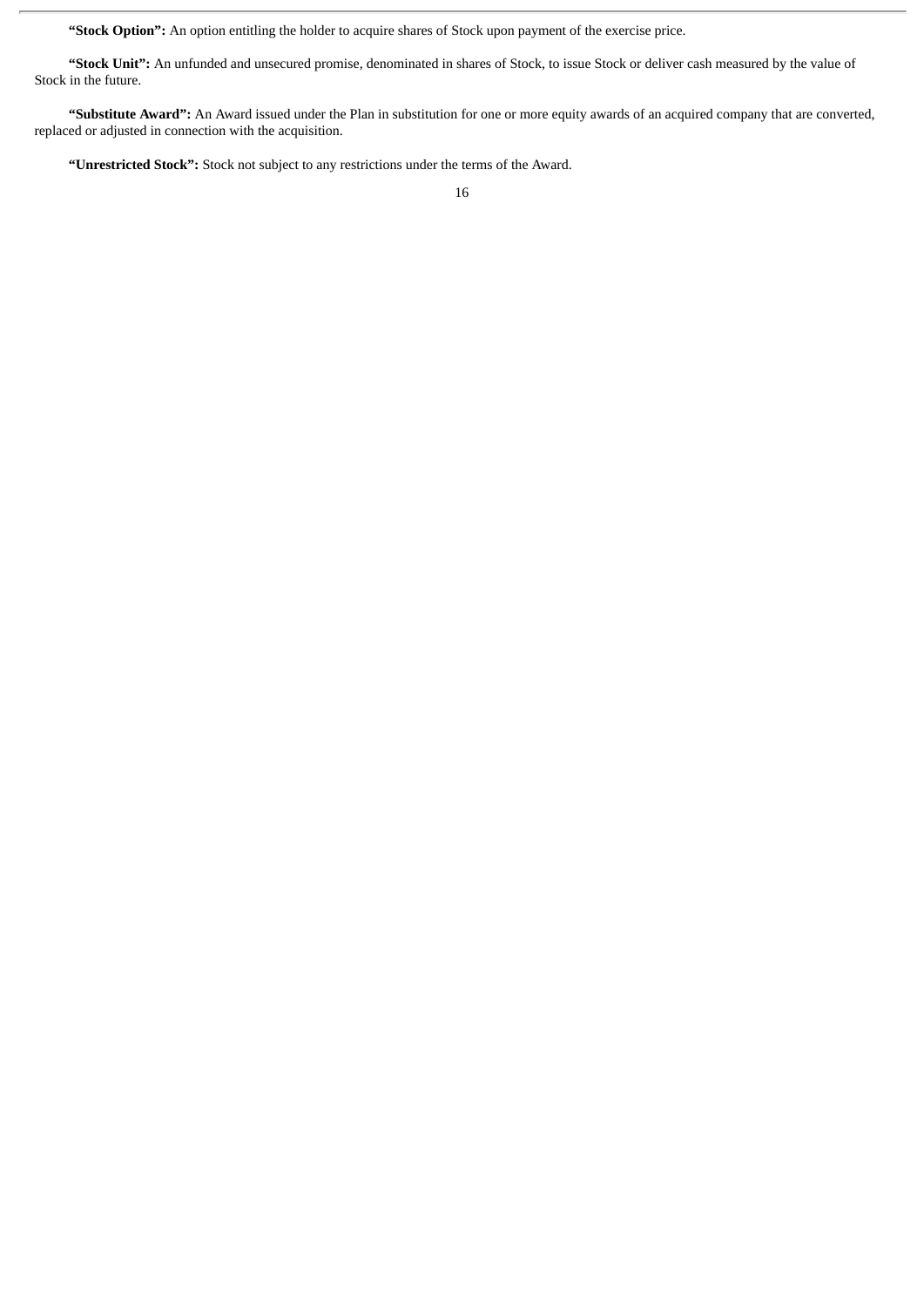#### **CERENCE INC.**

#### **2019 EMPLOYEE STOCK PURCHASE PLAN**

1. *Purpose*. The purpose of the Plan is to provide employees of the Company and its Designated Subsidiaries with an opportunity to purchase Common Stock of the Company. The Plan includes two components: a 423 Component and a Non-423 Component. It is the intention of the Company (but the Company does not undertake) to have the 423 Component qualify as an "employee stock purchase plan" under Section 423 and to have the 423 Component be exempt from the requirements of Section 409A. The provisions of the Plan with respect to the 423 Component shall, accordingly, be construed and administered consistently with that intention. Except as otherwise provided in the Plan or determined by the Board, the Non-423 Component will operate and be administered in the same manner as the 423 Component.

2. *Definitions*.

(a) "*423 Component*" shall mean the part of the Plan, which excludes the Non-423 Component, pursuant to which options to purchase shares of Common Stock that satisfy the requirements for an "employee stock purchase plan" under Section 423 may be granted to Employees eligible to participate in the Plan.

(b) "*Account*" shall mean a notional payroll deduction account maintained in the participant's name in the records of the Company.

(c) "*Accounting Rules*" shall mean U.S. Financial Accounting Standards Board Accounting Standards Codification Topic 718, or any successor provision.

(d) "*Administrator*" shall mean the Compensation Committee, except that the Compensation Committee may delegate (i) to one or more of its members (or one or more other members of the Board, including the full Board) such of its duties, powers and responsibilities as it may determine and (ii) to such Employees or other persons as it determines such ministerial tasks as it deems appropriate. For purposes of the Plan, the term "Administrator" will include the Board, the Compensation Committee, and/or the person or persons delegated authority under the Plan to the extent of such delegation, as applicable.

(e) "*Board*" shall mean the Board of Directors of the Company.

(f) "*Code*" shall mean the U.S. Internal Revenue Code of 1986, as amended.

(g) "*Common Stock*" shall mean the common stock of the Company, par value \$0.01 per share.

(h) "*Company*" shall mean Cerence Inc., a Delaware corporation.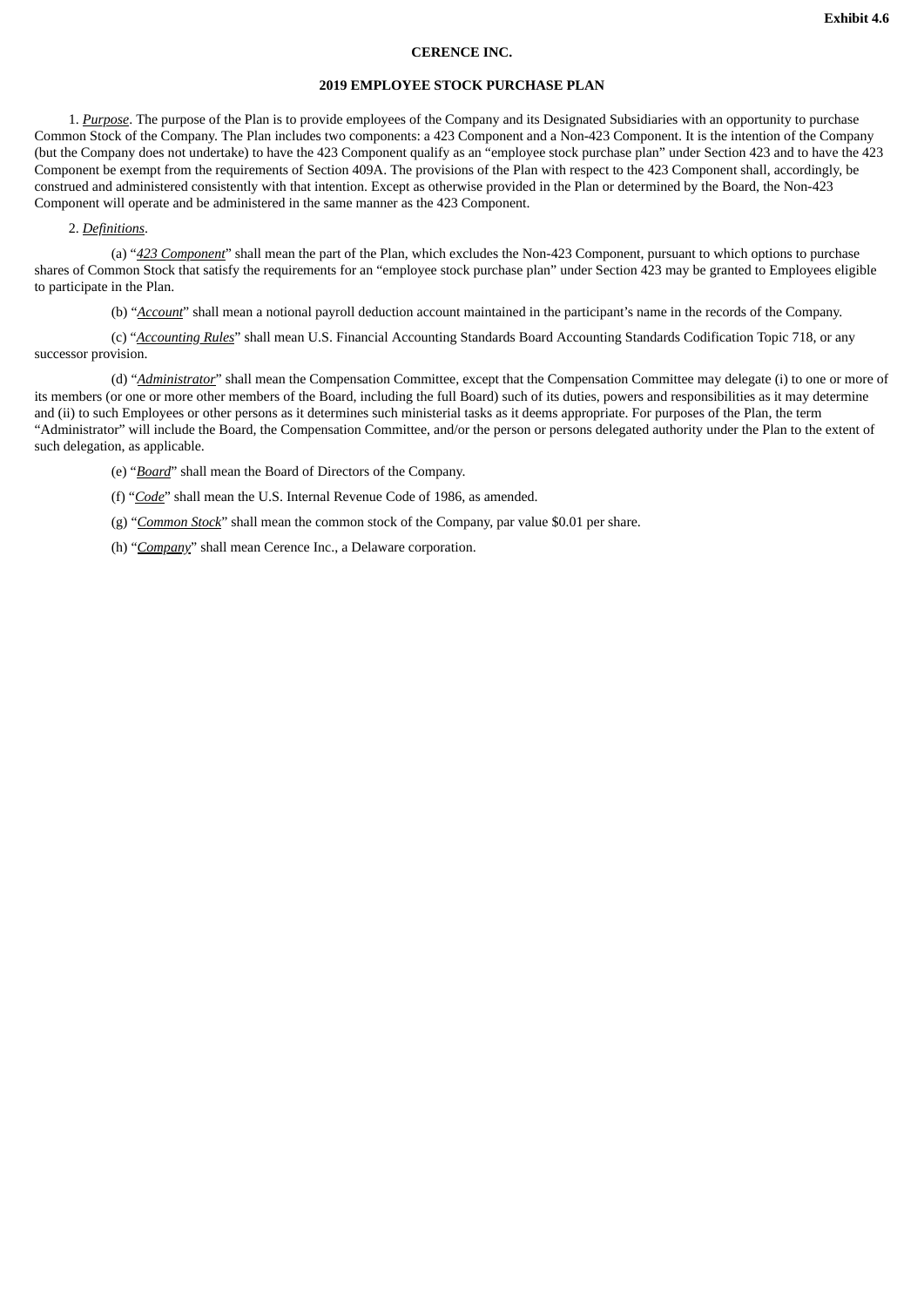(i) "*Compensation*" shall mean an Employee's gross regular base salary or wages and shall not include any overtime, shift premiums, or incentive compensation, such as commissions, bonuses or equity-based compensation, or other compensation. Compensation will not be reduced by any income or employment tax withholdings or any contributions by the Employee to a 401(k) or other tax-qualified retirement plan or a plan intended to qualify under Section 125 of the Code, but will be reduced by any contributions made on the Employee's behalf by the Company or any Designated Subsidiary to any deferred compensation plan or welfare benefit program now or hereafter established. The Administrator shall have discretion to determine the application of this definition to eligible Employees outside the United States, in accordance with the requirements of Section 423 of the Code for Employees participating in the 423 Component.

(j) *"Compensation Committee"* shall mean the Compensation Committee of the Board.

(k) "*Contributions*" shall mean all amounts credited to the Account of a participant pursuant to the Plan.

(l) "*Covered Transaction*" shall mean any of (i) a consolidation, merger or similar transaction or series of related transactions, including a sale or other disposition of stock, in which the Company is not the surviving corporation or which results in the acquisition of all or substantially all of the Company's then outstanding common stock by a single person or entity or by a group of persons and/or entities acting in concert, (ii) a sale or transfer of all or substantially all the Company's assets, (iii) a Change of Control (as defined in the Company's 2019 Equity Incentive Plan), or (v) a dissolution or liquidation of the Company. Where a Covered Transaction involves a tender offer that is reasonably expected to be followed by a merger described in clause (i) (as determined by the Administrator), the Covered Transaction will be deemed to have occurred upon consummation of the tender offer.

(m) "*Designated Subsidiary*" shall mean any Subsidiary that has been designated by the Board or the Compensation Committee from time to time in its sole discretion as eligible to participate in the 423 Component or the Non-423 Component. A list of Designated Subsidiaries and whether they are designated as eligible to participate in the 423 Component or the Non-423 Component as of the Effective Date of the Plan is set forth on Exhibit A hereto.

(n) "*Employee*" shall mean any person who is an employee of an Employer.

(o) "*Employer*" shall mean the Company or any Designated Subsidiary of the Company.

(p) "*Employment*" shall mean an Employee's employment with an Employer. Except to the extent required by Section 423, for purposes of an offering under the 423 Component, Employment shall not be considered to be terminated for purposes of the Plan, in the case of a leave of absence agreed to in writing by the Employer, provided that such leave is for a period of not more than ninety (90) days or reemployment upon the expiration of such leave is guaranteed by contract or statute (or as otherwise provided under Section 423).

(q) "*Exchange Act*" shall mean the U.S. Securities Exchange Act of 1934, as amended.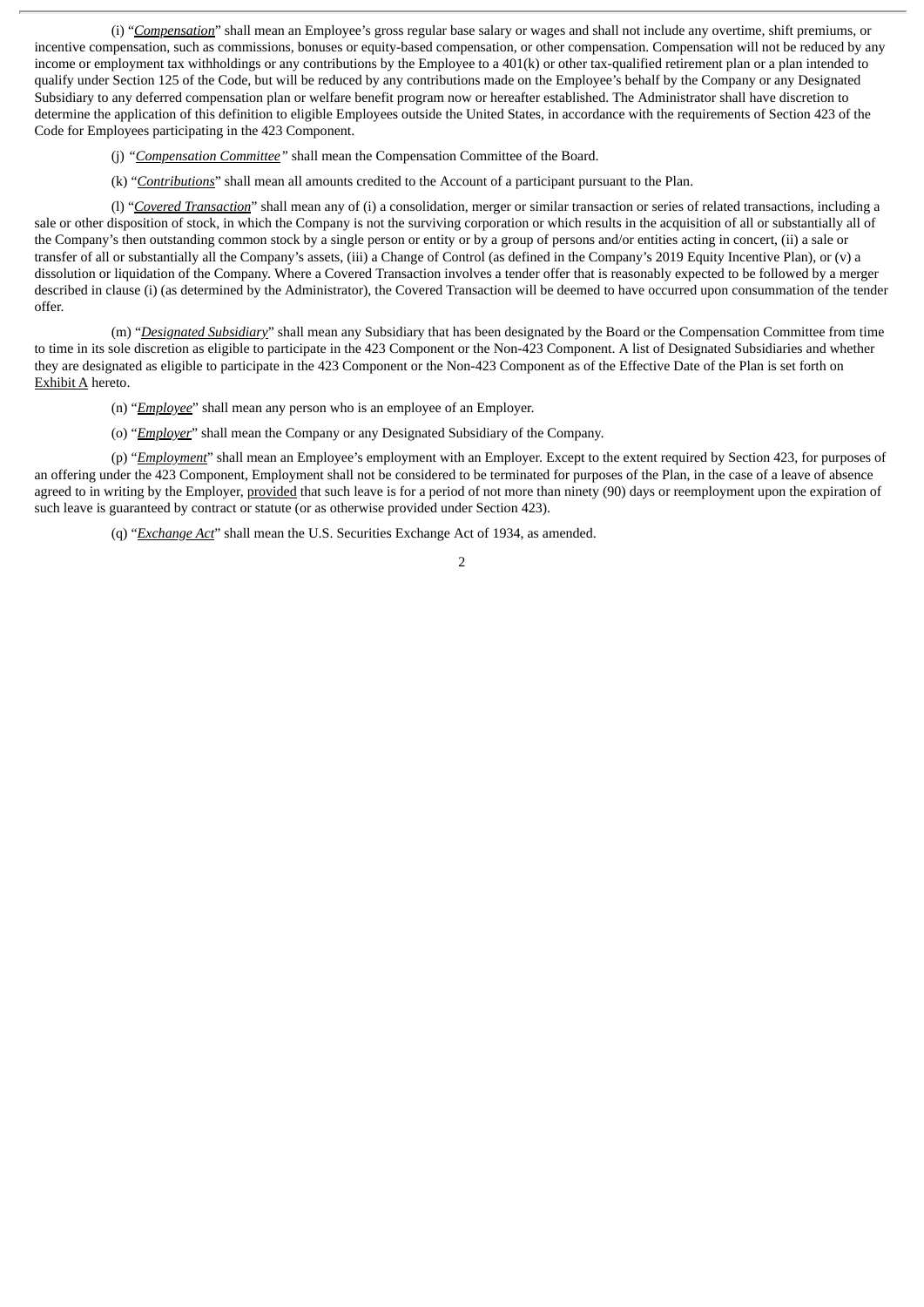(r) "*Fair Market Value*" shall mean the closing price of the Common Stock, as determined by the Administrator, for the date of determination (or, in the event that the Common Stock is not traded on such date, on the immediately preceding trading date), as reported on the Nasdaq Global Select Market (or any other national securities exchange on which Common Stock is then listed).

(s) "*Non-423 Component*" shall mean the part of the Plan, which excludes the 423 Component, pursuant to which options to purchase shares of Common Stock that are not intended to satisfy the requirements for an "employee stock purchase plan" under Section 423 may be granted to Employees eligible to participate in the Plan.

(t) "*Offering Date*" shall mean the first Trading Day of each Offering Period.

(u) "*Offering Period*" shall mean an offering period established in accordance with Section 4 hereof.

(v) "*Plan*" shall mean this 2019 Employee Stock Purchase Plan, as from time to time amended and in effect, including both the 423 Component and the Non-423 Component.

(w) "*Purchase Date*" shall mean the last Trading Day of each Purchase Period.

(x) "*Purchase Period*" shall mean, unless otherwise determined by the Administrator, the period that begins on the first day, and ends on the last day, of the Offering Period to which it relates. The Administrator shall have the power to change the duration and/or the frequency of Purchase Periods (including the commencement and ending dates thereof), in each case, to the extent permitted by Section 423.

(y) "*Section 423*" shall mean Section 423 of the Code and the U.S. Treasury Regulations thereunder.

(z) "*Subsidiary*" shall mean a corporation, domestic or foreign, of which not less than fifty percent (50%) of the voting shares are held by the Company or a Subsidiary, whether or not such corporation now exists or is hereafter organized or acquired by the Company or a Subsidiary.

(aa) "*Tax-Related Items*" shall mean any income tax, social insurance, payroll tax, fringe benefit tax, payment on account or other tax-related items arising out of or in relation to an eligible Employee's participation in the Plan, including, but not limited to, the grant or exercise of an option to purchase shares of Common Stock, the receipt of shares of Common Stock and the sale or other disposition of shares of Common Stock acquired under the Plan.

(bb) "*Trading Day*" shall mean a day on which Common Stock is traded on the Nasdaq Global Select Market (or any other national securities exchange on which Common Stock is then listed).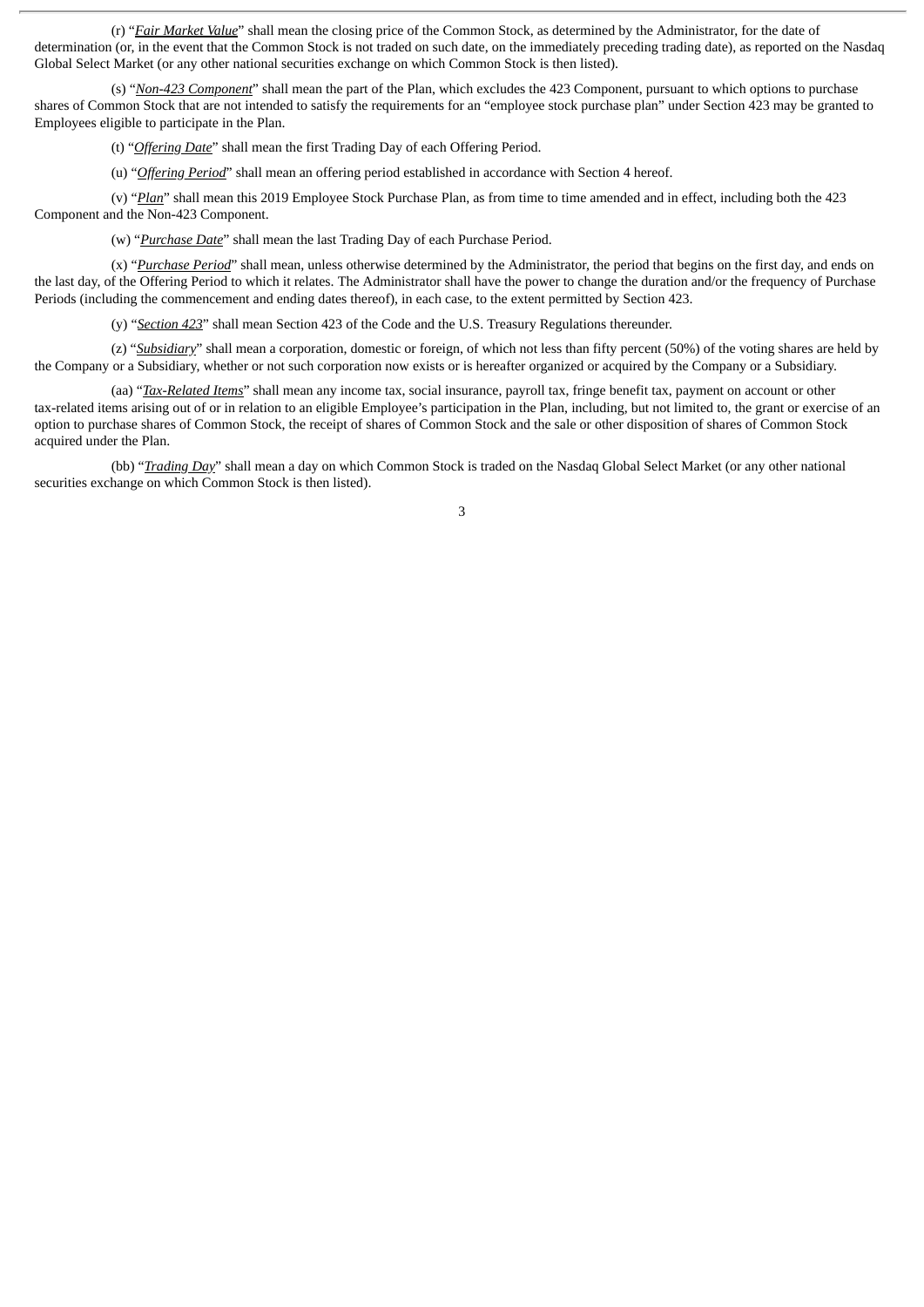#### 3. *Eligibility*.

(a) Subject to applicable law, any Employee (i) who has been employed for at least ten (10) business days prior to the Offering Date of a given Offering Period, (ii) whose customary employment with an Employer is for more than five (5) months per calendar year, (iii) who customarily works twenty (20) hours or more per week for an Employer, and (iv) who satisfies the other requirements of the Plan, including Section 5(a) hereof, shall be eligible to participate in such Offering Period under the Plan, subject to, with respect to an Offering Period under the Section 423 Component, the limitations imposed by Section 423. The Administrator may, for Offering Periods that have not yet commenced, establish additional or other eligibility requirements, or amend the eligibility requirements set forth in this Section 3(a), in each case, consistent with the requirements of applicable law, and with respect to an offering under the Section 423 Component, with the requirements of Section 423.

(b) Unless otherwise determined by the Administrator, a participant whose Employment transfers or whose Employment terminates with an immediate rehire (with no break in service) by or between the Company and a Designated Subsidiary will not be treated as having terminated Employment for purposes of participating in the Plan or an Offering Period; however, if a participant's Employment transfers from the Company or a Designated Subsidiary eligible to participate in an offering under the 423 Component to a Designated Subsidiary eligible to participate in an offering under the Non-423 Component, the exercise of the participant's option will be qualified under the 423 Component only to the extent such exercise complies with Section 423. If a participant's Employment transfers from a Designated Subsidiary eligible to participate in an offering under the Non-423 Component to a Designated Subsidiary eligible to participate in an offering under the 423 Component, the exercise of the option will remain non-qualified under the Non-423 Component. The Administrator may establish different and additional rules governing transfers of Employment between entities eligible to participate in separate offerings within the 423 Component and between entities eligible to participate in offerings under the 423 Component and entities eligible to participate in offerings under the Non-423 Component.

(c) Any provisions of the Plan to the contrary notwithstanding, no Employee shall be granted an option under the Plan (i) if, immediately after the grant, such Employee (together with any other person whose stock would be attributed to such Employee pursuant to Section 424(d) of the Code) would own stock and/or hold outstanding options to purchase stock possessing five percent (5%) or more of the total combined voting power or value of all classes of stock of the Company or of any Subsidiary, or (ii) if such option would permit his or her rights to purchase stock under all employee stock purchase plans of the Company and its Subsidiaries to accrue at a rate which exceeds twenty-five thousand dollars (\$25,000) worth of stock (determined at the Fair Market Value of such stock at the time such option is granted) for each calendar year in which such option is outstanding at any time, and with respect to an offering under the Section 423 Component, in each case, as determined in accordance with Section 423.

4. *Offering Periods*. The Plan shall be implemented by a series of separate Offering Periods. Unless otherwise determined by the Administrator, the Offering Periods will be successive periods of approximately six (6) months commencing on February 16th and August 16th of each year (or the first Trading Day thereafter), and ending approximately six (6) months later on August 15<sup>th</sup> and February 15<sup>th</sup> of each year (or the first Trading Day thereafter). The Administrator shall have the power to change the duration and/or the frequency of Offering Periods (including the commencement and ending dates thereof), and with respect to an offering under the Section 423 Component, in each case, to the extent permitted by Section 423. Eligible Employees may not participate in more than one Offering Period at a time.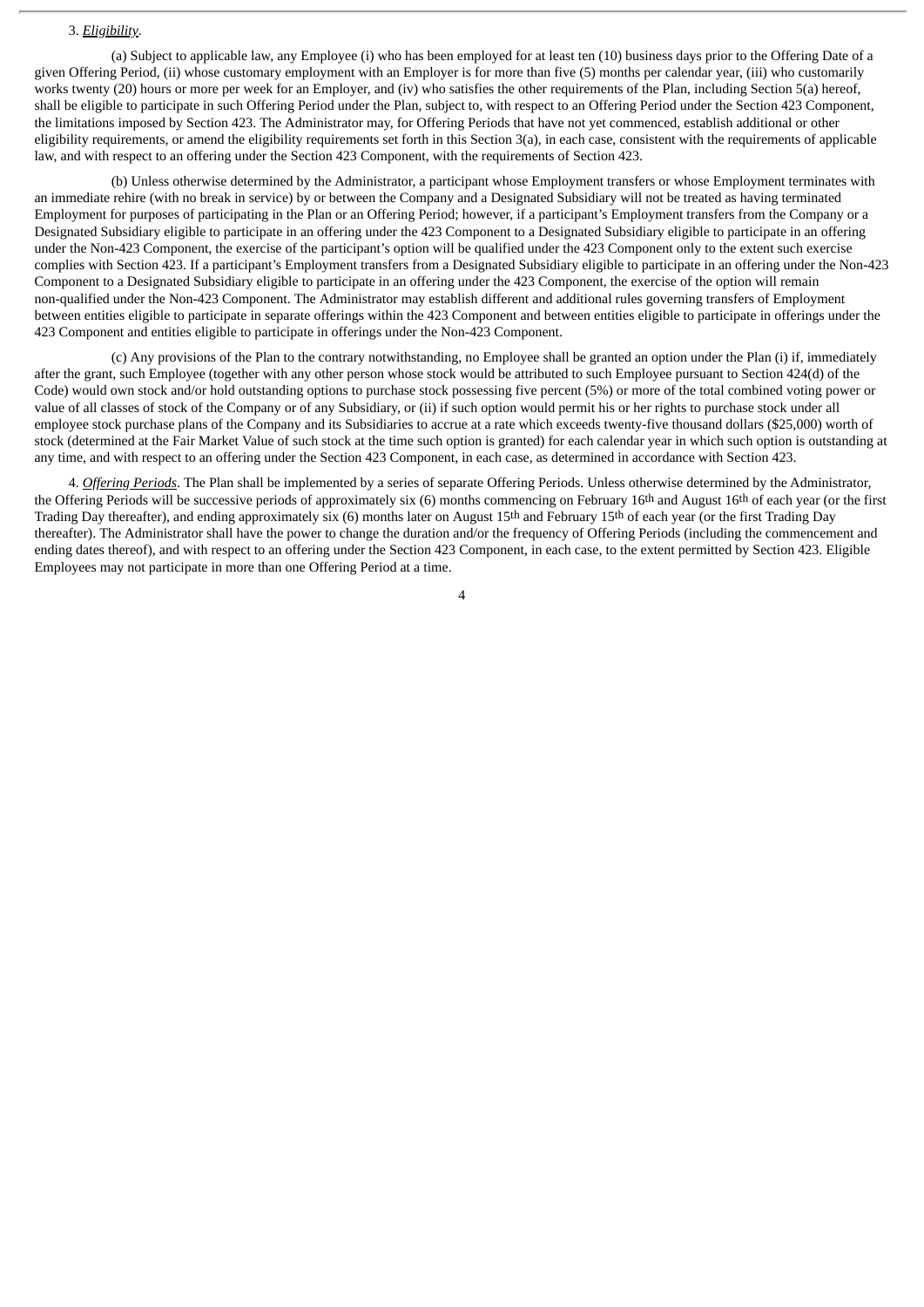#### 5. *Participation*.

(a) An Employee who is eligible to participate in the Plan pursuant to Section 3 hereof may become a participant in the Plan with respect to an Offering Period by completing an enrollment form provided by the Company for such purpose and filing it with the Company's payroll office prior to deadline specified therein.

(b) Payroll deductions for a participant for an Offering Period shall commence on the first practicable payroll date following the Offering Date and shall end on the last payroll paid in the Offering Period to which the enrollment form is applicable, unless sooner terminated as provided herein.

#### 6. *Method of Payment of Contributions*.

(a) At the time a participant files his or her enrollment form as provided in Section 5 hereof, he or she shall elect to have payroll deductions made on each payday during the Offering Period in an amount not less than one percent (1%) and not more than twelve percent (12%) of such participant's Compensation on each such payday. All payroll deductions made for a participant shall be credited to his or her Account under the Plan and shall be withheld in whole percentages only. If required under applicable law or if specifically provided in the offering or otherwise permitted by the Administrator (and, with respect to the Section 423 Component, to the extent permitted under Section 423), in addition to or instead of making Contributions by payroll deductions, a participant may make Contributions through the payment by cash, check or wire transfer prior to the applicable Purchase Date.

(b) A participant may discontinue his or her participation in the Plan as provided herein, or, on one occasion only during an Offering Period, may decrease the rate of his or her Contributions for the Offering Period (including to zero percent (0%)) by completing and filing with the Company a new enrollment form authorizing the decrease in Contribution rate. The change in rate shall be effective as of the next practicable payroll date, but no earlier than ten (10) business days after the participant has filed such new enrollment form. A participant may at any time change his or her rate of Contributions for future Offering Periods by completing and filing with the Company a new enrollment form on or before the deadline for the applicable Offering Period. Provided a participant remains an eligible Employee, such participant will be automatically re-enrolled in the next Offering Period, at the same rate of Contributions, unless the participant submits a new enrollment form or terminates his or her participation as provided herein, and the participant will be deemed to have accepted the terms and conditions of the Plan, any sub-plan and the enrollment form in effect at the time each subsequent Offering Period begins.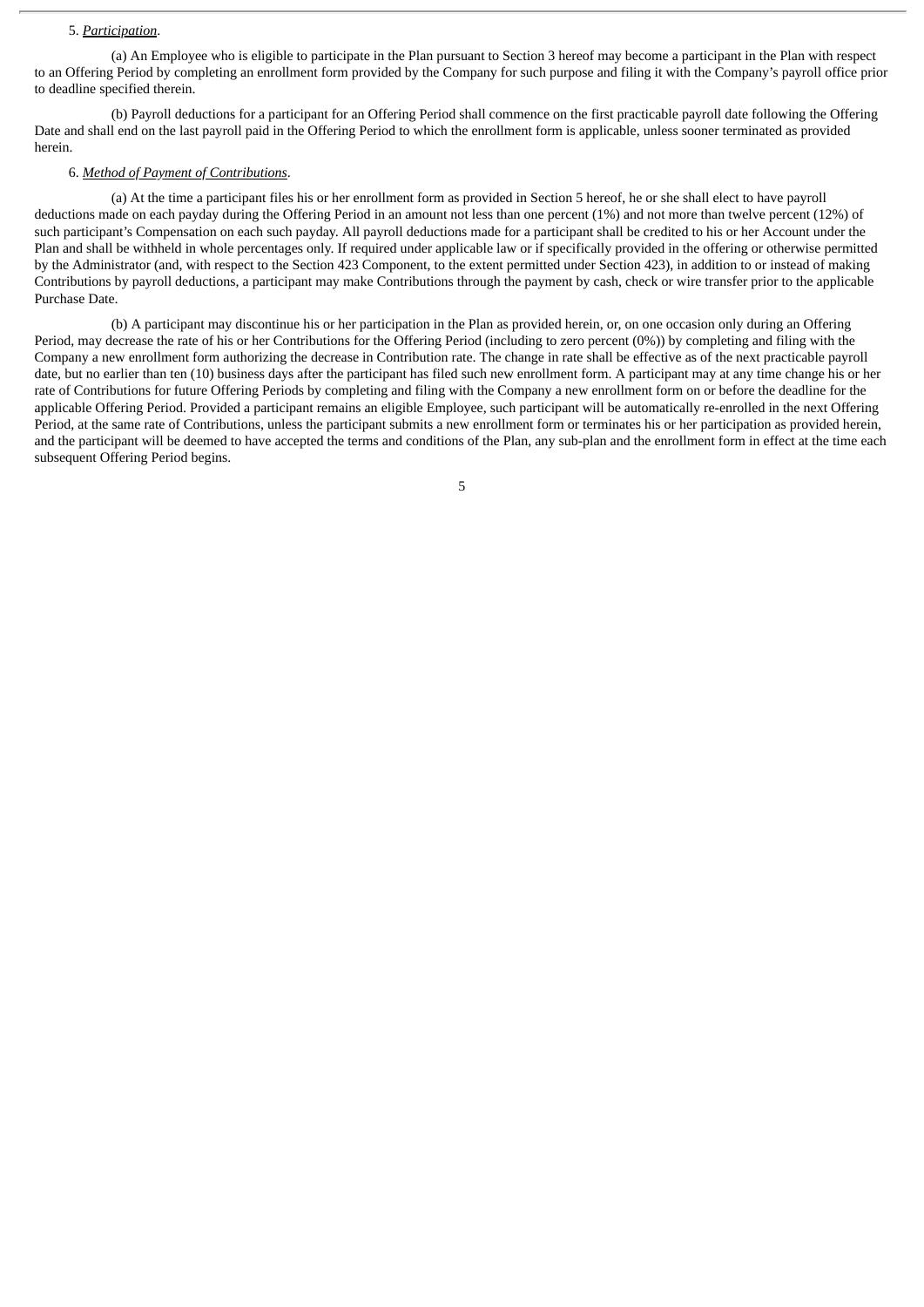(c) Notwithstanding the foregoing, to the extent necessary to comply with applicable law and the Plan, and with respect to an offering under the 423 Component, with Section 423, a participant's Contributions may be decreased to zero percent (0%) at any time during an Offering Period. In the event of any such decrease, the participant's Contributions shall recommence at the rate provided in such participant's enrollment form at the beginning of the next Offering Period which is scheduled to end in the following calendar year (or, with respect to an offering under the 423 Component, the first Offering Period the participant may participate in without violating Section 423 or the Plan), unless the participant completes and files a new enrollment form in accordance with Section 6(b) hereof or the participant's participation is terminated in accordance with the Plan.

(d) Payroll deductions will be made on an after-tax basis. The Administrator will have the right, as a condition to the exercise of an option, to make such provision as it deems necessary to satisfy any withholding obligations the Company or a Subsidiary may have for Tax-Related Items. Without limitation to the foregoing, in the Administrator's discretion and subject to applicable law, such tax obligations may be satisfied in whole or in part by delivery of shares of Common Stock to the Company, including shares of Common Stock purchased under the Plan, but not in excess of the maximum withholding amount consistent with the award being subject to equity accounting treatment under the Accounting Rules; by withholding from the participant's salary or any other cash payment due to the participant from the Company or a Subsidiary; or by withholding from the proceeds of the sale of shares of Common Stock acquired under the Plan.

# 7. *Grant of Option*.

(a) On the Offering Date of each Offering Period, each eligible Employee participating in such Offering Period shall be granted an option to purchase on each Purchase Date during such Offering Period a number of shares of Common Stock determined by dividing such participant's Contributions accumulated prior to such Purchase Date and retained in the participant's Account as of the Purchase Date by the purchase price specified in Section 7(b) below; provided, however, that the maximum number of shares of Common Stock a participant may purchase during each Purchase Period shall be 2,000 shares (subject to any adjustment pursuant to Section 18 hereof); and provided further that such purchase shall be subject to the limitations set forth in the Plan, including Sections 3(c) and 13 hereof. The Administrator may, for future Offering Periods, increase or decrease, in its absolute discretion, the maximum number of shares of Common Stock that a participant may purchase during each Purchase Period of such Offering Period. Exercise of the option shall occur as provided in Section 8 hereof. Each option shall expire on the last day of the Offering Period to which it relates.

(b) Unless otherwise determined by the Administrator with respect to any Offering Period, the purchase price per share of Common Stock covered by each option granted under the Plan shall be the lower of: (i) eighty-five percent (85%) of the Fair Market Value of a share of Common Stock on the Offering Date; or (ii) eighty-five percent (85%) of the Fair Market Value of a share of Common Stock on the Purchase Date.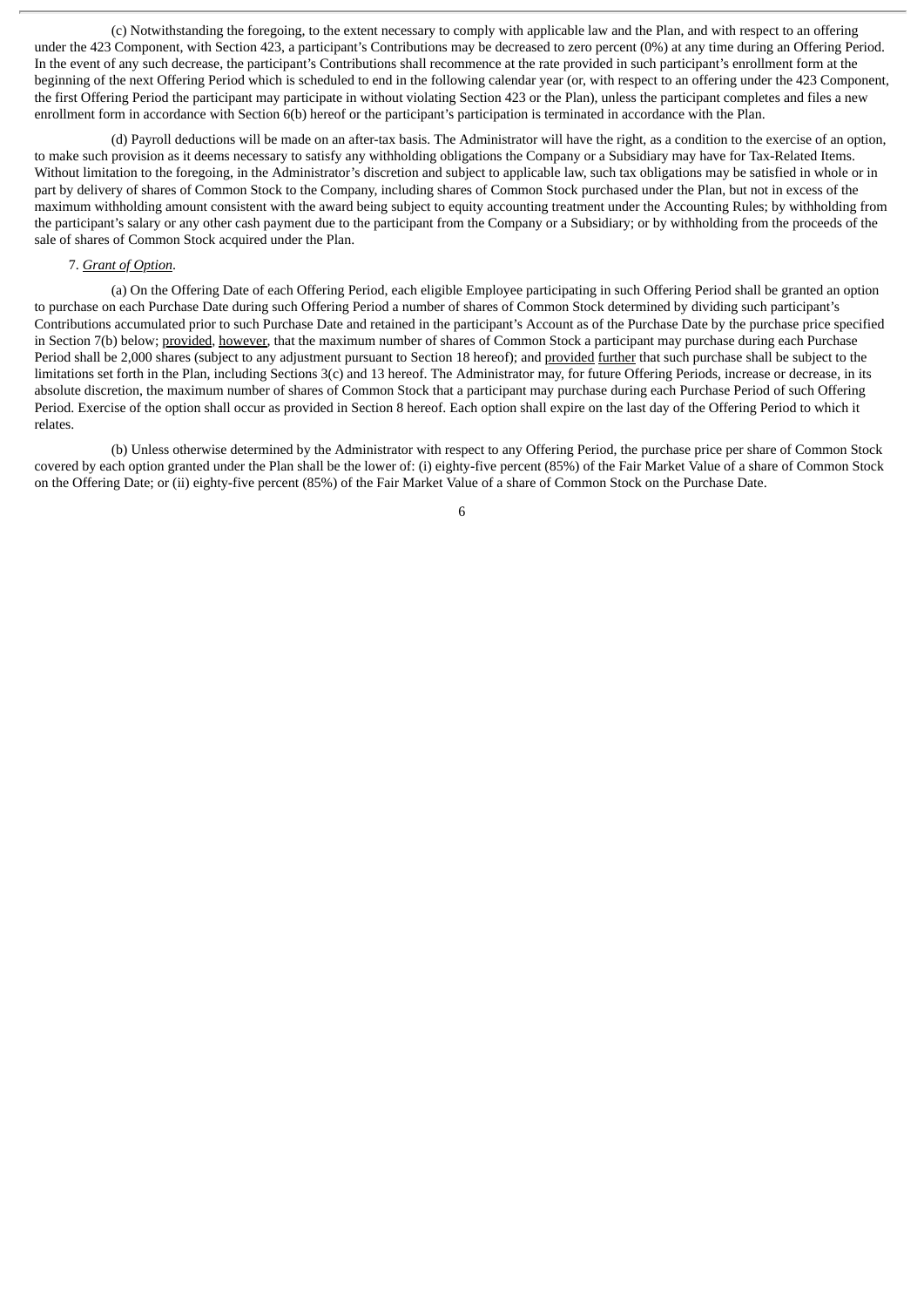#### 8. *Exercise of Option*.

(a) Subject to the limitations set forth in the Plan, including Section 3(c) hereof, and unless a participant's participation in the Plan has terminated as provided in Section 10 hereof, the participant's option for the purchase of shares of Common Stock will be exercised automatically on each Purchase Date of an Offering Period, and the maximum number of full shares subject to the option will be purchased for such participant at the applicable purchase price specified in Section 7(b) hereof with the accumulated Contributions in his or her Account. The shares purchased upon exercise of an option hereunder shall be deemed to be transferred to the participant on the Purchase Date. No fractional shares of Common Stock shall be purchased; any Contributions accumulated in a participant's Account that are not sufficient to purchase a full share of Common Stock, and any other amounts credited to the participant's Account that are not used to purchase shares, shall be returned (without interest, unless the payment of interest is otherwise required by applicable law) to the participant as soon as practicable thereafter. During his or her lifetime, a participant's option to purchase shares hereunder is exercisable only by him or her.

(b) If the Administrator determines that, on a given Purchase Date, the number of shares with respect to which options are to be exercised may exceed (i) the number of shares of Common Stock that were available for sale under the Plan on the Offering Date of the applicable Offering Period, or (ii) the number of shares available for sale under the Plan on such Purchase Date, the Administrator may in its sole discretion (x) provide that the Company shall make a pro rata allocation of the shares of Common Stock available for purchase on such Offering Date or Purchase Date, as applicable, in as uniform a manner as shall be practicable and as it shall determine in its sole discretion to be equitable among all participants exercising options to purchase Common Stock on such Purchase Date, and continue all Offering Period then in effect, or (y) provide that the Company shall make a pro rata allocation of the shares available for purchase on such Offering Date or Purchase Date, as applicable, in as uniform a manner as shall be practicable and as it shall determine in its sole discretion to be equitable among all participants exercising options to purchase Common Stock on such Purchase Date, and terminate any or all Offering Periods then in effect pursuant to Section 19 hereof. In such event, the Company shall give written notice of such reduction of the number of shares subject to the option to each Employee affected thereby and shall similarly reduce the rate of Contributions, if necessary. The Company may make pro rata allocation of the shares available on the Offering Date of any applicable Offering Period pursuant to the preceding sentence, notwithstanding any authorization of additional shares for issuance under the Plan by the Company's shareholders subsequent to such Offering Date.

9. *Delivery*. As promptly as practicable following each Purchase Date on which a purchase of shares of Common Stock occurs, the shares of Common Stock so purchased will be placed, in book-entry form, into a recordkeeping account in the name of the participant. Shares of Common Stock purchased under the Plan may, in the discretion of the Administrator, be subject to a restriction prohibiting the transfer, sale, pledge or alienation of such shares of Stock by a participant, other than by will or by the laws of descent and distribution, for such period following such purchase as may be determined by the Administrator. If the Administrator designates or approves a stock brokerage or other financial services firm (the "*ESPP Broker*") to hold shares purchased under the Plan for the accounts of participants, the following procedures shall apply. Promptly following each Purchase Date, the number of shares of Common Stock purchased by each participant shall be transferred into an account established in the participant's name with the ESPP Broker. Each participant shall be the beneficial owner of the Common Stock purchased under the Plan and shall have all rights of beneficial ownership in such Common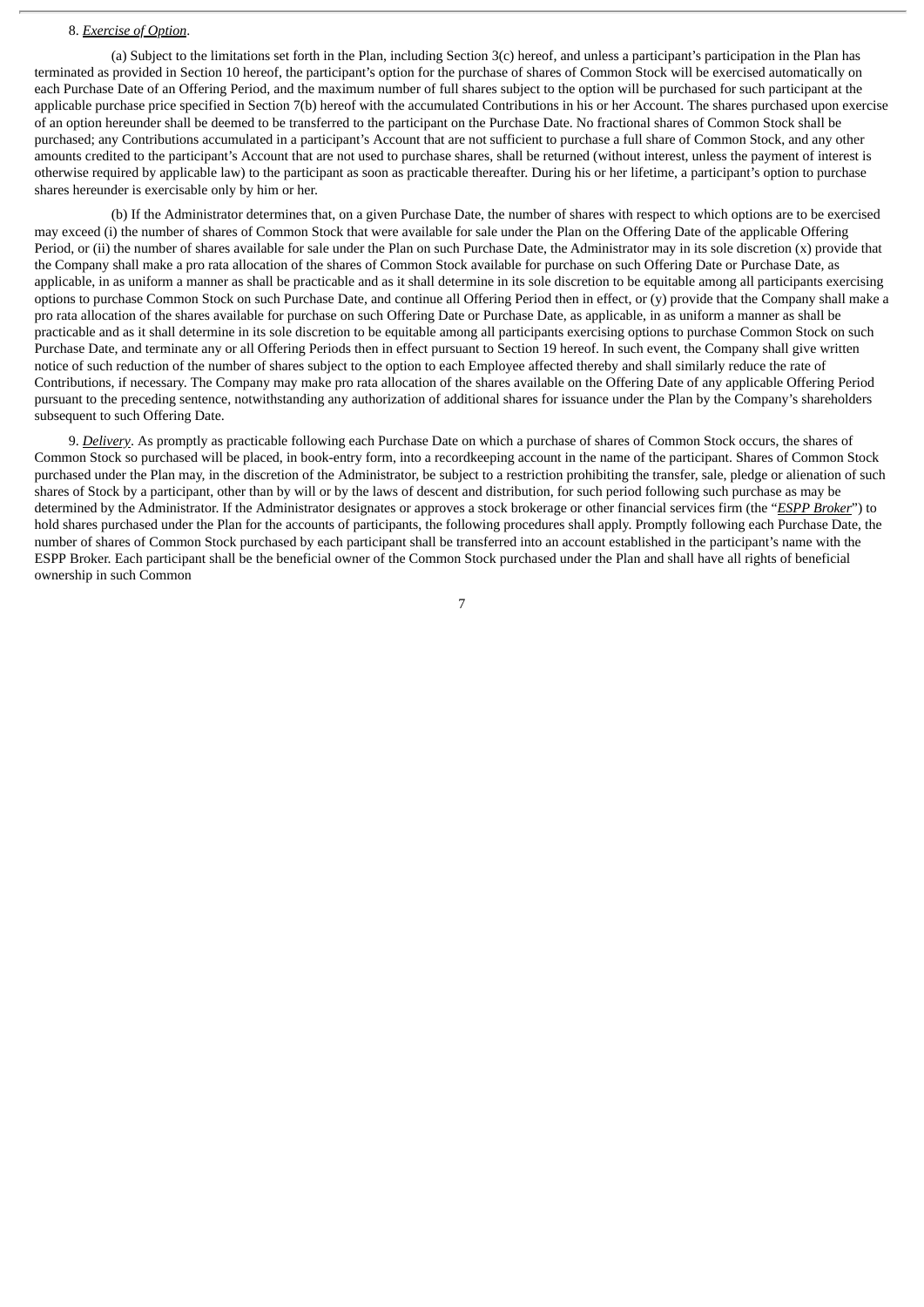Stock. Unless the Administrator determines otherwise, a participant shall be free to undertake a disposition of the shares of Common Stock in his or her account at any time, but, in the absence of such a disposition, shares of Common Stock acquired pursuant to offering under the 423 Component must remain in the participant's account at the ESPP Broker until the later of (i) two years after the first day of the Offering Period in which such Common Stock was acquired and (ii) one year after the acquisition of such Common Stock. Dividends paid in the form of shares of Common Stock with respect to Common Stock in a participant's account shall be credited to such account. By electing to participate in the Plan, each participant agrees or will be deemed to have agreed to provide such information about any transfer of Common Stock acquired pursuant to the 423 Component that occurs within two years after the first day of the Offering Period in which such Common Stock was acquired and within one year after the acquisition of such Common Stock as may be requested by the Company or any Designated Subsidiary in order to assist it in complying with applicable tax laws. The Company may require that shares of Common Stock be retained with a particular broker or agent for a designated period of time and/or may establish other procedures to permit tracking of shares and compliance with applicable law.

# 10. *Voluntary Withdrawal; Termination of Employment*.

(a) A participant may withdraw all but not less than all the Contributions credited to his or her Account and not yet used to exercise his or her option under the Plan at any time up to ten (10) business days prior to the applicable Purchase Date by giving written notice to the Company. All of the participant's Contributions credited to his or her Account will be paid (without interest) to him or her as soon as practicable after the Company's receipt of his or her notice of withdrawal and his or her option for the Offering Period will be automatically terminated, and no further Contributions for the purchase of shares will be made during the Offering Period. If a participant withdraws from an Offering Period, Contributions shall not resume at the beginning of the succeeding Offering Period unless the participant files a new enrollment form in accordance with Section 5 hereof.

(b) Upon termination of a participant's Employment prior to the Purchase Date of an Offering Period for any reason, including retirement or death, he or she will be deemed to have elected to withdraw from the Plan and the Contributions credited to his or her Account but not yet used to exercise his or her option under the Plan will be returned (without interest) to him or her or, in the case of his or her death, to the person or persons entitled thereto under Section 14 hereof as soon as practicable, and his or her option will be automatically terminated.

(c) In the event an Employee becomes ineligible to participate in the Plan during the Offering Period in which the Employee is a participant, as determined by the Administrator, he or she will be deemed to have elected to withdraw from the Plan and the Contributions credited to his or her Account but not yet used to exercise his or her option under the Plan will be returned (without interest) to him or her as soon as practicable, and his or her option will be automatically terminated.

(d) A participant's withdrawal from an Offering Period by itself will not have any effect upon his or her eligibility to participate in a succeeding Offering Period that commences after the termination of the Offering Period from which the participant withdraws or in any similar plan which may hereafter be adopted by the Company.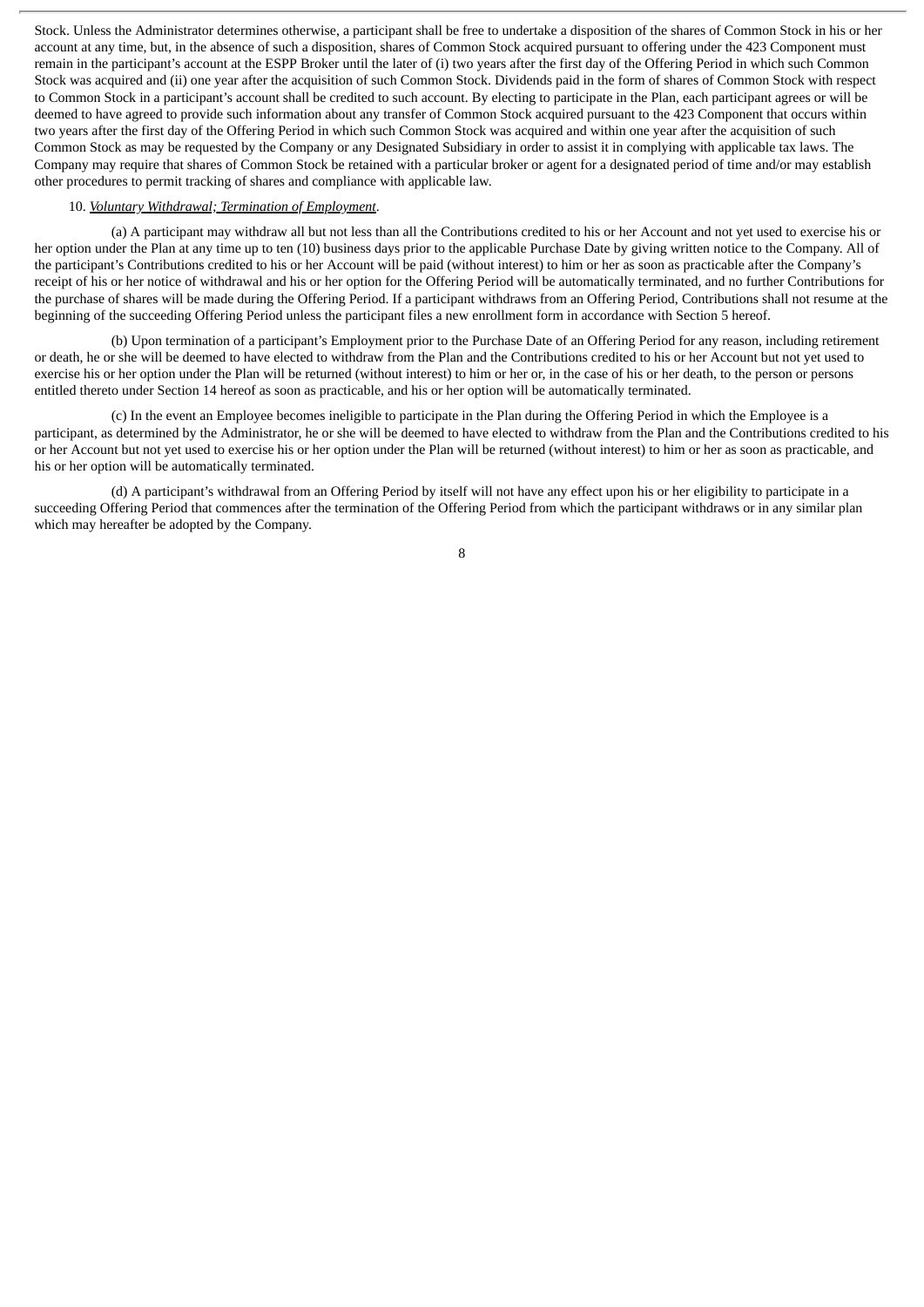11. *Interest*. Unless otherwise required by applicable law, no interest shall accrue on the Contributions of a participant in the Plan.

12. *Stock*.

(a) Subject to adjustment as provided in Section 18 hereof, 1,050,000 shares of Common Stock shall initially be available for purchase pursuant to the exercise of options granted under the Plan. Shares of Common Stock will not be treated as issued under the Plan, and will not reduce the number of shares available for purchase, unless and until, and to the extent, the shares are actually issued pursuant to the exercise of options under the Plan. If any option expires or terminates for any reason without having been exercised in full or ceases for any reason to be exercisable, in whole or in part, the unpurchased shares of Common Stock subject to such option will not reduce the shares of Common Stock available hereunder. For the avoidance of doubt, up to the maximum number of shares of Common Stock reserved under this Section 12(a) may be used to satisfy purchases of Common Stock under the 423 Component and any remaining portion of such maximum number of shares may be used to satisfy purchases of Common Stock under the Non-423 Component.

(b) The participant will have no right to vote or receive dividends or any other rights as a shareholder of the Company with respect to the shares covered by his or her option until such option has been exercised and such shares have been issued, recorded on the records of the Company or its transfer agents or registrars, and delivered to the participant as provided in Section 9 hereof.

(c) Shares to be delivered to a participant under the Plan will be registered in the name of the participant or in the name of the participant and his or her spouse.

13. *Administration*. The Administrator shall administer the Plan, and shall have full and exclusive discretionary power to adopt, amend and rescind forms, rules and procedures relating to the Plan, to construe, interpret and apply the terms of the Plan, to determine eligibility and to adjudicate all disputed claims filed under the Plan, and to make all other determinations necessary or advisable for the administration of the Plan and otherwise do all things deemed necessary desirable and appropriate for the administration of the Plan and not inconsistent with the Plan. Every finding, decision and determination made by the Administrator shall, to the fullest extent permitted by law, be final and binding upon all parties. Without limitation to the foregoing, the Administrator shall have the power to designate which Subsidiaries will be eligible to participate in the Plan, whether such Designated Subsidiaries will participate in the 423 Component or the Non-423 Component, and, to the extent that the Company makes separate offerings, in which offering each Designated Subsidiary will be eligible to participate.

# 14. *Designation of Beneficiary*.

(a) If permitted by the Administrator, a participant may file a written designation of a beneficiary who is to receive any shares and cash, if any, from the participant's Account under the Plan in the event of such participant's death subsequent to a Purchase Date on which the option is exercised but prior to delivery to him or her of such shares and cash. In addition, if permitted by the Administrator, a participant may file a written designation of a beneficiary who is to receive any cash from the participant's Account under the Plan in the event of such participant's death prior to the exercise of the option. If a participant is married and the designated beneficiary is not the spouse, spousal consent shall be required for such designation to be effective.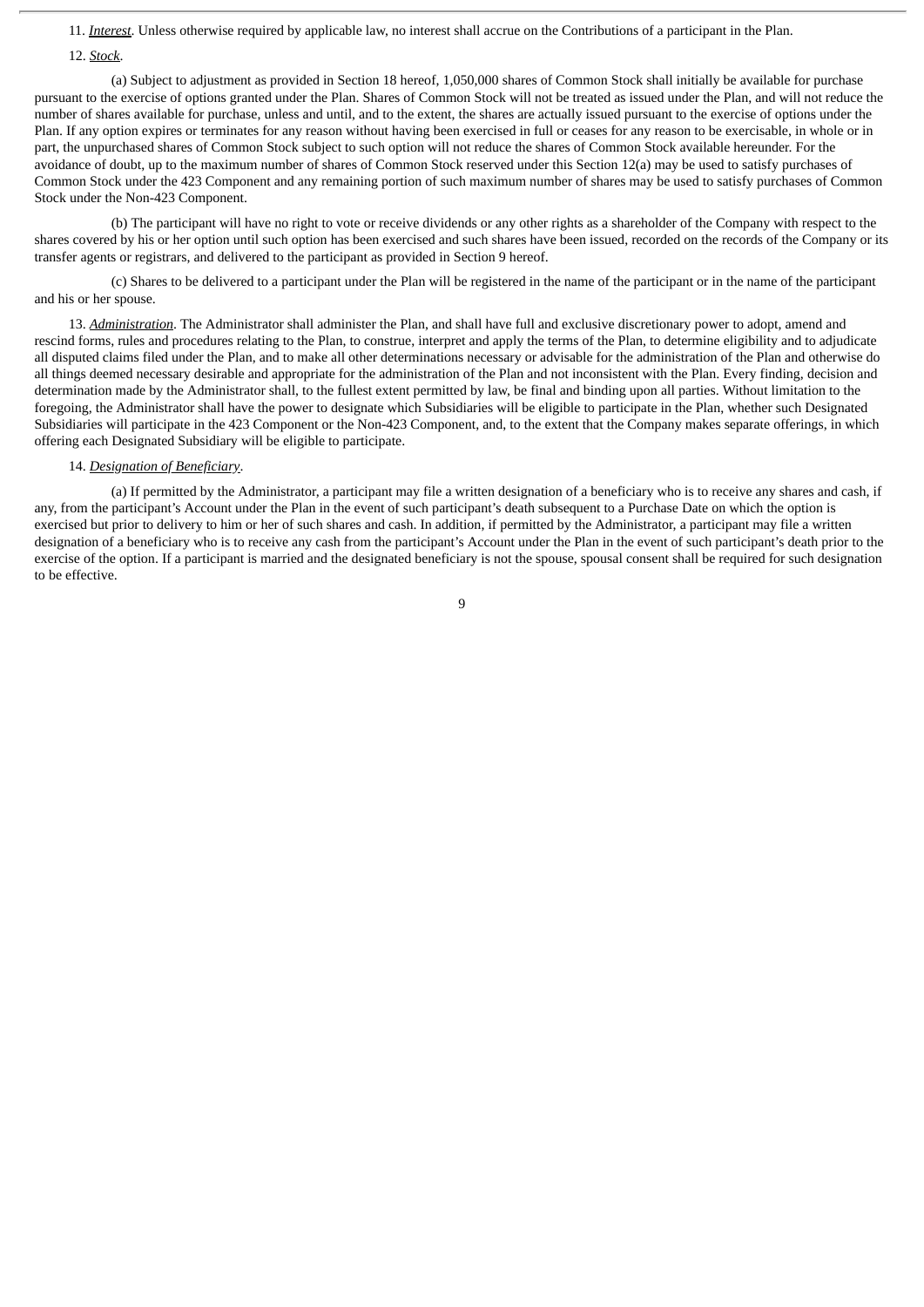(b) Such designation of beneficiary may be changed by the participant (and his or her spouse, if any) at any time by written notice. In the event of the death of a participant and in the absence of a beneficiary validly designated under the Plan and applicable laws (with such validity being determined by the Company in its sole discretion) who is living at the time of such participant's death, the Company shall deliver such shares and/or cash to the executor or administrator of the estate of the participant, or if no such executor or administrator has been appointed (to the knowledge of the Company), the Company, in its discretion, may deliver such shares and/or cash to the spouse or to any one or more dependents or relatives of the participant, or if no spouse, dependent or relative is known to the Company, then to such other person as the Company may designate.

15. *Transferability*. Neither Contributions credited to a participant's Account nor any rights with regard to the exercise of an option or to receive shares under the Plan may be assigned, transferred, pledged or otherwise disposed of in any way (other than by will, the laws of descent and distribution, or as provided in Section 14 hereof) by the participant. Any such attempt at assignment, transfer, pledge or to otherwise dispose of an option or right to receive shares shall be without effect, except that the Administrator may treat such act as an election to withdraw funds from an Offering Period in accordance with Section 10 hereof to the extent permitted by Section 423.

16. *Use of Funds*. Subject to applicable law, all Contributions received or held by the Company under the Plan may be used by the Company for any corporate purpose, and the Company shall not be obligated to set aside in trust or otherwise segregate such Contributions from the Company's general assets.

17. *Reports*. Individual Accounts will be maintained for each participant in the Plan. A report or notice will be given to participants following each Purchase Date, which statements will set forth the amounts of Contributions, the purchase price per share, the number of shares purchased and the amount of Contributions refunded or to be refunded.

# 18. *Adjustments Upon Changes in Capitalization; Corporate Transactions*.

(a) *Changes in Capitalization*. In the event of a stock dividend, stock split or combination of shares (including a reverse stock split), recapitalization or other change in the Company's capital structure that constitutes an equity restructuring within the meaning of the Accounting Rules, the Administrator will make appropriate adjustments to the number of shares of Common Stock covered by each option under the Plan which has not yet been exercised and the number of shares of Common Stock which have been authorized for issuance under the Plan, as well as the purchase price per share of each option under the Plan which has not yet been exercised and the maximum number of shares each participant may purchase during each Purchase Period.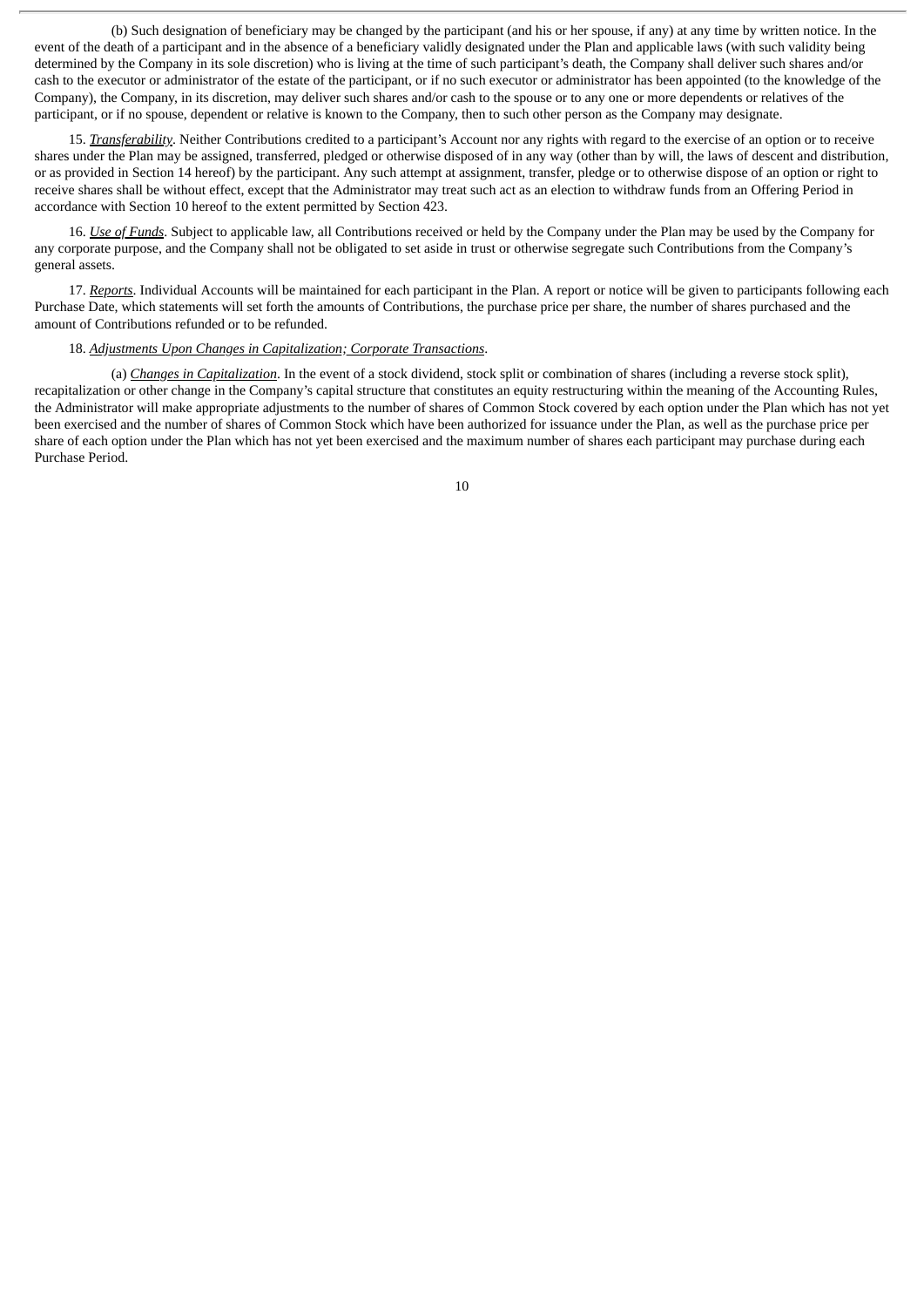(b) *Corporate Transactions*. In the event of a Covered Transaction, the Administrator may (i) provide that each outstanding option will be assumed or exchanged for a substitute option granted by the acquirer or successor corporation or by a parent or subsidiary of the acquirer or successor corporation; (ii) cancel each outstanding option and return the balances in participants' Accounts to the participants; and/or (iii) pursuant to Section 19, terminate the Offering Period and/or Purchase Period on or before the date of the Covered Transaction.

#### 19. *Amendment or Termination*.

(a) The Administrator may at any time and for any reason terminate or amend the Plan. To the extent necessary to comply with Section 423 (or any successor rule or provision or any applicable law or regulation), the Company shall obtain stockholder approval in such a manner and to such a degree as so required.

(b) Without limiting the other provisions of the Plan and, with respect to offerings under the 423 Component to the extent permitted by the applicable provisions of Section 423, the Administrator shall be entitled to change the Offering Periods, limit the frequency and/or number of changes in the amount withheld during an Offering Period, establish the exchange ratio applicable to amounts withheld in a currency other than U.S. dollars, permit payroll withholding in excess of the amount designated by a participant in order to adjust for delays or mistakes in the Company's processing of properly completed withholding elections, establish reasonable waiting and adjustment periods and/or accounting and crediting procedures to ensure that amounts applied toward the purchase of Common Stock for each participant properly correspond with amounts withheld from the participant's Compensation, and establish such other limitations or procedures as the Administrator determines in its sole discretion advisable which are consistent with the Plan.

*20. Notices*. All notices or other communications by a participant to the Company under or in connection with the Plan shall be deemed to have been duly given when received in the form specified by the Company at the location, or by the person, designated by the Company for the receipt thereof.

*21. Conditions Upon Exercise and Issuance of Shares*. Options may not be exercised and Shares of Common Stock shall not be issued with respect to an option under the Plan unless the exercise of such option and the issuance and delivery of such shares pursuant thereto shall comply with all applicable provisions of law, domestic or foreign, including, without limitation, the U.S. Securities Act of 1933, as amended (the "*Securities Act*"), the Exchange Act, the rules and regulations promulgated under the Securities Act or the Exchange Act, the requirements of any stock exchange upon which the shares may then be listed, and all other securities, exchange control and other laws applicable to the Plan, and shall be further subject to the approval of counsel for the Company with respect to such compliance. As a condition to the exercise of an option, the Company may require the person exercising such option to represent and warrant at the time of any such exercise that the shares are being purchased only for investment and without any present intention to sell or distribute such shares if, in the opinion of counsel for the Company, such a representation is required by any of the aforementioned applicable provisions of law.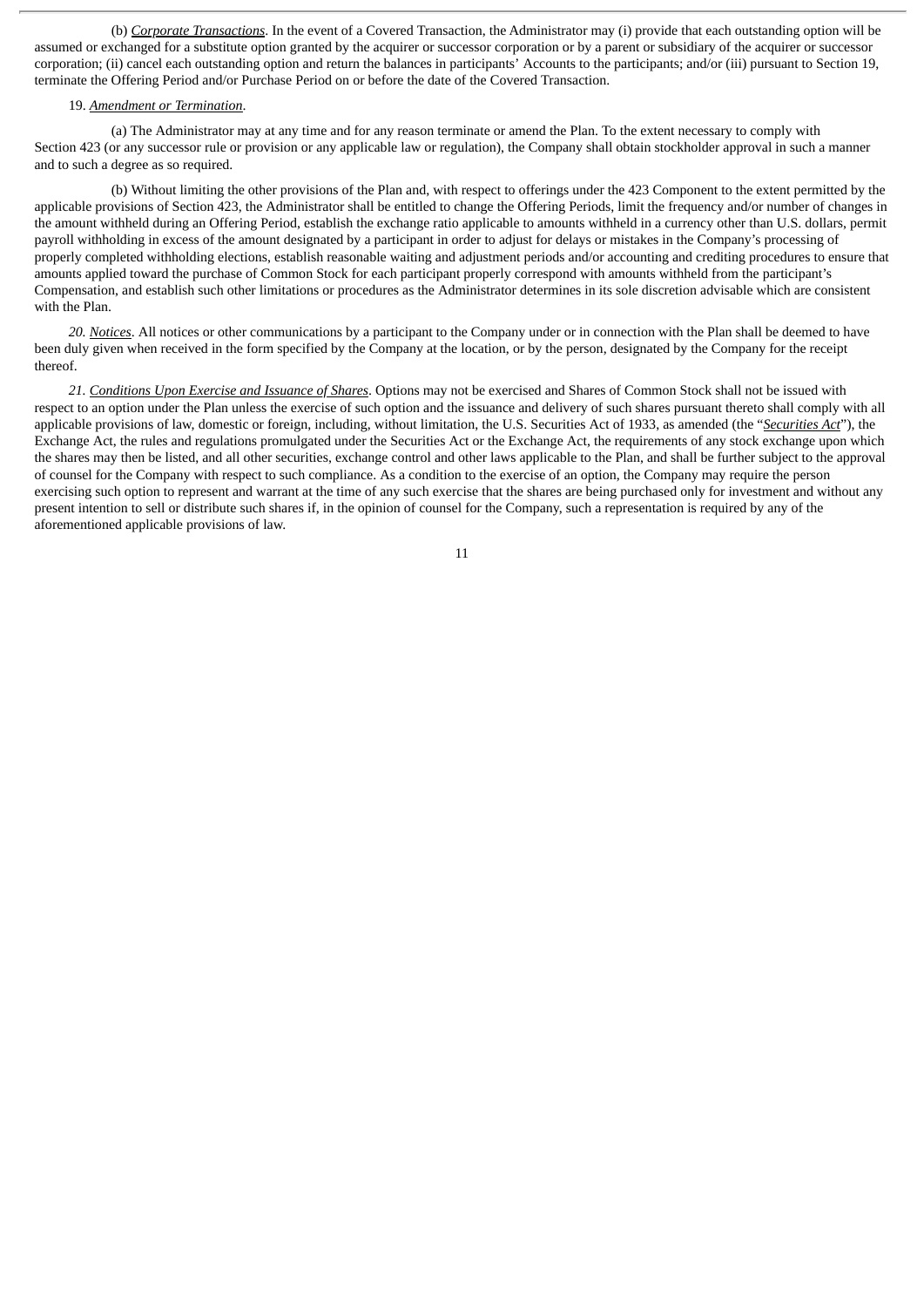*22. No Effect on Employment*. Nothing in the Plan shall be deemed to give any Employee the right to be retained in the employ of any Employer or to interfere with the right of the Employer to discharge the Employee at any time.

*23. Separate Offerings; Sub-Plans.* Notwithstanding the foregoing or any provision of the Plan to the contrary, consistent with the requirements of Section 423, the Administrator may, in its sole discretion, amend the terms of the Plan, or an offering, and/or provide for separate offerings under the Plan in order to, among other things, reflect the impact of local law outside of the United States as applied to one or more eligible Employees of a Designated Subsidiary and may, where appropriate, establish one or more sub-plans to reflect such amended provisions. Without limiting the generality of, and consistent with, the foregoing, the Administrator specifically is authorized to adopt rules, procedures, and sub-plans regarding, without limitation, eligibility to participate in the Plan, the definition of Compensation, handling and making of Contributions, establishment of bank or trust accounts to hold Contributions, payment of interest, conversion of local currency, obligations to pay payroll tax, determination of beneficiary designation requirements, withholding procedures and handling of share issuances, any of which may vary according to applicable requirements, and which, if applicable to a Designated Subsidiary eligible to participate in the Non-423 Component, do not have to comply with the requirements of Section 423.

*24. Term of Plan; Effective Date*. The Plan will become effective upon adoption of the Plan by the Board and no rights will be granted hereunder after the earliest to occur of (i) the Plan's termination by the Board; (ii) the issuance of all shares of Stock available for issuance under the Plan; and (iii) the day before the ten (10)-year anniversary of the date the Board approves the Plan. Shareholder approval of the Plan will be obtained prior to the date that is twelve (12) months after the date of Board approval. In the event that the Plan has not been approved by the shareholders of the Company prior to September 15, 2020, all options to purchase shares of Common Stock under the Plan will be cancelled and become null and void.

#### *25. Miscellaneous*.

(a) By electing to participate in the Plan, each participant waives (or will be deemed to have waived), to the maximum extent permitted under applicable law, any right to a trial by jury in any action, proceeding or counterclaim concerning any rights under the Plan or with respect to any option, or under any amendment, waiver, consent, instrument, document or other agreement delivered or which in the future may be delivered in connection therewith, and agrees that any such action, proceedings or counterclaim will be tried before a court and not before a jury. By electing to participate in the Plan, each participant certifies that no officer, representative, or attorney of the Company has represented, expressly or otherwise, that the Company would not, in the event of any action, proceeding, or counterclaim, seek to enforce the foregoing waivers. Notwithstanding anything to the contrary in the Plan, nothing herein is to be construed as limiting the ability of the Company and a participant to agree to submit disputes arising under the terms of the Plan or in respect of any option to binding arbitration or as limiting the ability of the Company, to the extent permitted under Section 423 and applicable law, to require any individual to agree to submit such disputes to binding arbitration as a condition of receiving an option hereunder.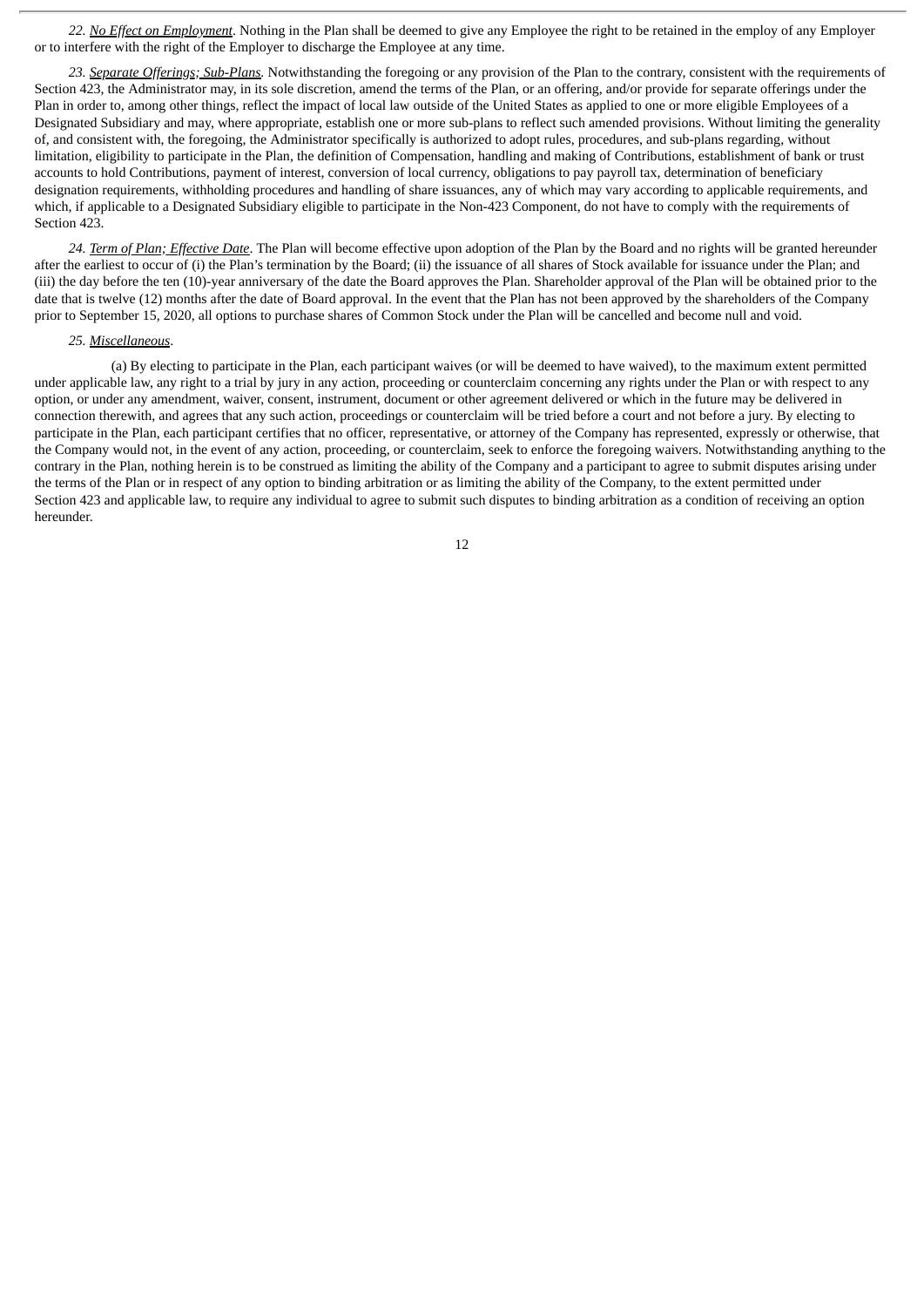(b) Notwithstanding anything to the contrary in the Plan, neither the Company, nor any of its subsidiaries, nor the Administrator, nor any person acting on behalf of the Company, any of its subsidiaries, or the Administrator, will be liable to any participant or to any other person by reason of any acceleration of income, any additional tax, and any penalty, interest or other liability asserted by reason of the failure of the 423 Component or any option granted under the 423 Component to satisfy the requirements of Section 423, by reason of the failure of the Non-423 Component or any option granted under the 423 Component to achieve any particular tax result under local law.

(c) Options and shares of Common Stock will be granted, issued and administered consistent with the requirements of applicable Delaware law relating to the issuance of stock and the consideration to be received therefor, and with the applicable requirements of the stock exchanges or other trading systems on which the Stock is listed or entered for trading, in each case, as determined by the Administrator. Except as otherwise provided by the express terms of a sub-plan or separate offering described in Section 23, the domestic substantive laws of the State of Delaware govern the provisions of the Plan and of options under the Plan and all claims or disputes arising out of or based upon the Plan or any option or relating to the subject matter hereof or thereof, without giving effect to any choice or conflict of laws provision or rule that would cause the application of the domestic substantive laws of any other jurisdiction.

(d) By electing to participate in the Plan, each participant agrees or will be deemed to have agreed to (i) submit irrevocably and unconditionally to the jurisdiction of the federal and state courts located within the geographic boundaries of the United States District Court for the District of Delaware for the purpose of any suit, action or other proceeding arising out of or based upon the Plan or any option; (ii) not commence any suit, action or other proceeding arising out of or based upon the Plan or any option, except in the federal and state courts located within the geographic boundaries of the United States District Court for the District of Delaware; and (iii) waive, and not assert, by way of motion as a defense or otherwise, in any such suit, action or proceeding, any claim that he or she is not subject personally to the jurisdiction of the above-named courts that his or her property is exempt or immune from attachment or execution, that the suit, action or proceeding is brought in an inconvenient forum, that the venue of the suit, action or proceeding is improper or that the Plan or any option or the subject matter thereof may not be enforced in or by such court.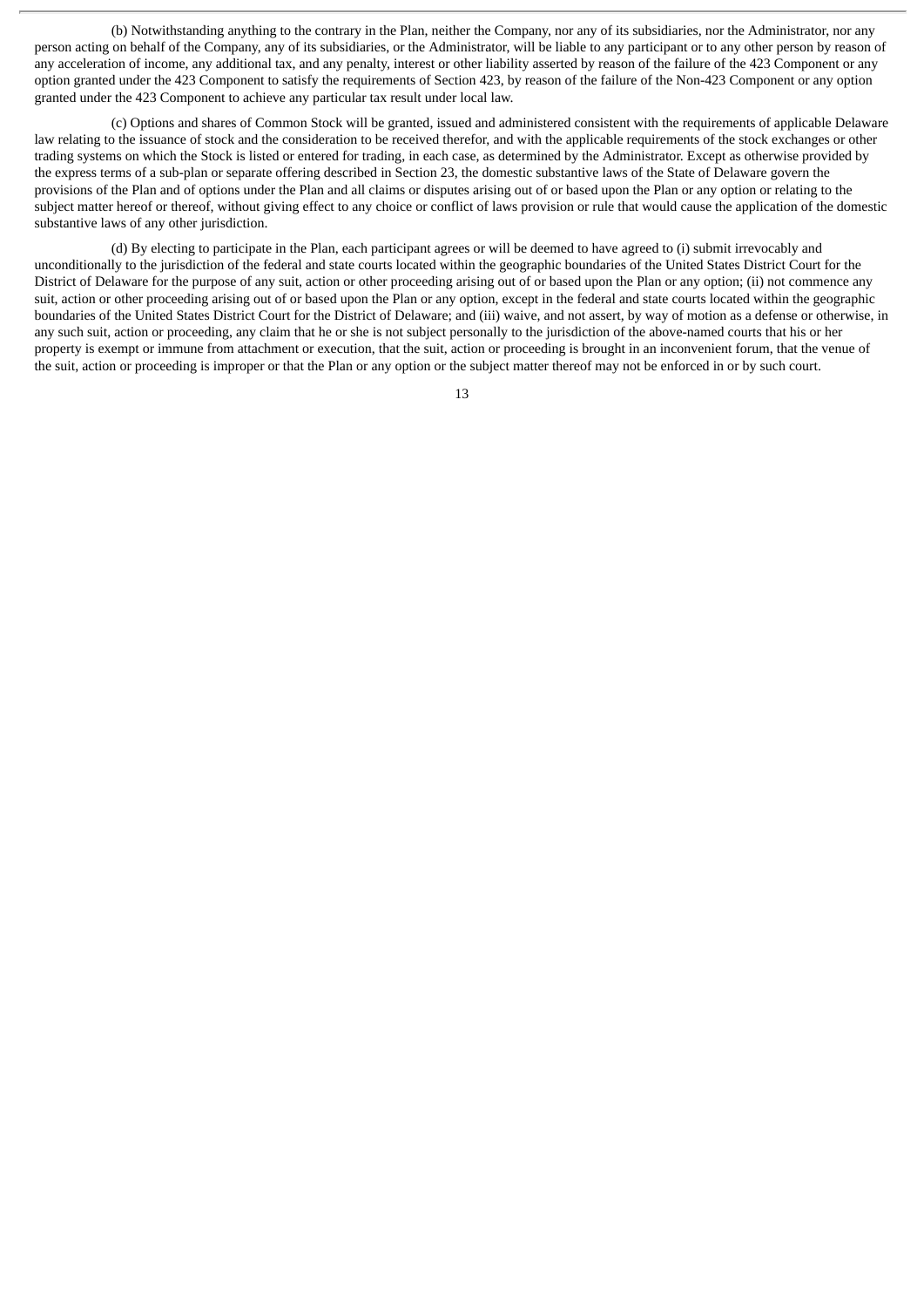Cerence Inc. 15 Wayside Road Burlington, MA 01803

#### *Re***: Registration Statement on Form S-8**

Ladies and Gentlemen:

I have examined the Registration Statement on Form S-8 to be filed by Cerence Inc., a Delaware corporation (the "Company"), with the Securities and Exchange Commission on or about October 2, 2019 (the "Registration Statement"), relating to the registration under the Securities Act of 1933, as amended, of 6,350,000 shares of the Company's Common Stock, \$0.01 par value (the "Shares"), of which 5,300,000 of the Shares are reserved for issuance pursuant to the Cerence 2019 Equity Incentive Plan and 1,050,000 of the Shares are reserved for issuance under the Cerence 2019 Employee Stock Purchase Plan. As your legal counsel, I have examined the proceedings taken and am familiar with the proceedings proposed to be taken by the Company in connection with the sale and issuance of the Shares pursuant to the Cerence 2019 Equity Incentive Plan and the Cerence 2019 Employee Stock Purchase Plan. It is my opinion that the Shares, when issued and sold in the manner referred to in the Cerence 2019 Equity Incentive Plan and the Cerence 2019 Employee Stock Purchase Plan, will be legally and validly issued, fully paid and nonassessable.

I hereby consent to the filing of this opinion with the Commission as an exhibit to the Registration Statement. In giving this consent, I do not thereby admit that I am in the category of persons whose consent is required under Section 7 of the Securities Act or the rules and regulations of the Commission promulgated thereunder.

This opinion is furnished by me as General Counsel of the Company in connection with the filing of the Registration Statement and is not to be used, circulated or quoted for any other purpose or otherwise referred to or relied upon by any other person without the prior express written permission of the Company other than in connection with the offer and sale of Shares while the Registration Statement is in effect.

Very truly yours,

/s/ Leanne J. Fitzgerald

Leanne J. Fitzgerald General Counsel Cerence Inc.